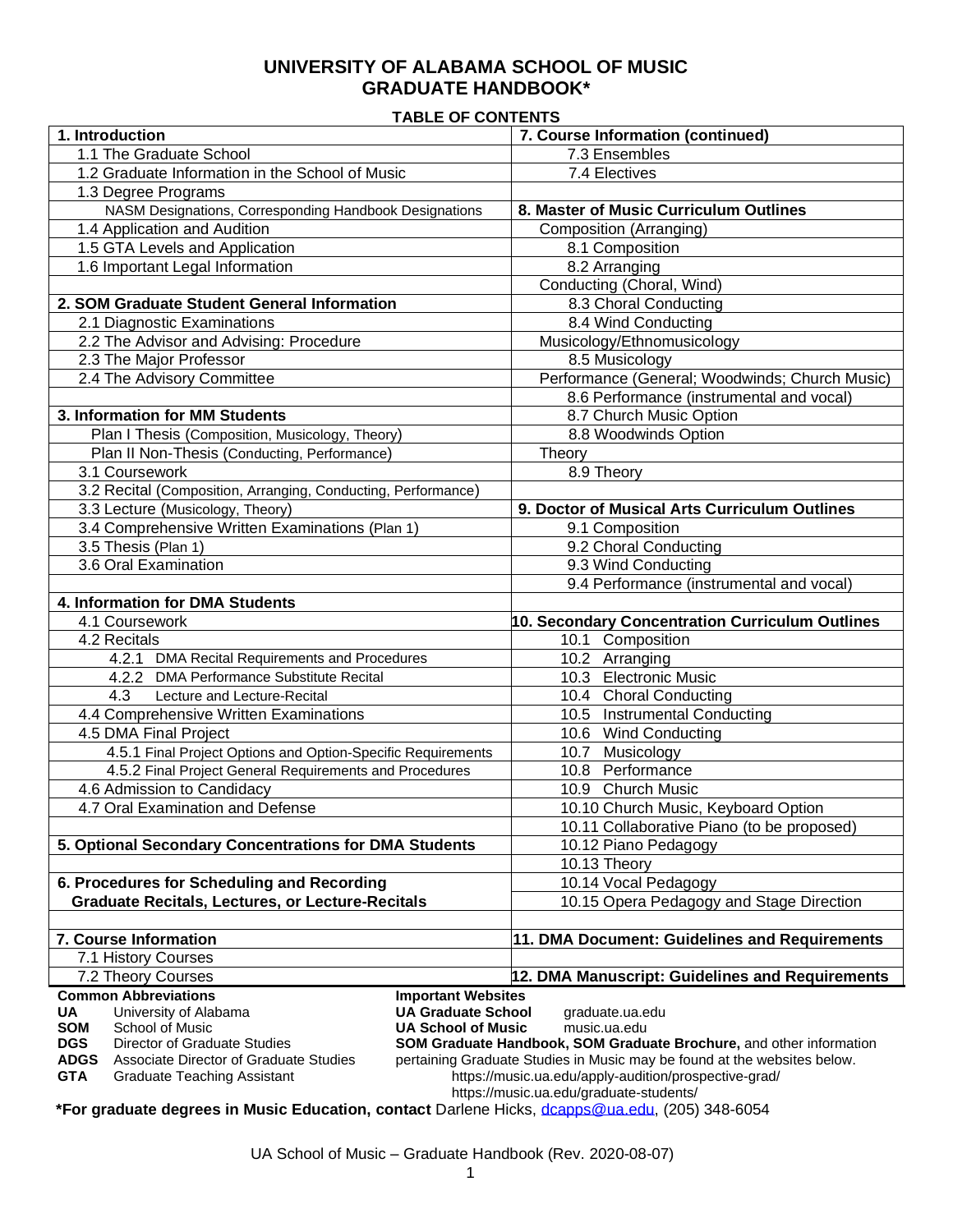## **1. Introduction**

The School of Music Graduate Handbook lists policies and procedures pertinent to the MM and DMA degrees in the SOM at The University of Alabama. This Handbook is a supplement to the Graduate Catalog of the University, not a replacement, and does not repeat all relevant material found there. Students are responsible for information in both the UA Graduate Catalog and the SOM Graduate Handbook.

#### **1.1 The Graduate School**

Graduate music students are enrolled through the Graduate School of The University of Alabama. The Graduate School is located at 102 Rose Administration Building.

Matters common to all graduate students are described and explained in the UA Graduate Catalog. The Graduate School rules pertain to application for admission, registration, adding/dropping courses, transfer of credit from other institutions, application for candidacy, application for graduation, submission of final degree projects, etc. The School of Music adheres to the Graduate Catalog's policies for these requirements for each of the graduate degrees offered.

The Graduate School also maintains a schedule of deadlines for submission of required material for selected semesters on the Graduate School website. Students should consult this schedule regularly.

#### **1.2 Graduate Information in the School of Music**

The SOM Graduate Handbook provides detailed information for SOM degree requirements. As an aid to MM and DMA students, the SOM Graduate Handbook may amplify policy found in the Music section of the Graduate Catalog. If a conflict should arise between material here and material in the Graduate Catalog, the Graduate Catalog takes precedence.

Current information for graduate students (dates and deadlines, etc.) is sent via email to all graduate students from the Director of Graduate Studies in Music (DGS), the Associate Director of Graduate Studies in Music (ADGS), the Chair of the SOM, or the SOM Graduate Secretary. A schedule of SOM graduate dates and deadlines is posted on the SOM Graduate Calendar. Students should consult the calendar regularly.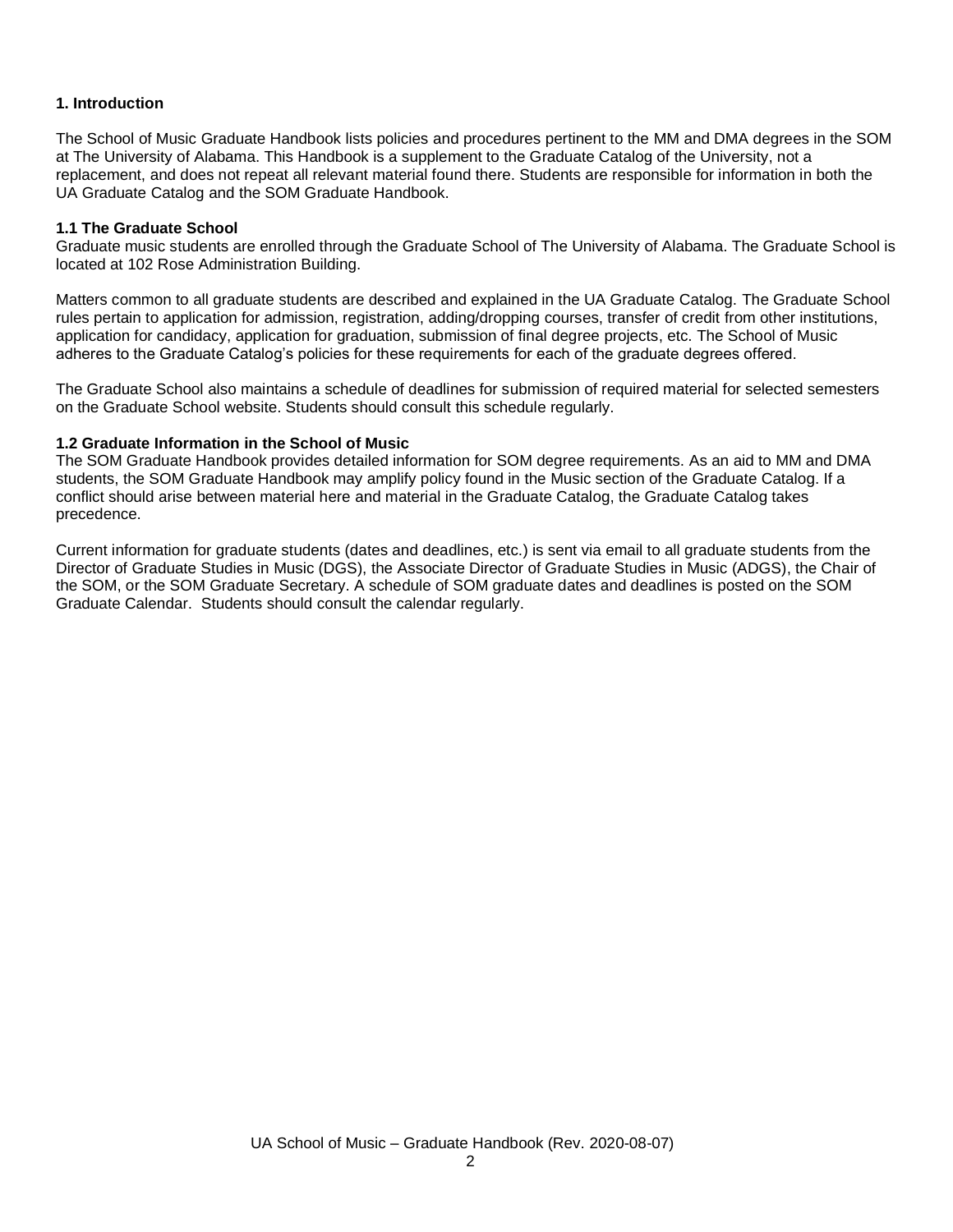### **1.3 Degree Programs**

The UA School of Music is an accredited institutional member of the National Association of Schools of Music, offering Master's of Music and Doctor of Musical Arts concentrations listed in the table below. NASM official designations for SOM concentrations are given alongside shortened forms used in this document.

| <b>NASM Designations</b>                |                                             | <b>Corresponding Designations in this Handbook</b>                                                                                                                      |
|-----------------------------------------|---------------------------------------------|-------------------------------------------------------------------------------------------------------------------------------------------------------------------------|
|                                         | SOM short label                             | As used in this document                                                                                                                                                |
| <b>MM Degrees</b>                       |                                             |                                                                                                                                                                         |
| <b>Composition (Arranging)</b>          | <b>Composition</b><br>Arranging             | composition, excluding arranging<br>composition, arranging option                                                                                                       |
| <b>Conducting (Choral, Wind)</b>        | <b>Conducting</b><br><b>Wind Conducting</b> | referring to both Choral and Wind concentrations<br>Choral Conducting referring to choral conducting only<br>referring to wind conducting only                          |
| <b>Musicology/Ethnomusicology</b>       | <b>Musicology</b>                           |                                                                                                                                                                         |
| <b>Performance (General)</b>            | Performance                                 | referring to instrumental and vocal programs<br>including brass, keyboard, percussion, strings,<br>voice, woodwinds; also to Woodwind Option and<br><b>Church Music</b> |
| <b>Performance (Woodwinds)</b>          | <b>Woodwinds Option</b>                     | referring to Woodwinds Option only                                                                                                                                      |
| <b>Performance Organ (Church Music)</b> | <b>Church Music</b>                         | referring to Church Music option only                                                                                                                                   |
| <b>Theory</b>                           | <b>Theory</b>                               |                                                                                                                                                                         |
| <b>DMA Degrees</b>                      |                                             |                                                                                                                                                                         |
| <b>Composition</b>                      | <b>Composition</b>                          |                                                                                                                                                                         |
| <b>Conducting (Choral, Wind)</b>        | <b>Conducting</b>                           | referring to both Choral and Wind concentrations                                                                                                                        |
|                                         |                                             | Choral Conducting referring to choral conducting only                                                                                                                   |
|                                         | <b>Wind Conducting</b>                      | referring to wind conducting only                                                                                                                                       |
| <b>Performance</b>                      | <b>Performance</b>                          | including Instrumental and vocal: brass, keyboard,<br>percussion, strings, voice, woodwinds                                                                             |

### **Secondary Concentrations**

The School of Music offers secondary concentrations for DMA students in the following areas.

Composition

Arranging (composition with emphasis in arranging) Electronic Music (composition with emphasis in electronic music) Choral Conducting Instrumental Conducting Wind Conducting Musicology

#### **Performance** Instrumental and Vocal Areas Church Music Church Music, Keyboard Option Collaborative Piano (to be proposed) Piano Pedagogy Theory Vocal Pedagogy Opera Pedagogy and Stage Direction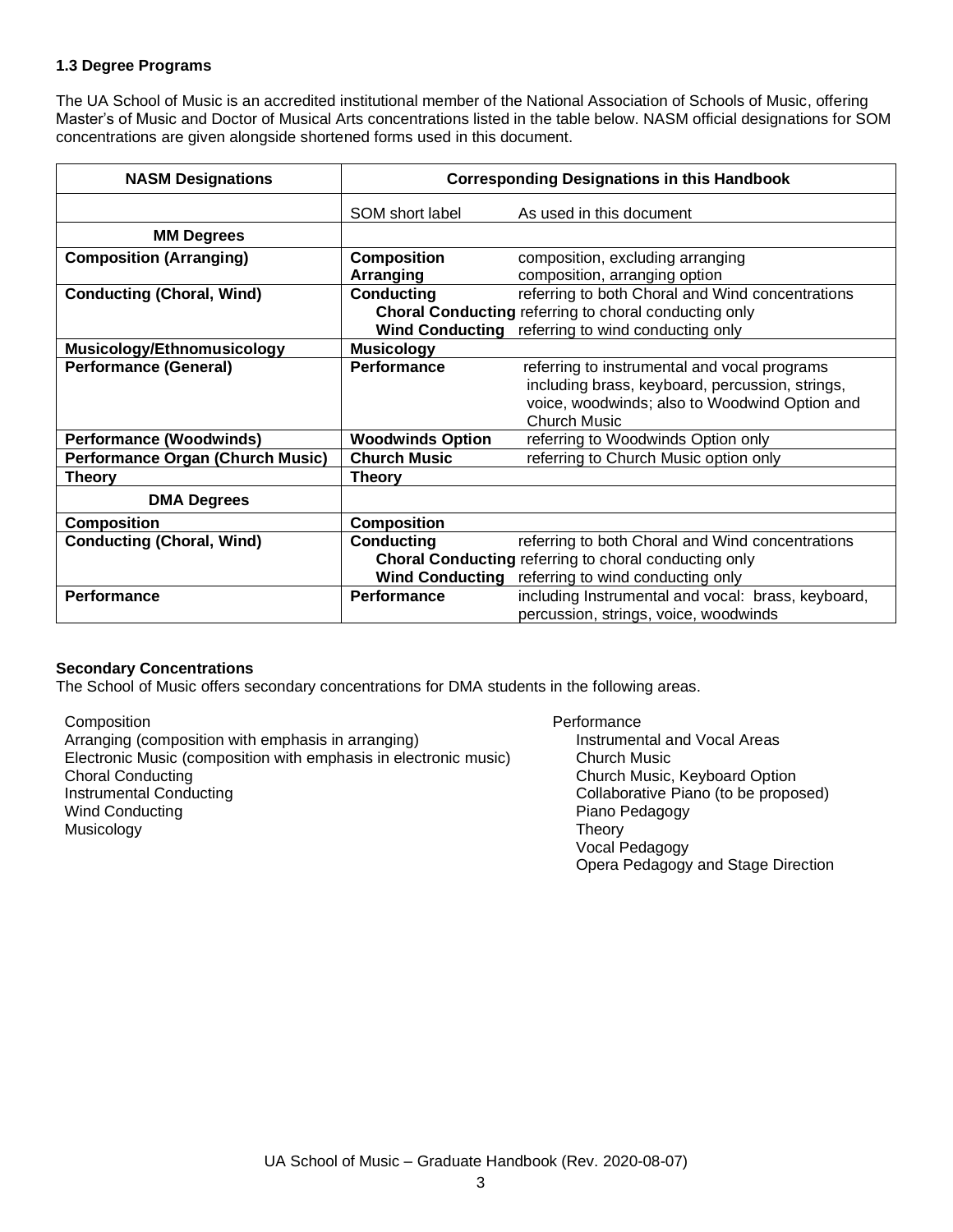#### **1.4 Application and Audition**

Consideration for admission to the SOM requires application to the Graduate School (through the Graduate School website) and an audition with the SOM (scheduled through the SOM website).

#### **1.5 Graduate Teaching Assistantships**

The SOM offers graduate teaching assistantships (GTAs) to qualified students at two levels. The .50 assistantship covers tuition and carries an annual stipend. The .25 assistantship covers one-half of tuition and carries an annual stipend. Current amounts are found in the Graduate Brochure on the SOM website.

Application forms are available online on the SOM website. The deadline for application is April 1 prior to the fall semester of admission, but early application is advised. Some areas suggest application by the last scheduled audition date listed on the SOM website under Graduate Audition Request Form. Most GTAs are awarded prior to the fall term; spring term awards are rare.

### **1.6 Important Legal Information for Graduate Students**

The ethics laws of the University of Alabama prohibit students from realizing financial gain from ventures for which they receive course credit, recital credit (beyond expenses), or GTA compensation. Accordingly, students holding GTAs may not receive course credit or recital credit for responsibilities specified as part of GTA assignments.

During the course of, or after, any semester in which the specified GTA duties have been fulfilled, works rehearsed and/or performed as part of the GTA position may then be performed for financial gain, but not for recital credit or course credit. If GTA duties include rehearsals of works planned for future GTA performances, those works may not be performed for financial gain until they have been publicly performed, meeting all GTA requirements and duties. They may be performed for financial gain only when no longer part of the GTA requirements and duties.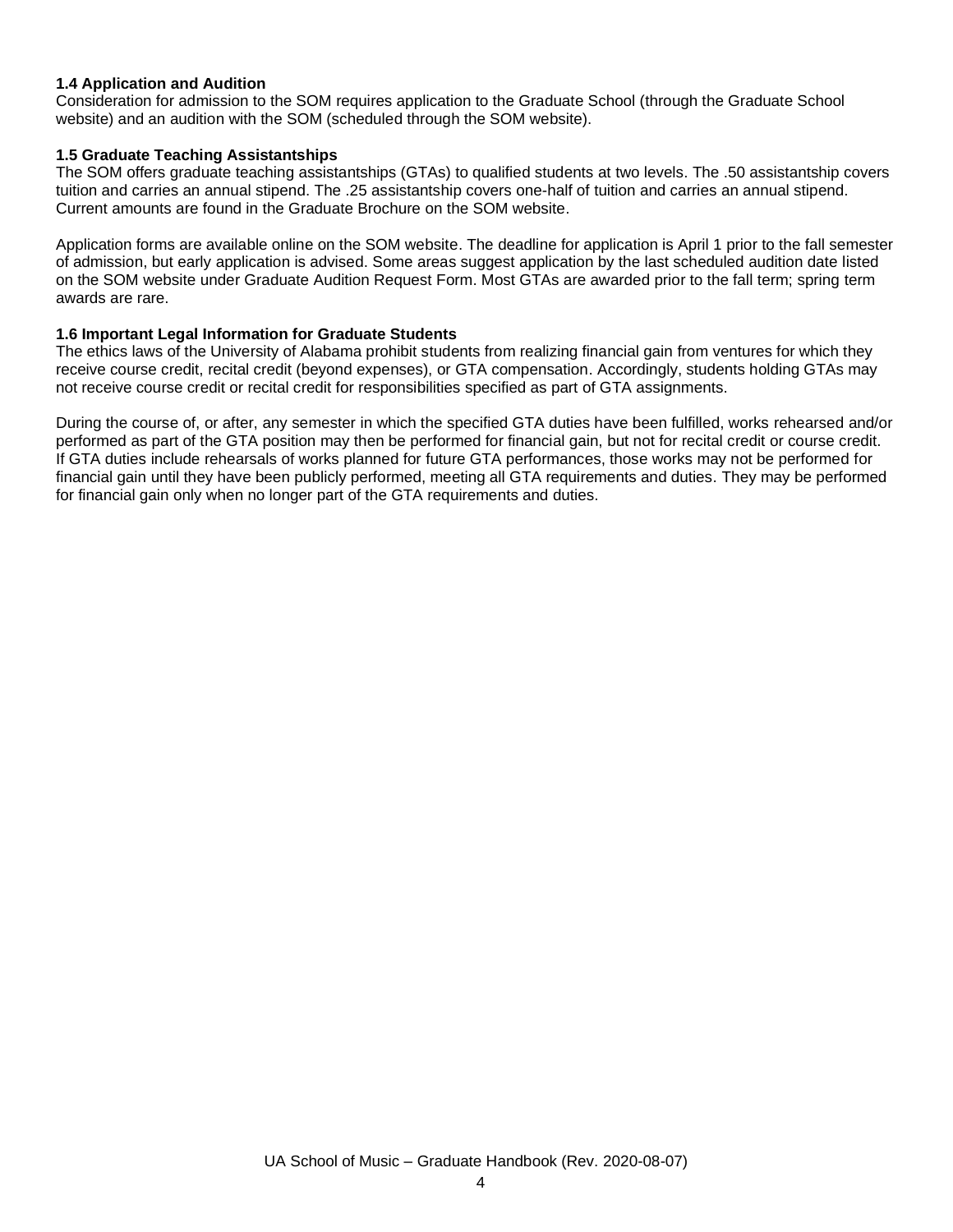## **2. General School of Music Information for Graduate Students**

#### **2.1 Diagnostic Examinations**

At matriculation for any graduate degree, prior to initial advising and registration, SOM graduate students are required to take diagnostic examinations in music history and theory; vocal performance and choral conducting majors also take diagnostic examinations in IPA transcription and song text translation in German, Italian, French, and, where appropriate, Latin and English. Diagnostic examinations are given on Monday and Tuesday before classes begin on Wednesday each fall and spring semester.

Required courses or other work specified as a result of deficiencies revealed in these examinations must be completed by the end of the first fall semester after matriculation, with the exception of language courses for vocal performance and choral conducting majors. A schedule of remediation may include enrollment in MUS 591 Readings in Music History (a graduate music history review), MUS 595 Graduate Theory Review (for MUS 595, a passing grade is C) and, for vocal performance and choral conducting majors, appropriate vocal diction classes in the SOM or foreign language courses in the appropriate department.

Students may not earn graduate credit in history or theory until all deficiencies in the respective area have been removed.

Students who fail to exhibit adequate writing skills may be required to enroll in other courses or tutorials designed for those with demonstrated deficiencies in English; these may include courses through the UA English Language Institute.

### **2.2 The Advisor and Advising**

The advisor for all graduate students in music is the Director of Graduate Studies in Music (DGS); the Associate Director of Graduate Studies in Music (ADGS) may also serve in this capacity. Students should consult the DGS (or ADGS) regularly in all matters pertinent to their degrees.

### **Procedure for Advising**

1. Immediately following diagnostic examinations, each entering student will meet with the DGS or ADGS for preliminary advising for the first semester's registration.

If earlier registration is required for reasons such as military financial aid approval, students should contact the DGS for a set of appropriate courses for temporary registration. The student will then use online drop/add to change the registration schedule based on the results of the diagnostic examinations and the initial advising session.

- 2. Near the mid-point of the first semester of registration, all entering graduate students will meet with the DGS or ADGS to draft plans of study based on appropriate curriculum outlines given in Sections 8 and 9. The plans of study will project schedules for all required courses and all degree requirements, semester by semester.
- 3. Subsequent advising sessions are required for each student every semester. These monitor student progress toward the degree and allow refinement and further specificity in the plans of study based on student schedules, course availability, and the musical and academic needs of students as they mature and develop.

At advising sessions, the DGS or ADGS will monitor each student's progress through the required plan of study; verify course load requirements for GTAs, international students, and others receiving financial assistance; and review Graduate School deadlines and required forms.

4. A student may be dismissed from any SOM graduate program for failure to make satisfactory progress toward degree completion. Lack of progress includes failure to follow the most recent SOM plan of study on file and failure to attend SOM advising sessions each semester. Following notification from the SOM Director of Graduate Studies, the appropriate MM or DMA Advisory Committee may move for dismissal.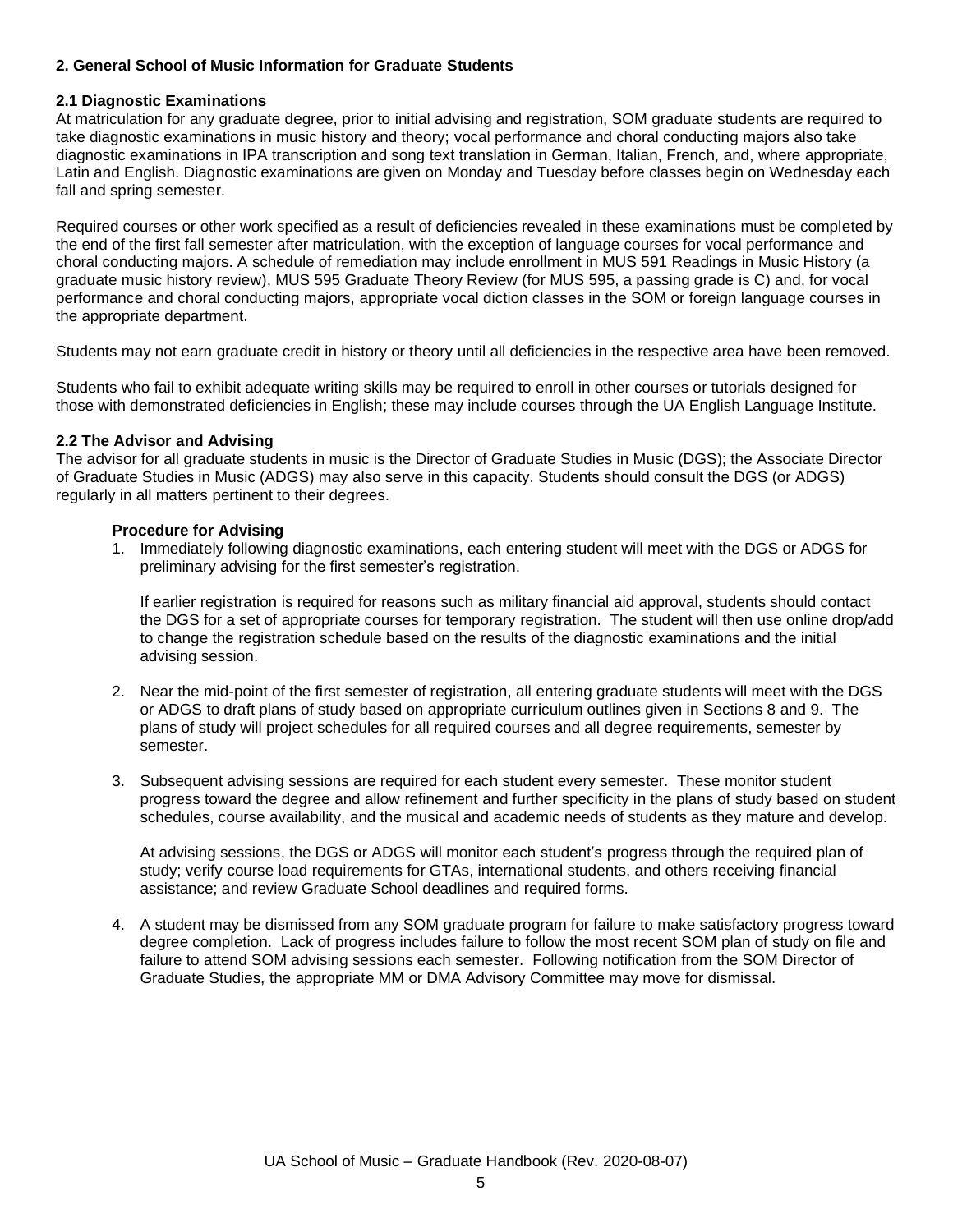## **2.3 The Major Professor**

Each student has a major professor and consults the major professor in all areas concerning the degree.

For the MM and DMA in Performance, the major professor is the applied teacher for the major instrument.

For the MM in Arranging and Church Music, and for the MM and DMA in Choral Conducting and Wind Conducting, the major professor is the director of the degree program.

For Composition, Musicology, and Theory, the major professor is the faculty member who directs the MM thesis or DMA final project.

The major professor chairs the advisory committee if appropriate Graduate Faculty Status has been approved. The Graduate School stipulates that only full members of the Graduate Faculty may chair doctoral committees; only full and associate members may chair Master's committees. For this reason, a committee member more senior than the major professor may be appointed to serve as chair of a committee. (The Graduate Catalog lists qualifications for Graduate Faculty status; the Graduate School website lists all faculty with temporary, associate, and full status.)

### **2.4 The Advisory Committee**

The Director of the SOM with advice from the DGS appoints SOM advisory committees for all MM students in the third semester of enrollment, and all DMA students in the first semester of enrollment.

The external member of the MM thesis or DMA committee will be appointed after preliminary approval of the thesis or final project prospectus.

#### **Advisory Committees and Duties**

The advisory committee for MM students in Arranging, Conducting, and Performance programs (Plan II nonthesis) will consist of at least four members from the Graduate Faculty of the SOM and must include:

- 1. The student's major professor (usually serving as chair);
- 2. One other faculty member from the student's major area or, when appropriate, from a related area;
- 3. One member of the Theory/Composition faculty;
- 4. One member of the Musicology faculty.
- 5. One member of the Graduate Faculty of the SOM drawn from outside the student's major area

Committee members grade the oral examination and recital.

The advisory committee for MM students in Composition, Musicology, and Theory (Plan I thesis) will consist of at least five members, four drawn from the Graduate Faculty of the SOM and one external member who holds appropriate graduate faculty status in another discipline. The membership must include:

- 1. the student's major professor (usually serving as chair);
- 2. one other faculty member from the student's major area or, when appropriate, from a related area;
- 3. a member of the theory/composition faculty;
- 4. a member of the music history faculty;
- 5. an external member who holds UA graduate faculty status in an area other than the SOM.

SOM Committee members grade the musicology or theory lecture, comprehensive exam, and composition recital. All members evaluate the thesis prospectus and grade the thesis defense.

The advisory committee for all DMA students will consist of at least six members, five drawn from the graduate faculty of the SOM and an external member who must hold appropriate graduate faculty status in another discipline. The membership must include:

- 1. the student's major professor (usually serving as chair);
- 2. one other faculty member from the student's major area or, when appropriate, from a related area;
- 3. a member of the theory/composition faculty;
- 4. a member of the music history faculty;
- 5. a member of the graduate faculty of the SOM drawn from outside the student's major area;

6. an external member who holds UA graduate faculty status in an area other than SOM.

SOM committee members grade all recitals, the lecture or lecture-recital, and comprehensive exam. All members, including the external member, evaluate the DMA final project prospectus and first draft, and grade the final project defense.

All grading is pass/fail. Grades for oral exams and thesis defenses will be agreed upon at the meeting; those for comprehensive examinations and recitals, lectures, etc., will be submitted by committee members through current official procedures. Recordings of recitals and lectures will be available for committee members who cannot attend performances.

UA School of Music – Graduate Handbook (Rev. 2020-08-07)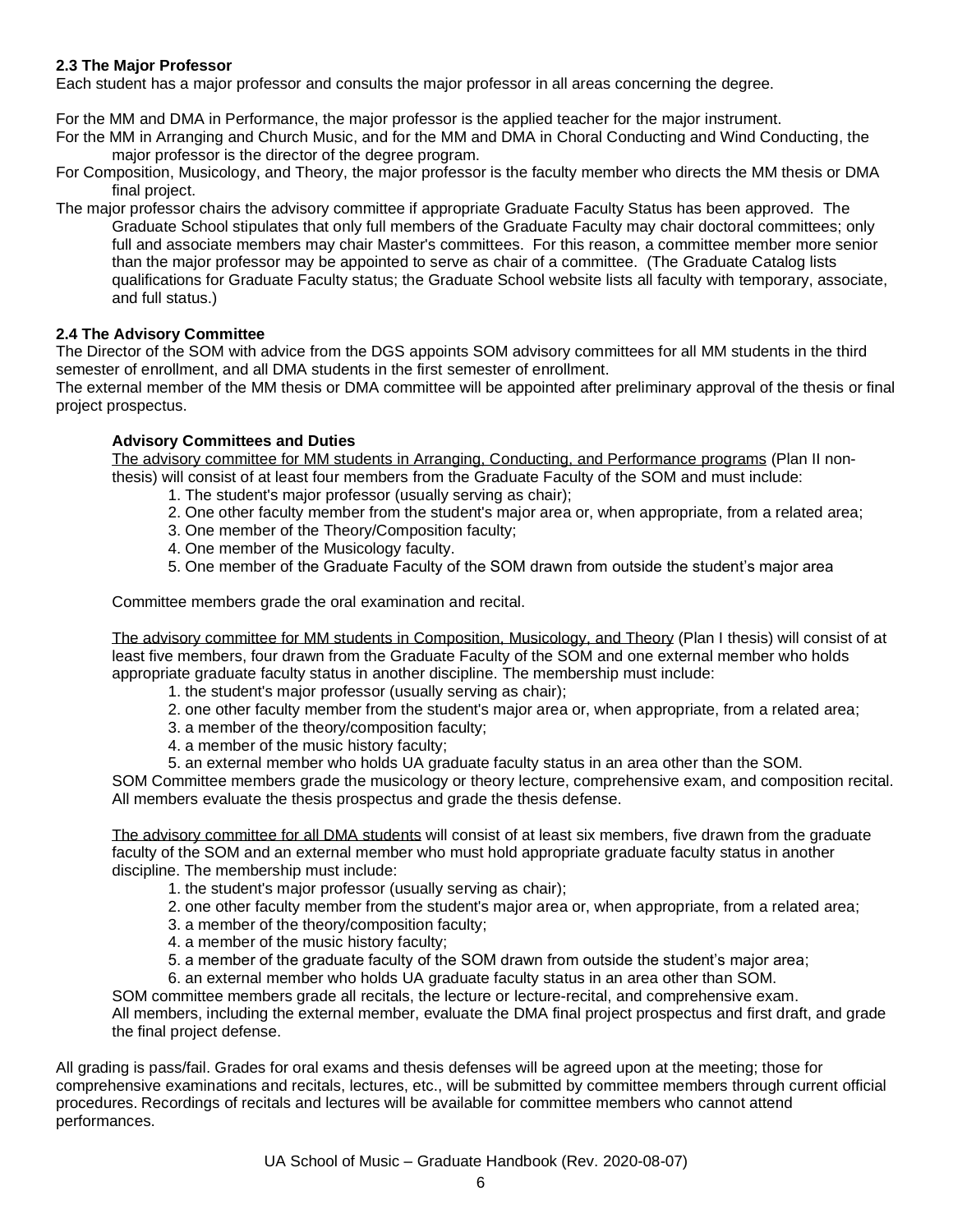## **3. INFORMATION FOR MM STUDENTS**

| MM Degree Requirements, Plan I (thesis)  | MM Degree Requirements, Plan II (non-thesis) |
|------------------------------------------|----------------------------------------------|
| Composition, Musicology, Theory          | Arranging, Conducting, Performance           |
| 3.1 Coursework                           | <b>3.1 Coursework</b>                        |
| 3.2 Recital (Composition only)           | 3.2 Recital                                  |
| 3.3 Lecture (Musicology and Theory only) | 3.3 not required                             |
| 3.4 Comprehensive Written Examinations   | 3.4 not required                             |
| <b>3.5 Thesis</b>                        | 3.5 not required                             |
| 3.6 Oral Examination and Thesis Defense  | 3.6 Oral Examination                         |

#### **3.1 MM Coursework**

Curriculum outlines for individual MM concentrations are found in Section 8.

See Section 7 for specific information on music history, theory, ensemble, and elective courses.

MUS 501 Introduction to Graduate Studies is required of all MM students the first fall semester of enrollment.

#### **3.2 MM Recital**

#### **See Section 1.6 "Important Legal Information" concerning recital credit and compensation policies.**

Plan 1: **Composition** requires the equivalent of one recital of works written and performed during study toward the MM degree at in the SOM. The requirement may be met in one of the following three ways:

- 1. a public recital of performances of the student's works,
- 2. the equivalent of one recital performed on multiple public recitals,
- 3. the equivalent of one recital presented as a professional-quality recording produced and edited by the student.
- Plan II: **Arranging, Conducting, and Performance** (excluding Woodwinds Option) require one public recital. **Woodwinds Option** requires one public recital on the major instrument and one half-recital (or equivalent) on the secondary instrument.

#### **MM Recital: Requirements and Procedures**

1. Length and Repertory

The MM recital includes approximately 50–55 minutes of music, none repeated from any other recital or recital component for which recital credit has been awarded at UA or at any other institution.

2. Registration, Direction, and Approval for Performance

A Student must be registered for applied lessons with the major professor in the semester that any recital or recital component is performed or recorded.

The recital or component must be directed by the major professor, who must approve its scheduling.

3. Prehearings

The major area sets policy on prehearings; students should consult the major professor.

4. Recital Credit

Recital credit is awarded to only one student for the recital.

For composition majors, recital credit will be awarded in the semester that the entire recital is completed and made available to the advisory committee.

5. Location of Performances

The MM recital is given on campus. With permission of the advisory committee, the recital (or components of the composition recital) may be given off-campus if all other recital requirements are met. The student must supply a high-quality audio or video recording for committee review.

6. Grading

Grading is pass/fail by simple majority of the members of the advisory committee.

Two attempts are allowed to pass the recital. The second attempt must occur in a semester following the first; the program may not duplicate material from the first attempt.

7. Scheduling

### **See Section 6 on procedures for scheduling and recording.**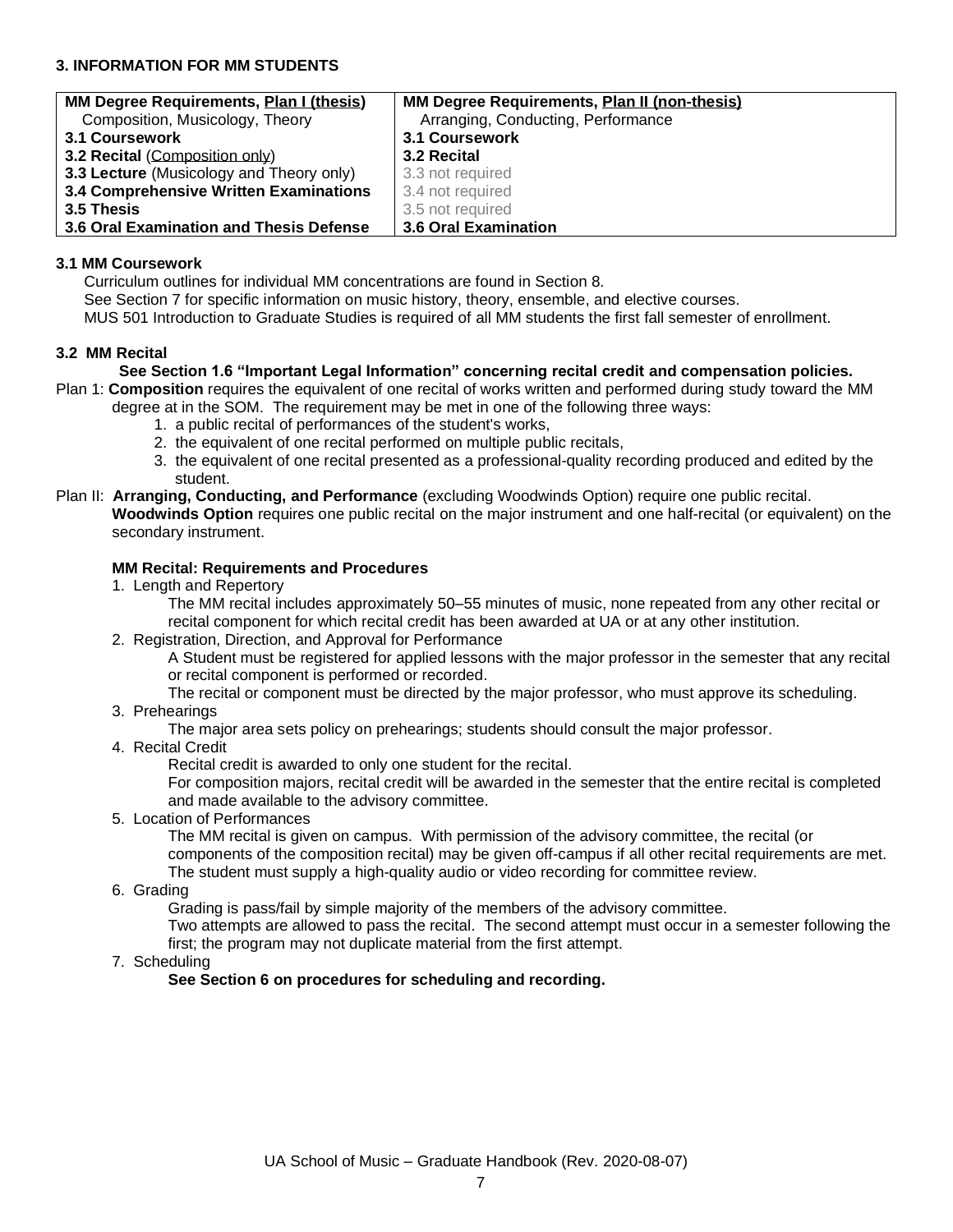#### **3.3 MM Lecture**

Plan I Only: MM students in **Musicology and Theory only** must present a 50-minute public lecture.

### **MM Lecture: Requirements and Procedures**

1. Length

The lecture is approximately 50 minutes in length and must demonstrate the candidate's ability to research, organize, and communicate information coherently.

2. Content

The material contained in the lecture may not be taken directly from the MM thesis but may relate tangentially to the thesis.

3. Prospectus

The student must develop a prospectus including a prose summary of content and methodology, an outline, and a bibliography.

4. Prospectus Submission

With the permission of the major professor, and at least one month prior to the anticipated date of the lecture or lecture-recital, the student submits the prospectus to the DGS. The DGS reviews the format and submits the prospectus to the advisory committee.

5. Prospectus Approval

The prospectus must be approved by the advisory committee no later than one week before the anticipated date of the lecture. The committee approves the prospectus via email to the DGS, who will call a committee meeting only if dictated by committee response.

6. Location of the Presentation

The lecture is given at the SOM and may be scheduled in the recital hall or an appropriate classroom.

7. Grading

A grade of pass requires a simple majority of the advisory committee.

**8.** Scheduling

### **See Section 6 on procedures for scheduling and recording.**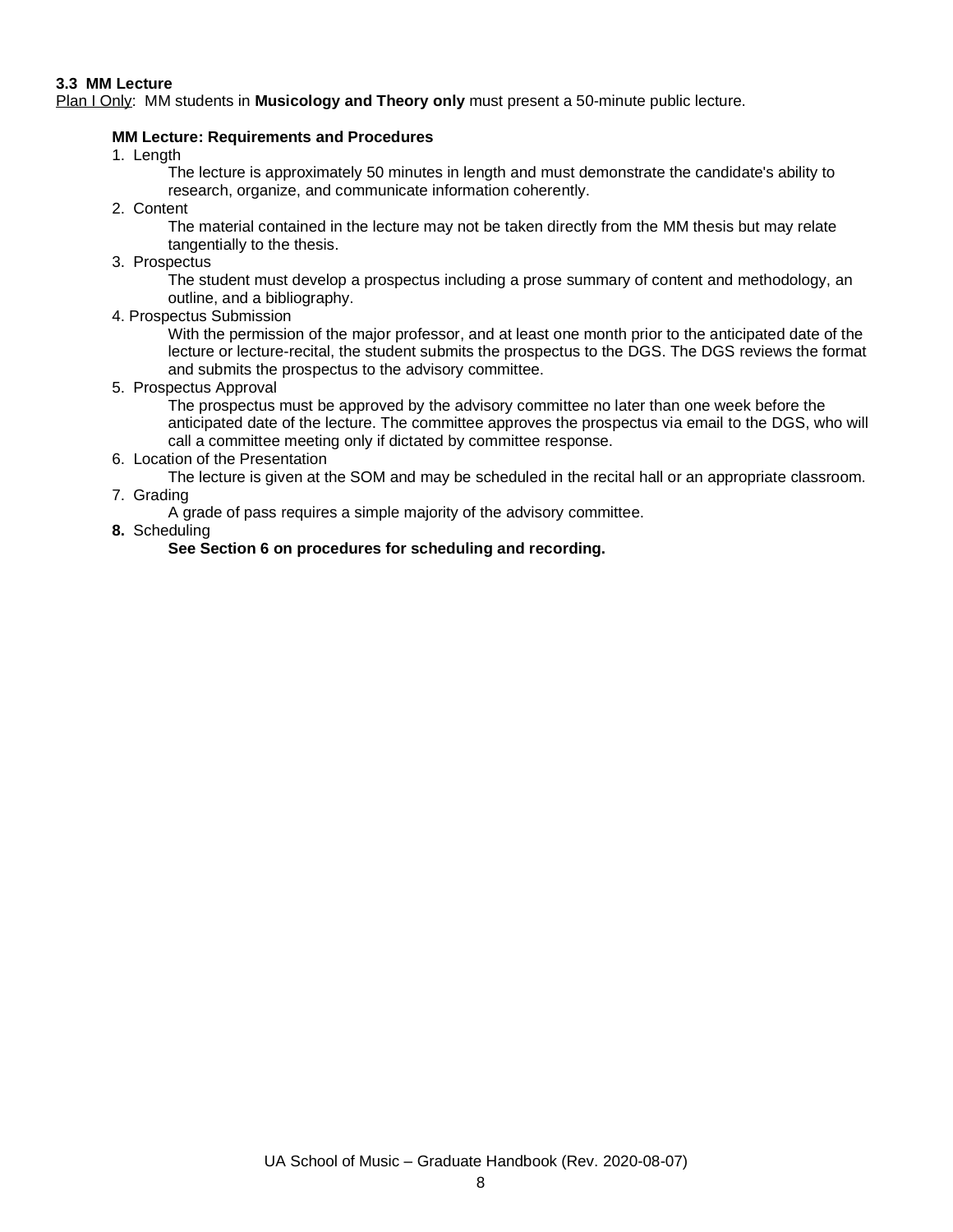#### **3.4 MM Comprehensive Written Examinations**

Plan I Only**:** MM students in **Composition, Musicology, and Theory** take a comprehensive written examination.

The exam may be scheduled no sooner than the first fall or spring semester after successful completion of all required MUS courses except MUS 599 Thesis Research.

The exam must be passed no later than the fall semester before an anticipated spring or summer graduation or the spring semester before an anticipated fall graduation.

#### **MM Comprehensive Written Examination: Requirements and Procedures**

11. Scheduling

Examinations are offered only once during each fall and spring semester, typically just before fall and spring breaks. Dates for the examinations are found in the SOM Graduate Calendar.

2. Registration

Students must register for MUS 596 Comprehensive Examination at the beginning of the semester during which they plan to take the examination. Late registration for this course is not allowed.

3. Length

Each examination consists of four discrete sections, with three hours allocated to each.

4. Content

Examinations are based on, though not limited to, each student's coursework in the MM program and may include material pertaining to thesis topics under consideration.

5. Compilation

Examinations for each student are prepared by the student's advisory committee under the direction of the chair of the advisory committee. The chair consults the committee, compiles the examination, and submits the examination to the DGS no later than one week before the examination date.

6. Administration

Examinations are administered by the DGS, who distributes copies of the completed examinations to appropriate committee members.

7. Grading

The examination is graded by the advisory committee; each of the four sections is graded pass/fail. Grades are collected by the DGS and reported to the committee. A grade of pass for the examination requires a simple majority vote on each section. The committee may also pass or fail certain sections of the examination, again by simple majority.

8. Second Attempt

Students are allowed two attempts to pass the examination, each in separate semesters.

No examination questions will be repeated on the second attempt.

The committee may require the student to retake the entire exam or only those parts failed on the first attempt.

9. Postponing the Examination

Students who register for the examinations but postpone them are responsible for dropping MUS 596 by the last day to receive a grade of W (withdrawn). A grade of Incomplete will be given only for students who are required to take the examination a second time.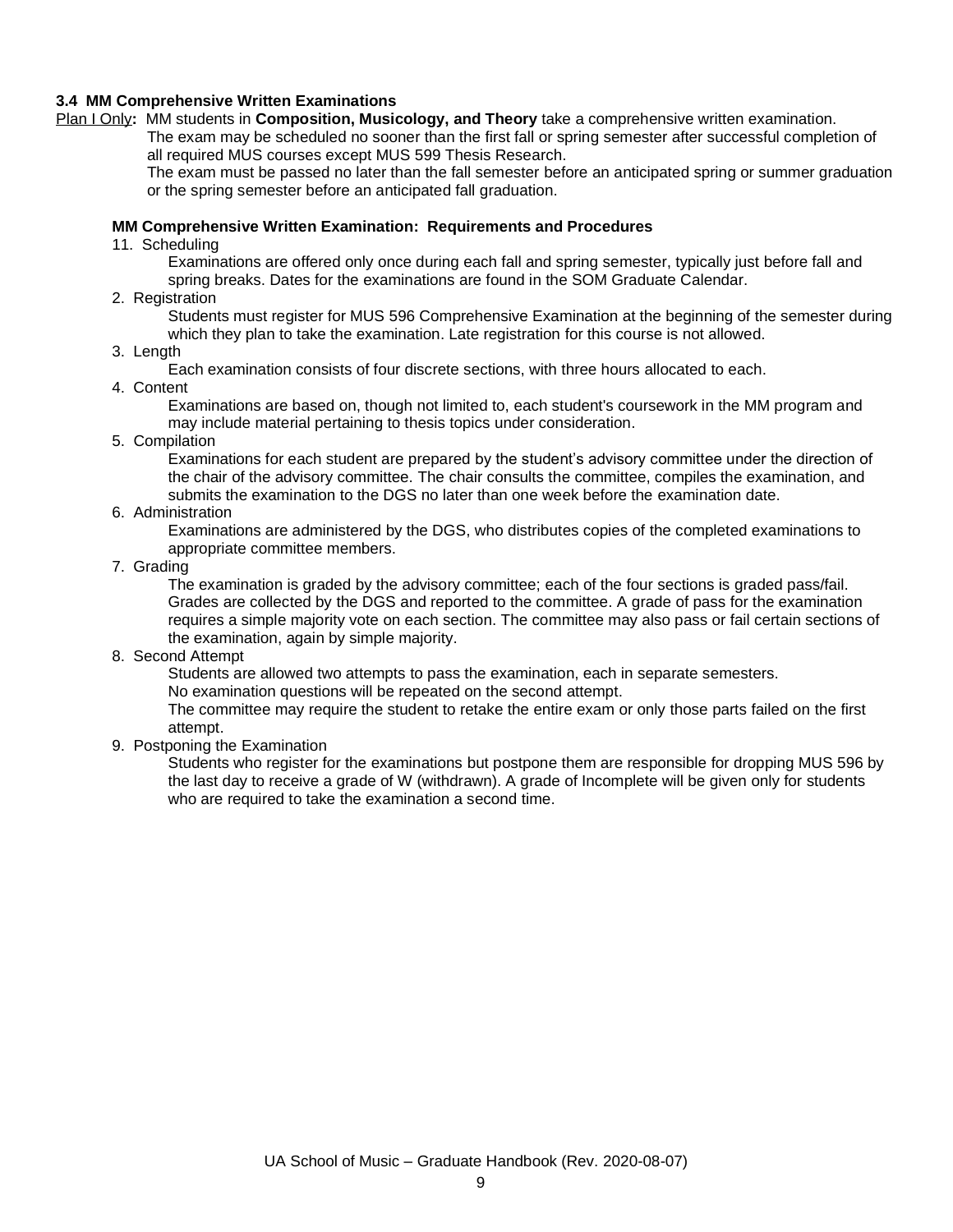### **3.5 MM Thesis**

Plan I Only: MM students in **Composition, Musicology, and Theory** must complete a thesis**.** 

The MM thesis in **Composition** is an original composition written under the direction of the major professor during study for the MM degree.

The MM thesis in **Musicology and Theory** documents original research on some topic in a relevant area.

For **Musicology**, topics might include, for instance, an analysis of a musical composition, a critical edition of a work for which none exists, a catalog of a composer's works or a substantial update to an existing catalog, a descriptive inventory of an archival collection, a description of a musical document (medieval manuscript, collection of antebellum sheet music, etc.), a study of a performance practice, a biography or original contribution to the biography of a significant musical figure, a history of a music organization.

For **Theory,** topics might include, for instance, a detailed analysis of a single musical work or set of works; an original contribution to an existing theory of music; a critical response to, or comparison of, current or historical music theories; or some combination of these.

#### **MM Thesis Requirements and Procedures**

1. Prospectus

Through research and consultation with the major professor, other advisory committee members, and other appropriate persons, the student selects a project and writes a formal prospectus detailing the limits of the topic, its significance, the working methods, a bibliography, and other supporting information. The prospectus must include a brief narrative, an outline, and a working bibliography.

2. Prospectus Submission

With the major professor's approval, the student sends the prospectus to the DGS, who reviews the format and submits the prospectus to the advisory committee.

3. Prospectus Approval

Approval by the advisory committee is required for work to proceed. The DGS's poll of the committee may take place via email; a meeting of the advisory committee will be called only if necessary.

4. Thesis Format

The thesis must conform to Graduate School regulations for electronic theses and dissertations and to a style guide approved by the Graduate School. The Graduate School website gives full information under the heading "Current Students" and then "Preparing Theses and Dissertations." The SOM's default style guide is *The Chicago Manual of Style*, notes and bibliography format; an individual committee may approve a different style guide if it is accepted by the UA Graduate School. Note: Students should include the dedication and acknowledgments pages with headings and page numbers only; texts of those sections should not be added until after the defense.

5. Thesis Submission

After completion of the thesis, and with the major professor's approval, the student sends the thesis to the DGS, who reviews the format and submits the thesis to the advisory committee.

6. Thesis Defense

With the advisory committee's approval, the DGS convenes the committee for the thesis defense and oral examination. The defense occurs after all other requirements for the degree have been completed successfully. The advisory committee grades the defense pass or fail.

7. Post-Defense Corrections

The advisory committee may require minor changes to components of the project and still award a pass; in this case, the major professor is responsible for monitoring the changes before the student submits the final project to the Graduate School. If substantial changes are recommended during the defense, the project will not be submitted, and forms will not be signed until a complete revision has been presented to the advisory committee.

#### **Submission dates for the thesis prospectus and thesis draft, calculated by proposed graduation date, are available on the SOM Graduate Calendar.**

**Information on requirements and procedures for submission of electronic theses are available on the Graduate School website.**

**It is the responsibility of each student to understand and to follow the guidelines in these websites**.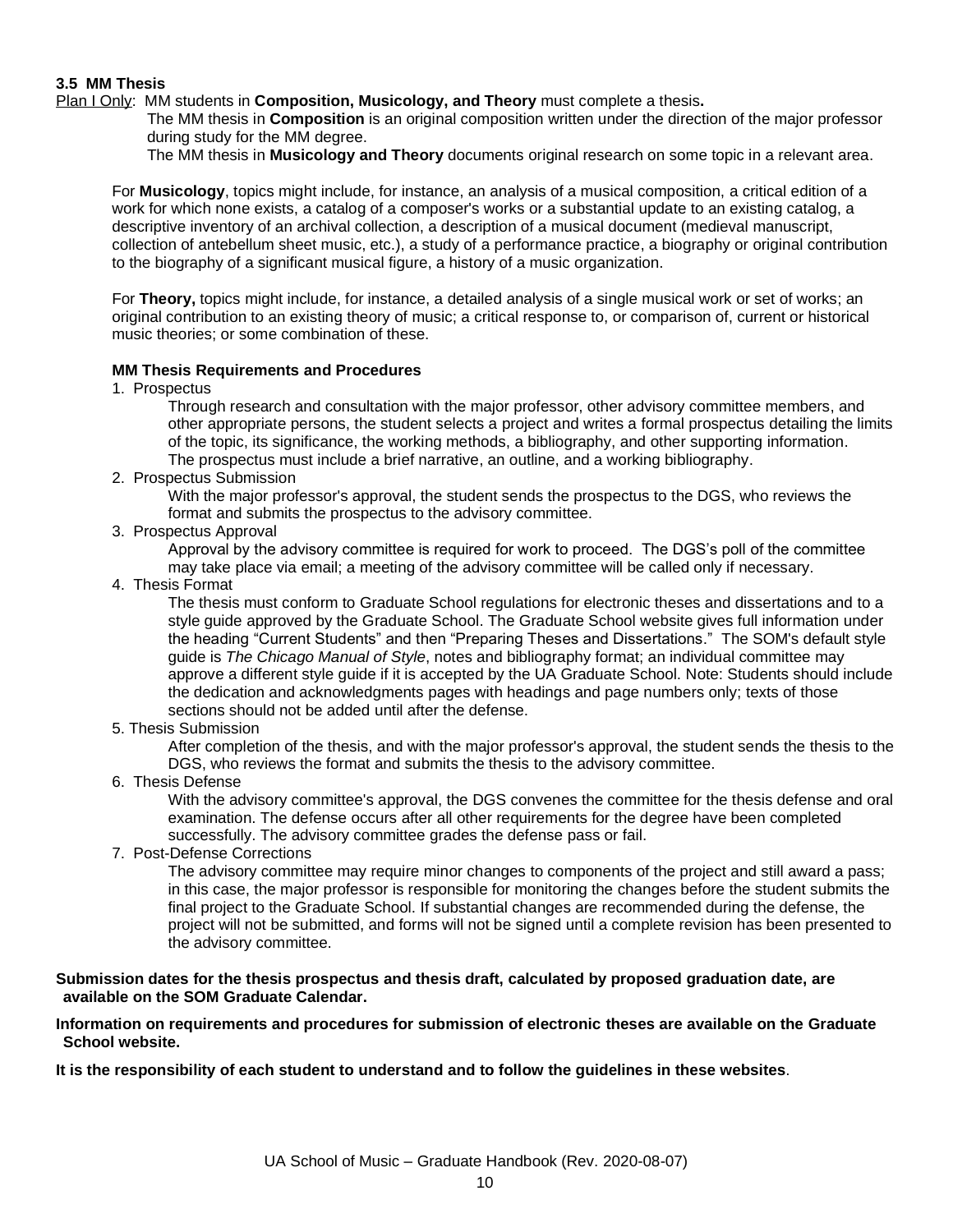### **3.6 Oral examinations: Requirements and Procedures**

All MM students will take an oral examination; this is the final step toward completion of the MM degree. Students must register for MUS 597 Oral Examination in the semester of graduation and must apply for graduation at the beginning of that semester. Application for degree is made online through MyBama.

#### 1. Content

### Plan I **Composition, Musicology, and Theory**

The examination will be primarily a defense of the thesis.

The examination must follow the grading of all recitals or lectures required by the degree program. The examination will take place only when the thesis is completed in a form considered by the student and the advisory committee to be ready for submission to the Graduate School.

#### Plan II **Arranging, Conducting, and Performance**

The examination will be based upon (though not limited to) coursework in the MM program.

The examination must follow the grading of all recitals and lecture-recitals required by the degree program.

2. Scheduling

The DGS will schedule oral examinations each spring and fall semester for all eligible students beginning two weeks before the Graduate School deadlines for reporting results of those examinations each term. These dates are found on the Graduate School website and on the SOM Graduate Calendar. An oral examination may be scheduled in summer only under extraordinary circumstances and with the consent of the entire advisory committee and the DGS.

### 3. Registration

Students must register for MUS 597 (Oral Examination) at the beginning of the semester during which they plan to take the oral examination. Late registration for MUS 597 is not allowed.

### 4. Second Attempt

Students are allowed only two attempts to pass the oral examination; each must take place in a separate semester.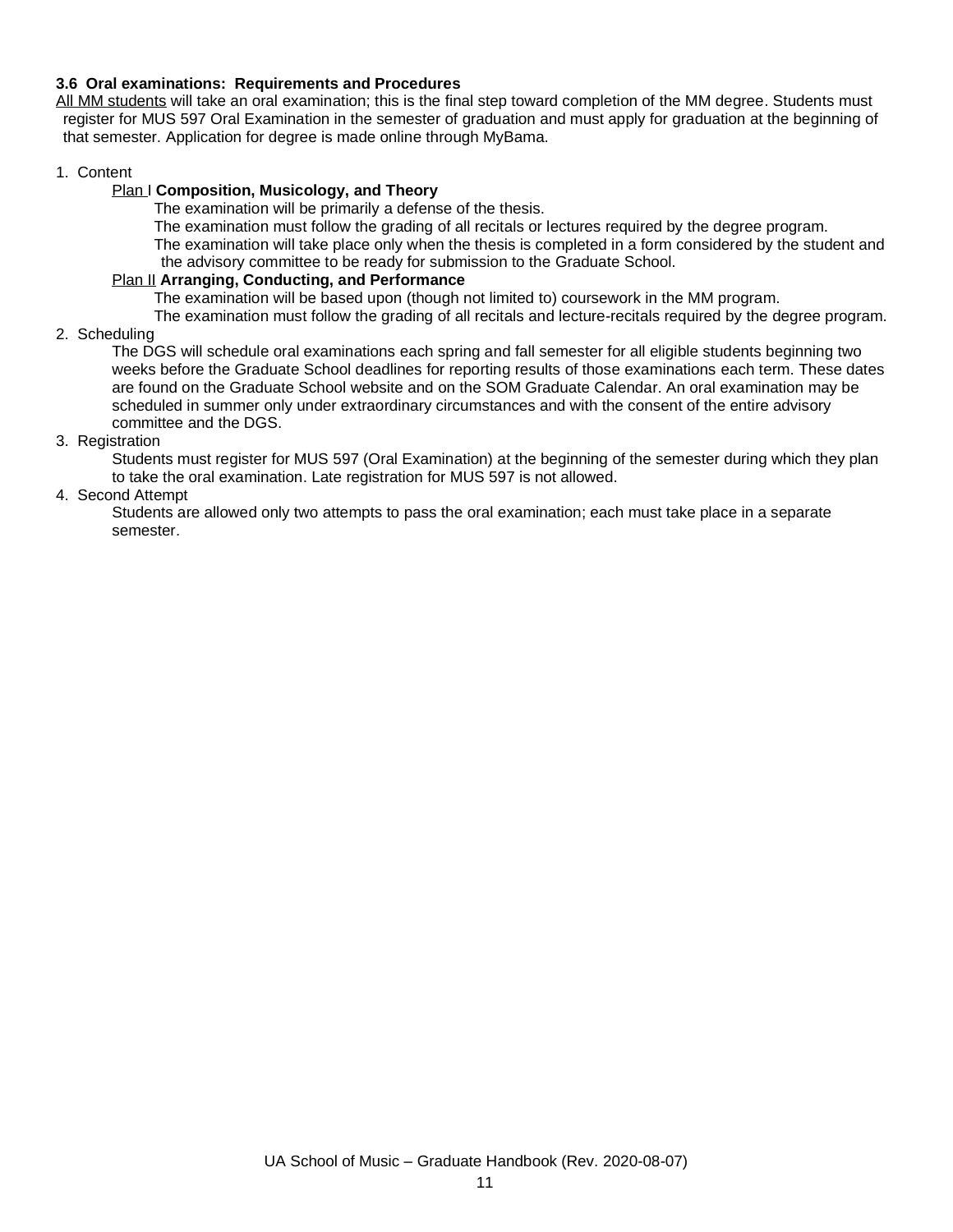## **4. INFORMATION FOR DMA STUDENTS**

### **DMA Degree Requirements 4.1 Coursework 4.2 Recitals 4.3 Lecture and Lecture-Recital 4.4 Comprehensive Written Examinations 4.5 DMA Final Project 4.6 Oral Examination and Final Project Defense**

#### **4.1 DMA Coursework**

- 1. Curriculum outlines for DMA concentrations are found in Section 9. See Section 7 for specific information on history, theory, ensemble, and elective courses.
- 2. MUS 501 Introduction to Graduate Studies and remedial courses in English may be required of DMA students in the first fall semester of enrollment if scores on writing and research components of the diagnostic examinations are low.
- 3. DMA performance majors must complete three hours of graduate-level pedagogy appropriate to the major area.

### **4.2 DMA Recital**

**See Section 1.6 "Important Legal Information" concerning recital credit and compensation policies.** Performance requires three public recitals.

Note: Performance majors may receive recital credit for one substitute recital (see 4.2.2). Credit may apply to the degree recital requirement or to the final project recital requirement under Option III (see 4.5).

Choral Conducting requires two public recitals.

Wind Conducting requires two public recitals:

- 1. one full concert with the wind ensemble;
- 2. the equivalent of one additional concert through partial programs with the UA Wind Ensemble, the Symphonic Band, and/or the Contemporary Ensemble.

Composition requires the equivalent of one public recital of works composed and performed during work toward the DMA degree at UA. The requirement may be met in one of three ways:

- 1. through a public recital of performances of the student's works,
- 2. through the equivalent of one recital performed on multiple public recitals,
- 3. through the equivalent of one recital on a professional-quality recording produced and edited by the student.

### **4.2.1 DMA Recital Requirements and Procedures**

- 1. Length and Repertory
	- Each DMA recital includes approximately 50–55 minutes of music.
		- Repertory may not be repeated from any other recital in any degree program for which recital credit has been awarded at UA or at any other institution.
- 2. Registration, Direction, and Approval
	- A Student must be registered for applied lessons with the major professor in the semester that any recital or recital component is presented.
- The recital or component must be directed by the major professor, who must approve its scheduling. 3. Prehearings
	- Each area determines the policy on prehearings; students should consult the major professor.
- 4. Credit and Frequency of Recitals for Credit

Recital credit is awarded to only one student for a given recital.

A student may receive credit for only one recital, substitute recital, or lecture-recital in a single semester.

5. Location

Recitals are given on campus. Under exceptional circumstances, and with permission of the advisory committee, one recital (including the substitute recital) may be given off campus if all other recital requirements are met. The student must supply a high-quality recording for committee review.

6. Grading

Grading is pass/fail by simple majority of the advisory committee. Two attempts are allowed to pass a recital. The second attempt must occur in a following semester; the program may not duplicate material from the first attempt. A second failure may result in removal of the student from the program.

7. Scheduling

### **See Section 6 on procedures for scheduling and recording**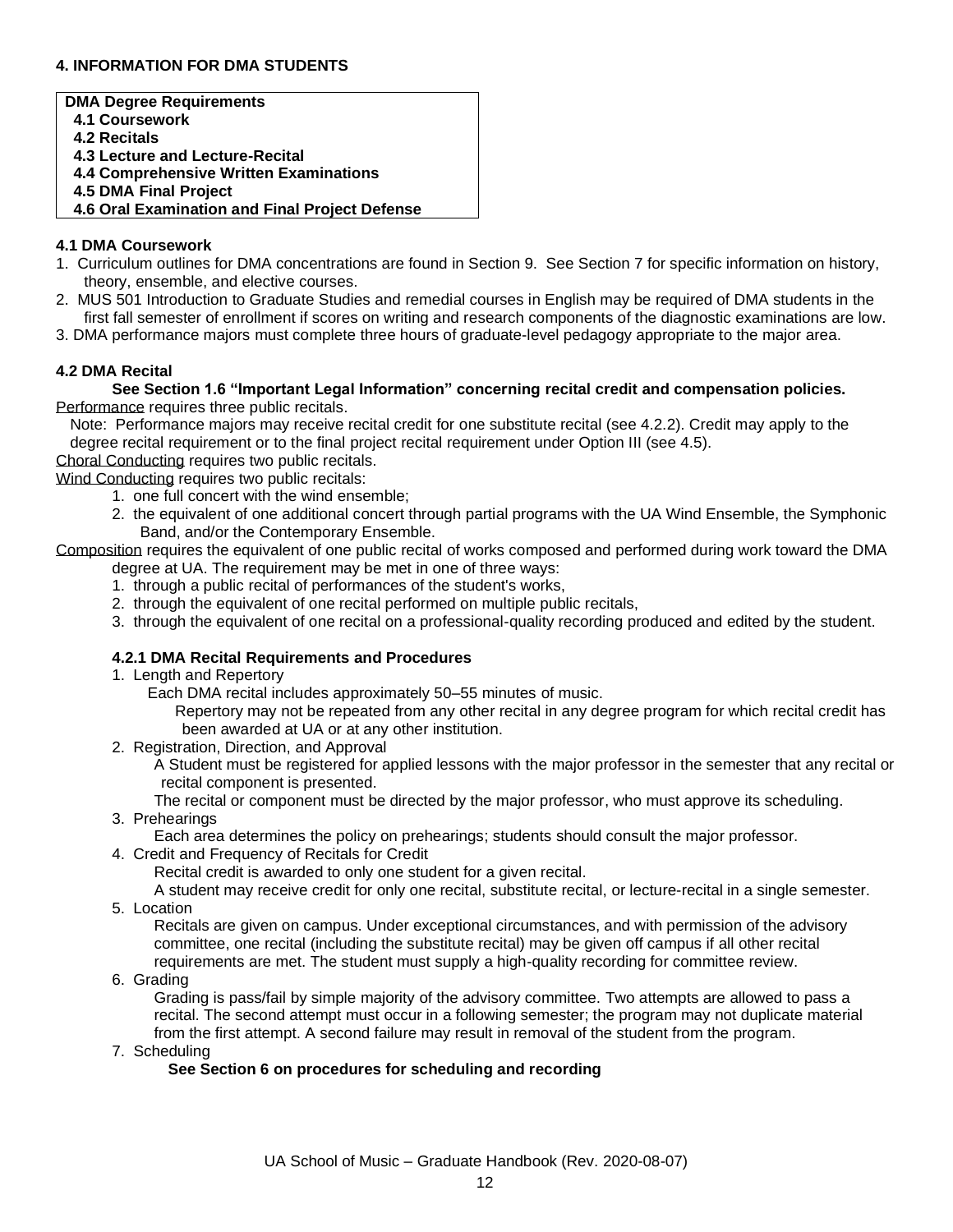#### **4.2.2 DMA Performance Substitute Recital**

Performance majors may receive recital credit for one substitute recital. Credit may apply to the degree recital requirement or to the final project recital requirement under Option III (see 4.5).

## **DMA Performance Substitute Recital: Requirements and Procedures**

1. Length and Repertory

Substitute recital repertory must be of length and difficulty commensurate with expectations of the recital. Repertoire may not be repeated from any other recital in any degree program for which recital credit has been awarded at UA or at any other institution.

Multiple short performances may not be combined to form a substitute recital.

2. Pre-approval

The plan for the substitute recital must be pre-approved by the major professor, major area, and advisory committee.

With permission of the major professor, who has conferred with the major area, the student may petition the DGS. The DGS will petition the advisory committee and collect responses.

3. Registration and Direction

A student must be registered for applied lessons with the major professor in the semester of the recital, but the substitute recital need not be directed by the major professor (e.g. opera role).

4. Prehearings

Each area determines the policy on prehearings; students should consult the major professor.

5. Credit

The substitute recital may involve awarding recital credit to more than one student (e.g., chamber recitals), but in such cases, each student is graded by the appropriate advisory committee. A student may receive credit for only one recital, substitute recital, or lecture-recital during a single semester.

6. Location

With permission of the advisory committee, one recital (including the substitute recital) may be given off campus if it conforms to all other recital requirements. The student must supply a high-quality audio or video recording for committee review.

7. Grading

A grade of pass requires a simple majority of the appropriate advisory committee for each student involved.

8. Scheduling

#### **See Section 6 on procedures for scheduling and recording.**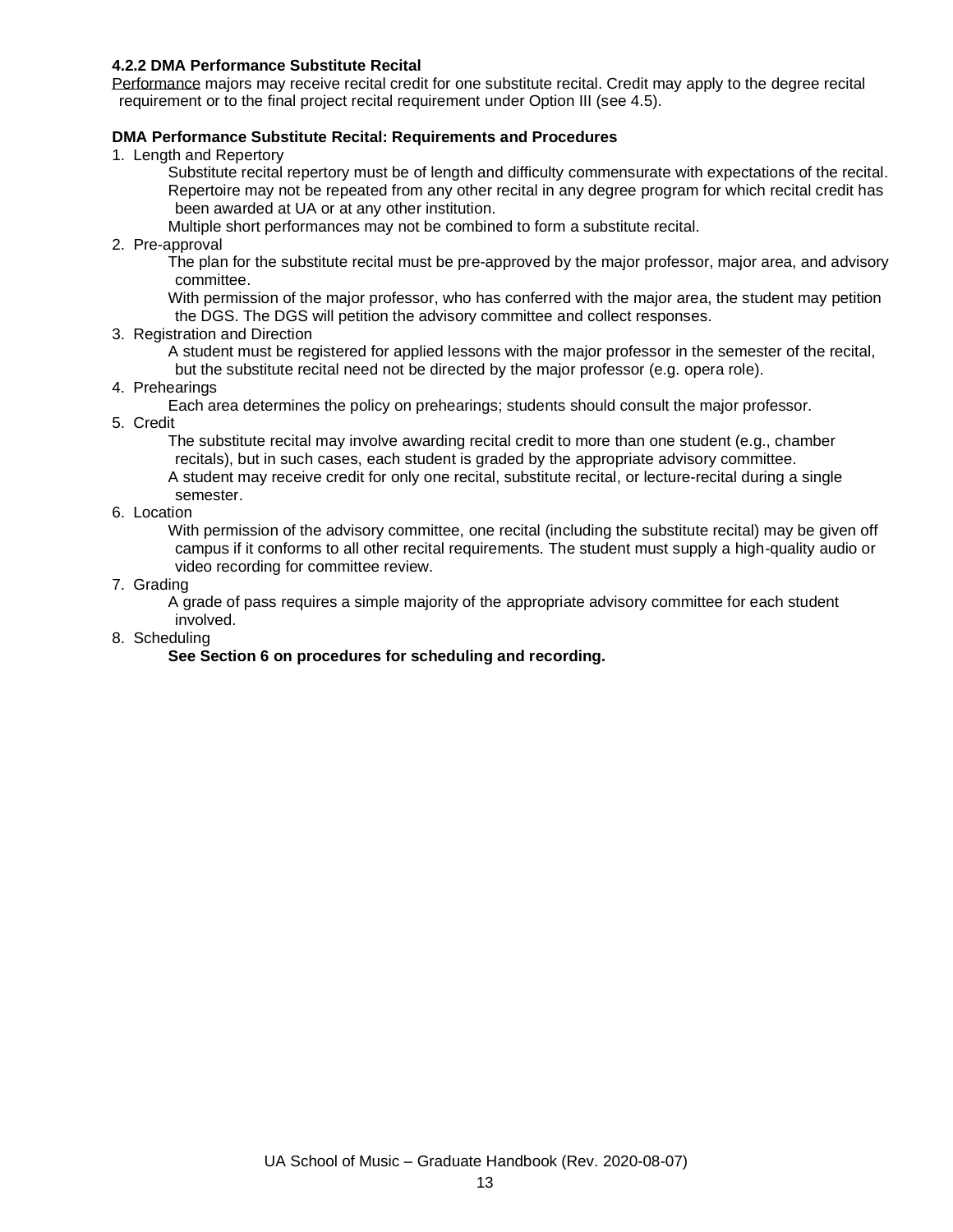## **DMA Recital and "Substitute Recital" Comparison Chart**

| RECITAL Performance requires three public recitals.                                                                                                                                                                                                                            | <b>SUBSTITUTE RECITAL</b> Performance allows one "substitute" recital                                                                                                                                                                                                                                                                 |
|--------------------------------------------------------------------------------------------------------------------------------------------------------------------------------------------------------------------------------------------------------------------------------|---------------------------------------------------------------------------------------------------------------------------------------------------------------------------------------------------------------------------------------------------------------------------------------------------------------------------------------|
| Performance majors may receive recital credit for one substitute recital.                                                                                                                                                                                                      | Performance majors may receive recital credit for one substitute recital.<br>Credit may apply to the degree recital requirement or to the final<br>project recital requirement.                                                                                                                                                       |
| <b>Length and Repertory</b><br>Each DMA recital includes approximately 50-55 minutes of music.                                                                                                                                                                                 | <b>Length and Repertory</b><br>Substitute recital repertoire must be of length and difficulty<br>commensurate with expectations of the recital.<br>Multiple short performances may not be combined to form a substitute<br>recital.                                                                                                   |
| Repertory may not be repeated from any other recital in any degree<br>program for which recital credit was awarded.                                                                                                                                                            | Repertory may not be repeated from any other recital in any degree<br>program for which recital credit was awarded.                                                                                                                                                                                                                   |
|                                                                                                                                                                                                                                                                                | Pre-approval<br>The plan for the substitute recital must be pre-approved by the major<br>professor, major area, and advisory committee. With permission of the<br>major professor, who has conferred with the major area, the student<br>may petition the DGS. The DGS will petition the advisory committee<br>and collect responses. |
| <b>Registration and Direction</b><br>The student must be registered for applied lessons with the major<br>professor in the semester of any recital. The recital must be directed by<br>the major professor, who must approve its scheduling.                                   | <b>Registration and Direction</b><br>A student must be registered for applied lessons with the major<br>professor in the semester of the recital, but the substitute recital need<br>not be directed by the major professor (e.g., chamber recitals, opera<br>roles).                                                                 |
| <b>Prehearings</b><br>Each area determines the policy on prehearings; students should<br>consult the major professor.                                                                                                                                                          | <b>Prehearings</b><br>Each area determines the policy on prehearings; students should<br>consult the major professor.                                                                                                                                                                                                                 |
| <b>Credit and Frequency of Recitals for Credit</b><br>Recital credit is awarded to only one student for a given recital.                                                                                                                                                       | <b>Credit</b><br>The substitute recital may involve awarding recital credit to more than<br>one student (e.g., chamber recitals), but in such cases, each student is                                                                                                                                                                  |
| A student may receive credit for only one recital, substitute recital, or<br>lecture-recital during a single semester.                                                                                                                                                         | graded by the appropriate advisory committee.<br>A student may receive credit for only one recital, substitute recital, or<br>lecture-recital during a single semester.                                                                                                                                                               |
| Location<br>With permission of the advisory committee, one recital (including the<br>substitute recital) may be given off campus if it conforms to all other<br>recital requirements. The student must supply a high-quality audio or<br>video recording for committee review. | Location<br>With permission of the advisory committee, one recital (including the<br>substitute recital) may be given off campus if it conforms to all other<br>recital requirements. The student must supply a high-quality audio or<br>video recording for committee review.                                                        |
| Grading<br>A grade of pass requires a simple majority of the advisory committee.                                                                                                                                                                                               | Grading<br>A grade of pass requires a simple majority of the appropriate advisory<br>committee for each student involved.                                                                                                                                                                                                             |
| <b>Scheduling</b><br>See Section 6 on procedures for scheduling and recording.                                                                                                                                                                                                 | <b>Scheduling</b><br>See Section 6 on procedures for scheduling and recording.                                                                                                                                                                                                                                                        |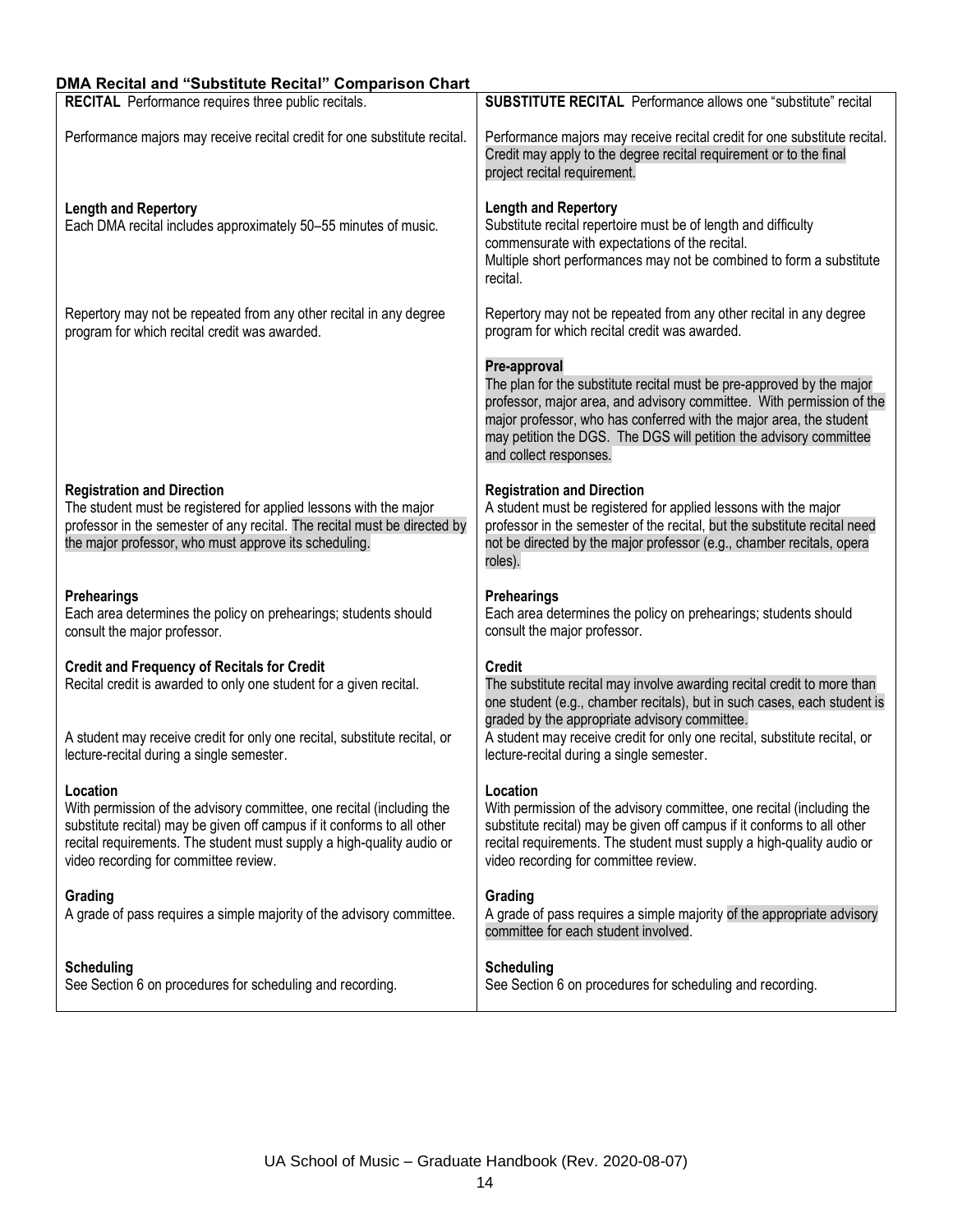## **4.3 DMA Lecture or Lecture-Recital**

DMA performance and composition students must present a 50-minute public lecture.

DMA conducting students must present a 60-minute public lecture-recital.

## **DMA Lecture or Lecture-Recital: Requirements and Procedures**

1. Length

The 50-minute lecture or 60-minute lecture-recital topic and presentation must demonstrate the candidate's ability to research, organize, and communicate information coherently. Members of the advisory committee and the audience should be allowed opportunity for questions during and after the lecture.

2. Content

The material contained in the lecture may not be taken directly from the DMA final project but may relate tangentially to it.

3. Prospectus

The student must develop a prospectus including a prose summary of content and methodology, an outline, and a bibliography.

4. Prospectus Submission

With the permission of the major professor, and at least one month prior to the anticipated date of the lecture or lecture-recital, the student submits the prospectus to the DGS. The DGS reviews the format and submits the thesis to the advisory committee.

5. Prospectus Approval

The prospectus must be approved by the advisory committee at least one week before the anticipated date of the lecture; otherwise, the presentation may not take place. The committee approves the prospectus via email; the DGS will call a committee meeting only if dictated by committee response.

6. Location of the Presentation

The lecture is given at the SOM and may be scheduled in the recital hall or an appropriate classroom. 7. Grading

A grade of pass requires a simple majority of the advisory committee. Two attempts are allowed to pass a lecture. The second attempt must occur in a following semester; it must cover a different topic from the first. A second failure may result in removal of the student from the program.

8. Scheduling

#### **See Section 6 on procedures for scheduling and recording.**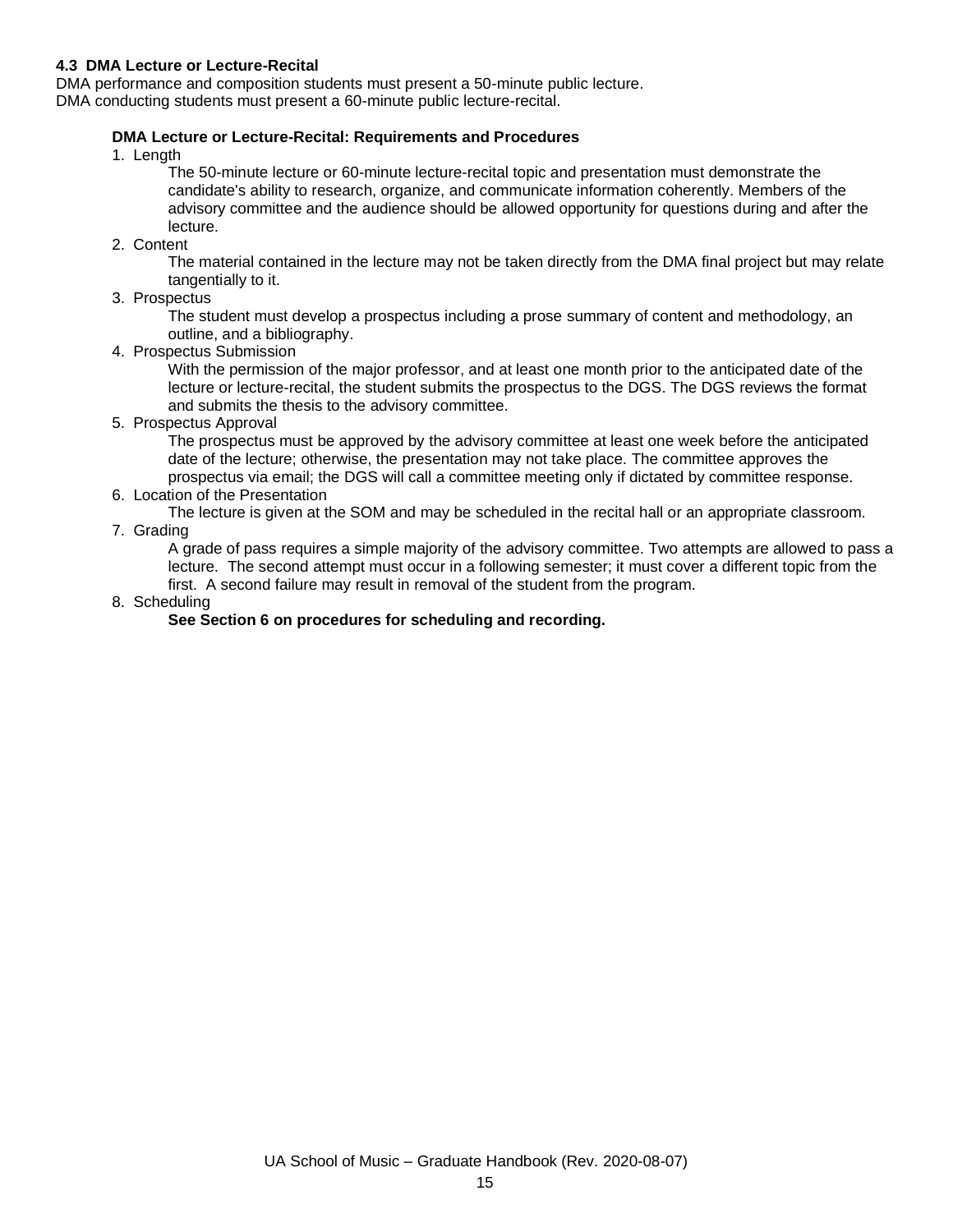## **4.4 DMA Comprehensive Written Examinations**

DMA students take a comprehensive written examination in the major area.

- 1. The exam may be scheduled no sooner than the first fall or spring semester after successful completion of all MUS required courses except MUS 699 Document Research (used for any written component of the DMA final project).
- 2. The exam must be passed no later than the fall semester before an anticipated spring or summer graduation or the spring semester before an anticipated fall graduation.

### **DMA Comprehensive Written Examinations: Requirements and Procedures**

1. Scheduling

Examinations are offered only once during each fall and spring semester, typically just before fall and spring breaks. Dates for the examinations are found in the SOM Graduate Calendar. Exam dates and times must take precedent over any other SOM or University of Alabama curricular commitments scheduled concurrently.

2. Registration

Students must register for MUS 696 Comprehensive Examination at the beginning of the semester during which they plan to take the examination. Late registration for this course is not allowed.

3. Length

Each examination consists of four discrete sections, with three hours allocated to each. The exam takes place over two consecutive days, with a morning and afternoon section on each day.

4. Content

*Note: This serves as a guideline for basic expectations of all doctoral level comprehensive exams. Specifics within a candidate's major may differ slightly, but this language applies to all.*

Material for the exam can be drawn from any information the student's advisory committee believes a doctoral candidate should reasonably be expected to comprehend. An advanced level of study, thorough preparation, organization of ideas, and clarity of writing style are expected of all doctoral candidate exams.

Faculty advisors are to refrain from supplying specific questions to a candidate in advance of exams. The candidate is not to create his/her own questions from which exam questions are drawn. A faculty advisor may suggest or guide a student toward certain topics without being overly specific or supplying actual questions in advance of the exam.

Exam topics are not limited to a student's coursework in the DMA program, though such coursework will serve as a guideline for the exams. Material pertaining to potential thesis topics may be considered on the recommendation of the advisory committee.

Topics and templates from which exam questions may be drawn:

- a) Repertoire topics
	- a. Questions based on style, genre, specific composers, national schools, etc.
	- b. Specific topics related to coursework or thesis topics
- b) Pedagogy topics
	- a. Teaching fundamentals, pedagogical history of discipline, technique, etc.
	- b. Specific topics related to coursework or thesis topics
- c) Term identification
	- a. Defining musical terms relevant to the candidate's field
- d) Score identification
	- a. Repertoire selected predominantly from the major area, but at least one selection will come from outside the candidates' major area (i.e. a vocalist would be expected to write intelligently on an instrumental work, a pianist on a string quartet, a horn player on an oratorio).
	- b. Candidate is expected to identify theoretical and/or musicological aspects to support their analysis of each score.
- e) Score analysis
	- a. May include (but not limited to) figured bass realizations, harmonic analysis, etc.
- f) Miscellaneous topics based on committee's knowledge of candidate's specific interests (i.e. professional aspects specific to field, entrepreneurship, technology in the field)

Examinations are based on, though not limited to, each student's coursework in the DMA program and may include material pertaining to thesis topics under consideration.

UA School of Music – Graduate Handbook (Rev. 2020-08-07)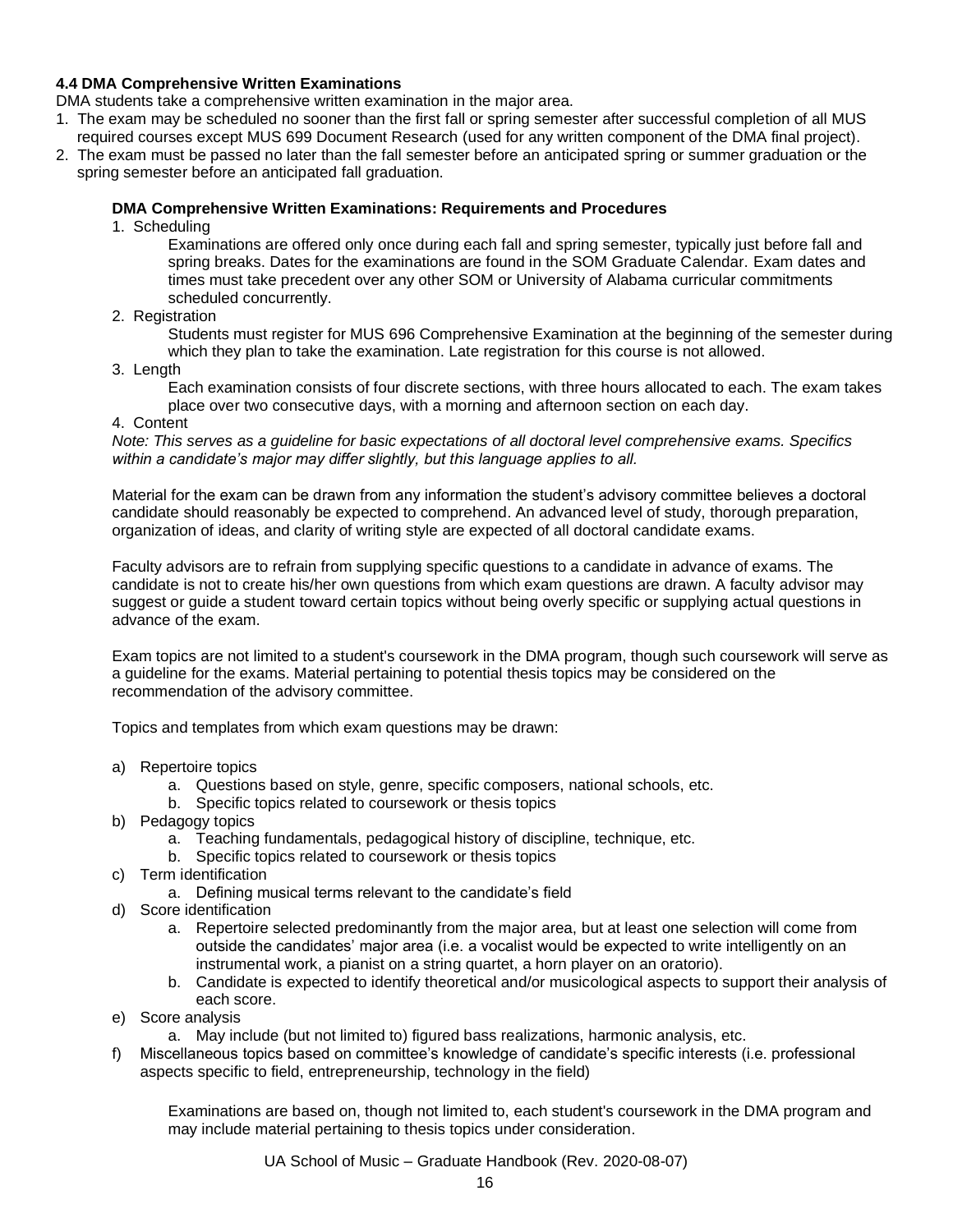### 5. Compilation

Examinations for each student are prepared by the student's advisory committee under the direction of the chair of the advisory committee. The chair consults the committee, compiles the examination, and submits the examination to the DGS no later than one week before the examination date.

### 6. Administration

Examinations are administered by the DGS, who distributes copies of the completed examinations to appropriate committee members.

#### 7. Grading

The examination is graded by the advisory committee; each of the four sections is graded pass/fail. Grades are collected by the DGS and reported to the committee. To pass the exam, a student must receive a simple majority vote of "pass" on all four sections (see 'Second Attempt' below).

#### 8. Second Attempt

Students are allowed two attempts to pass the examination, each in separate semesters. No examination questions will be repeated on the second attempt. At the discretion of the committee, the second attempt may encompass all four sections or fewer sections with an optional oral component. The committee may require the student to retake the entire exam or only those parts failed on the first attempt.

### 9. Postponing the Examination

Students who register for the examinations but postpone them are responsible for dropping MUS 696 by the last day to receive a grade of W (withdrawn). A grade of Incomplete will be given only for students who are required to take the examination a second time.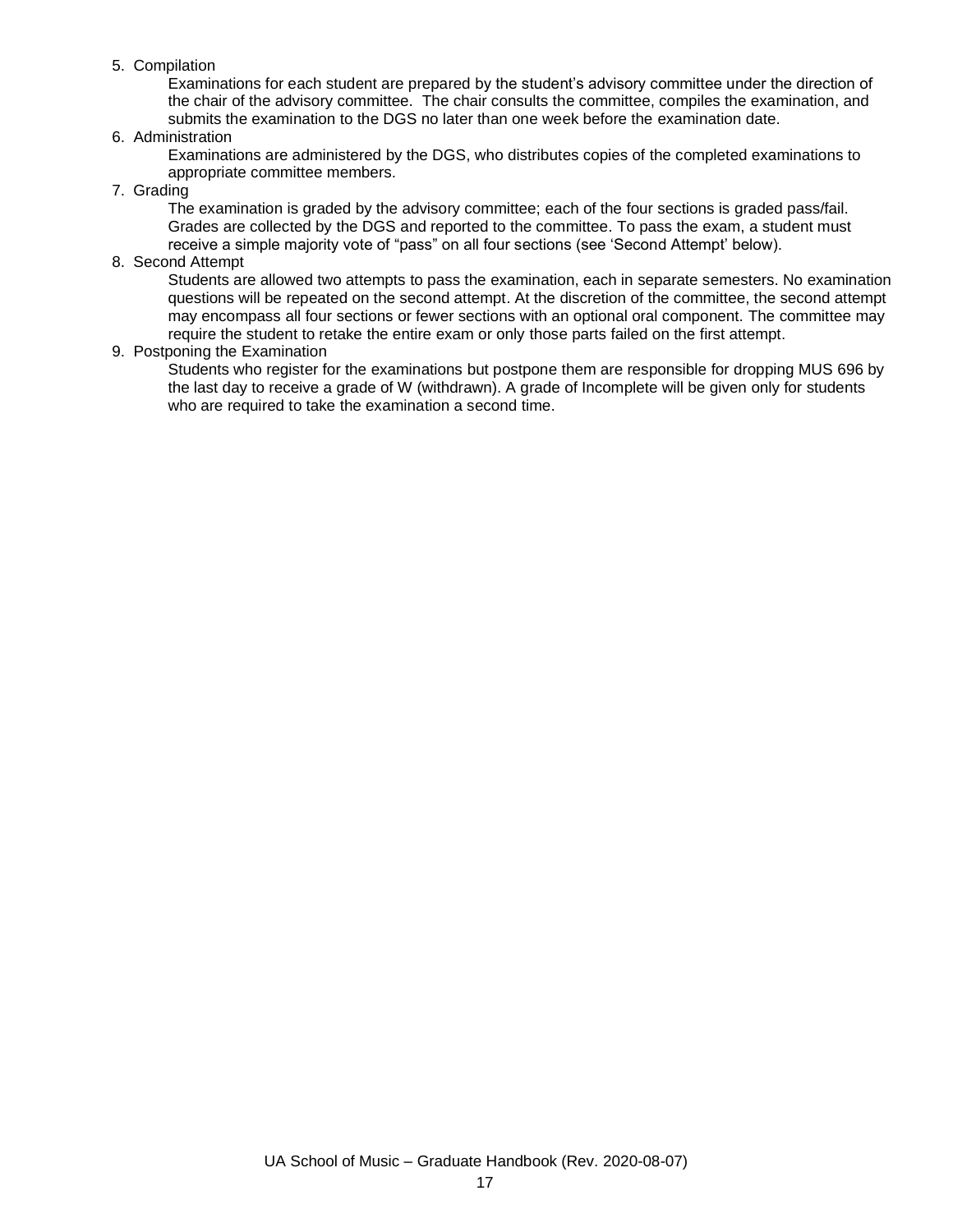## **4.5 DMA Final Project**

All DMA students must complete a final project that includes a scholarly written component. More specific information about the written component may be found in Sections 11 and 12 of this handbook. Three options are available; they are described in detail in Section 4.5.1 with requirements and procedures in 4.5.2.

Option I requires a 60-page document.

Option II requires a professional-quality recording and a 25–30-page manuscript that provides a context for the project. Option III requires two recitals (in addition to the three required for the degree), the last accompanied by a 25–30-page manuscript that provides a context for the recital. Non-professional recordings of the two final-project recitals must be available to the advisory committee when the project is submitted

## **4.5.1 DMA Final Project Options and Option-Specific Requirements**

#### **Option I: Any DMA student may choose to write a document of approximately 60–70 pages.**

#### For Performance and Conducting students

The DMA document is of narrower scope than a dissertation but involves the same high level of research and rigorous documentation. It demonstrates the candidate's ability to communicate general and specific information about the area of specialization and results in an original contribution to knowledge. Topics might include an analysis of a work or set of works, a critical edition of a work for which none exists, a catalog of a composer's works or a substantial update if none exists, a descriptive inventory of an archival collection, a description of a musical document (collection of antebellum sheet music, etc.), a study of a performance practice, a biography or original contribution to the biography of a significant musical figure, a history of a musical organization. More specific information about the DMA Document may be found in Section 11. DMA Document Guidelines.

#### For Composition students

The student must compose a large original work (medium unspecified) in addition to and distinct from any work done for other degree credit in the DMA program. Work on the document will be supervised by the major professor and the advisory committee. The project does not require a recording of the composition.

#### **Option II: Performance and Conducting students may produce a professional-quality recording featuring the student as primary soloist, primary ensemble performer, or conductor, accompanied by a 25–30-page contextualizing manuscript, liner notes, and a cover.**

The student is responsible for execution of all aspects of the recording and must assume a leadership role in all aspects of the project, including planning, production, and editing of the recording.

The recording must be a professional-quality, produced, studio recording; it cannot be simply a recording of a live concert.

Approximately 50% of the recording may be taken from material on the recitals required for the DMA degree. The content of the recording must constitute a cohesive program (see Cohesive Program below).

- The student must be registered for applied lessons with the major professor in the semester the recording is completed.
- The student must submit a 25–30-page manuscript that provides a context for the recital, the rationale behind the choice of program, historical and/or analytical information where pertinent, biographical notes about the performers, etc.

The student must submit a cover and liner notes condensed from the manuscript.

## **Option III: Performance students may add two recitals (in addition to the three required for the degree); the fifth recital must be accompanied by a contextualizing manuscript of 25–30 pages.**

This option is available only to DMA performance students.

The content of the fifth recital must constitute a cohesive program (see Cohesive Program below).

The student must submit a 25–30-page manuscript that provides a context for the recital, the rationale behind the choice of program, historical and/or analytical information where pertinent, etc.

Duplication of material from any previous recital for which credit for a degree has been earned is not allowed.

#### **Cohesive Program: Options II and III**

Possibilities for the cohesive program required for the recording in Option II and the fifth recital in Option III might include performances of a composer's complete works in a particular genre or for a particular instrument; tracing a genre, such as the sonata, through several centuries; featuring representative works in a national tradition; or exploring meaningful connections between seemingly unrelated composers or works (e.g., innovative works for the instrument). For conductors in particular, a single large work may suffice. A program of unrelated works is unacceptable.

UA School of Music – Graduate Handbook (Rev. 2020-08-07)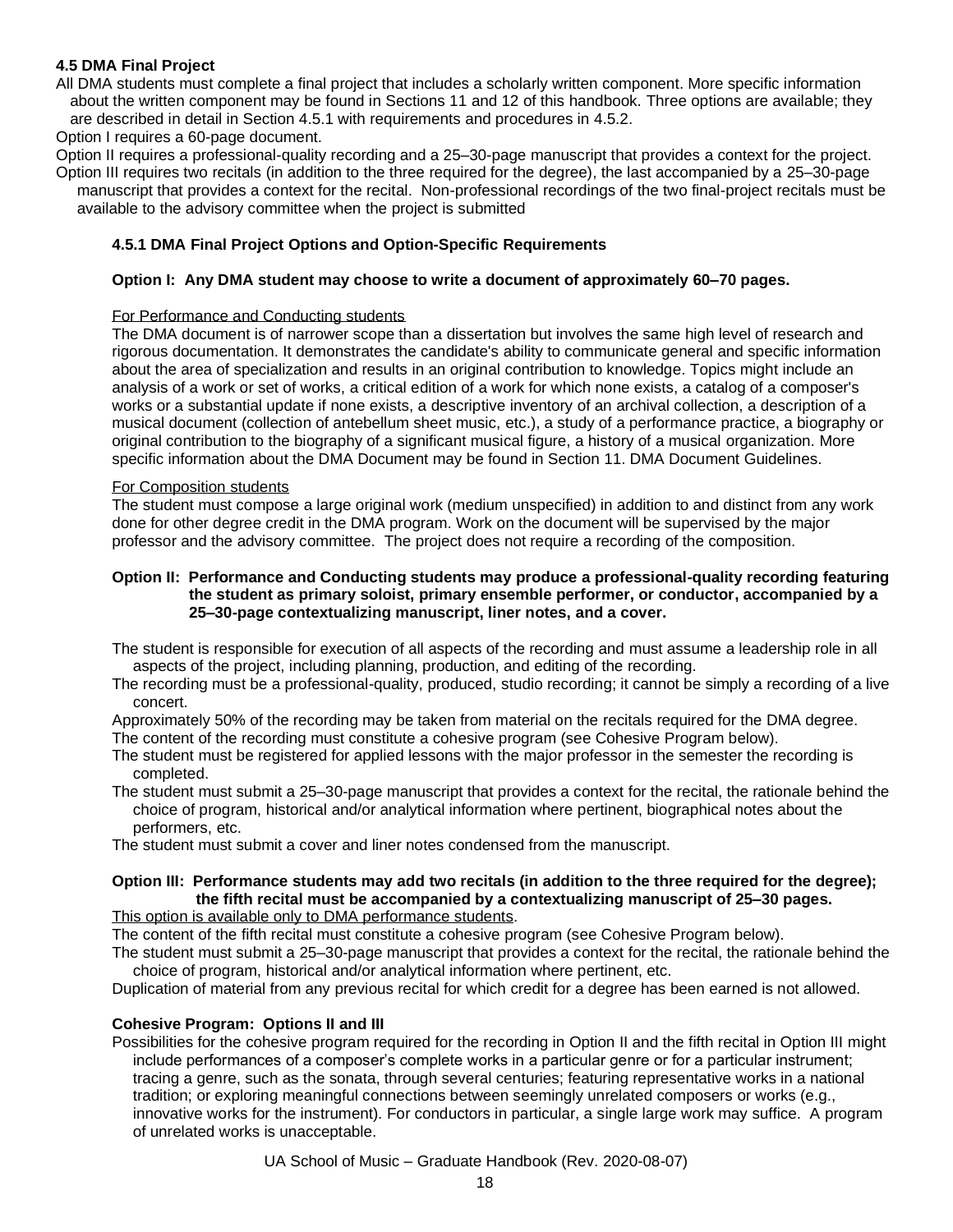#### **4.5.2 DMA Final Project: General Requirements and Procedures Prospectus**

- 1. Prospectus Preparation
	- Through research and consultation with the major professor, other committee members, and other appropriate persons, the student selects a final project and writes a formal prospectus. The prospectus details the scope of the project and its significance, the components required, working methods, and other supporting information. A brief narrative, an outline, and a working bibliography are required.
- 2. Prospectus Submission

The prospectus may be submitted after the student earns 12 DMA credit hours (excluding remediation). With the major professor's approval, the student submits the prospectus to the DGS, who reviews the format and submits the prospectus to the advisory committee.

3. Prospectus Approval

The DGS polls the committee and, if all agree, schedules a prospectus defense.

Approval by the advisory committee is required for work to proceed. See 4.6 Admission to Candidacy. 4. Document Advisor

At the prospectus defense, the DGS appoints a document advisor from among the committee members.

### **First Draft**

1. First Draft Preparation

After successful defense of the prospectus, the student completes a draft of the written component and a progress report on other parts of the project (recording, recitals), with supporting evidence.

- The written component must conform to Graduate School regulations for electronic theses and dissertations and to a style guide approved by the Graduate School. The Graduate School website gives full information under the heading "Current Students" and then "Preparing Theses and Dissertations." The SOM's default style guide is *The Chicago Manual of Style*, notes and bibliography format; individual committees may approve a different style guide if it is accepted by the UA Graduate School. Note: Students should include the dedication and acknowledgments pages with headings and page numbers only; texts of those sections should not be added until after the defense.
- 2. First Draft Submission

With the approval of the document advisor, the student sends the first draft to the DGS, who reviews the format and submits the draft to the advisory committee.

3. First Draft Approval

The DGS polls the committee and, if all agree, schedules a first-draft meeting. The first draft components are evaluated. Corrections and suggestions must be incorporated into the final version of the project.

## **Final Version**

1. Final Project: Submission

After completion of all components, and with the major professor's approval, the student sends all components of the project to the DGS, who reviews the format and submits to the advisory committee. Option I: 60-page document.

Option II: professional-quality recording, jacket with program notes, and the 25–30-page manuscript. Option III: non-professional recordings of the two recitals with the 25–30-page manuscript.

2. Final Project Defense

With the advisory committee's approval, and if all other requirements for the degree have been completed successfully, the DGS convenes the committee for the project defense. See 4.7.

3.Grading

The advisory committee grades the defense pass or fail.

4. Minor Changes after the Successful Defense

The advisory committee may require minor changes to components of the project; the major professor is responsible for monitoring the changes before the student submits the project to the Graduate School.

5. Substantial Changes after the Defense

If substantial changes are recommended during the defense, the project will not be submitted, and forms will not be signed until a complete revision has been presented to the advisory committee.

6. Graduate School Submission

After a successful defense, the student submits the document or manuscript to the Graduate School, following procedures given on the Graduate School website.

## **Submission dates for the final project prospectus and first draft, calculated by proposed graduation date, are available on the SOM Graduate Calendar.**

UA School of Music – Graduate Handbook (Rev. 2020-08-07)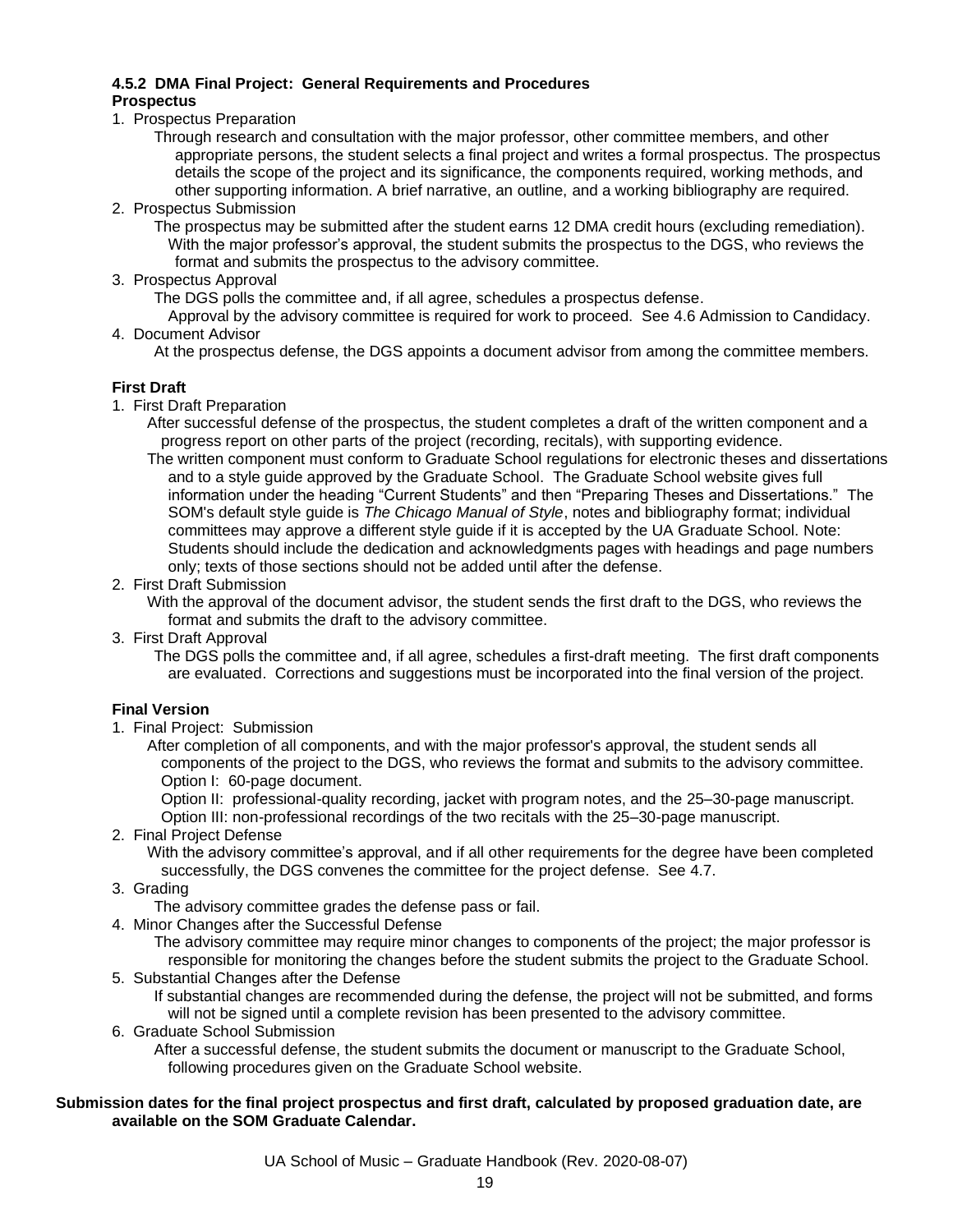#### **Information on requirements and procedures for submission of electronic theses and dissertations (for DMA, documents or manuscripts) are available on the Graduate School website.**

### **It is the responsibility of each student to understand and to follow the guidelines in these websites.**

### **4.6 Admission to Candidacy**

DMA students may be admitted to degree candidacy after passing the written comprehensive examination and obtaining advisory committee approval of a final project prospectus. The advisory committee will sign the Admission to Candidacy form when both conditions have been met.

#### **\*\*From this point, the Graduate Catalog requires continuous enrollment in MUS 699 in all fall and spring semesters until graduation.**

#### **4.7 Final Project Defense and Oral Examinations**

All DMA students will take an oral examination as the final step toward completion of the DMA degree. The exam must follow the successful completion of all other degree requirements; it will address the final project and related matters.

#### **Final Project Defense and Oral Examinations: Requirements and Procedures**

1. Status

The examination must follow the grading of all required recitals, lectures, and lecture-recitals. The examination may not take place until the student and the advisory committee consider all components of

the final project ready for submission to the Graduate School.

2. Registration

Students must register for MUS 697 (oral examination) at the beginning of the fall or spring semester during which they plan to take the examination. Late registration for MUS 697 is not allowed.

3. Requirements for Scheduling

A tentative date for the oral examination may be set at the first-draft meeting but the examination may not be held until all committee members consider all components of the final project complete and in a format that follows requirements for submission to the Graduate School.

4. Forms

Graduate School forms will be signed at the oral examination.

5. Scheduling

The DGS schedules all oral examinations and defenses. These may be scheduled in summer only under extraordinary circumstances and with the consent of the entire advisory committee and the DGS.

6. Second Attempt

Students are allowed only two attempts to pass the oral examination; the second attempt may not take place during the same semester as the first.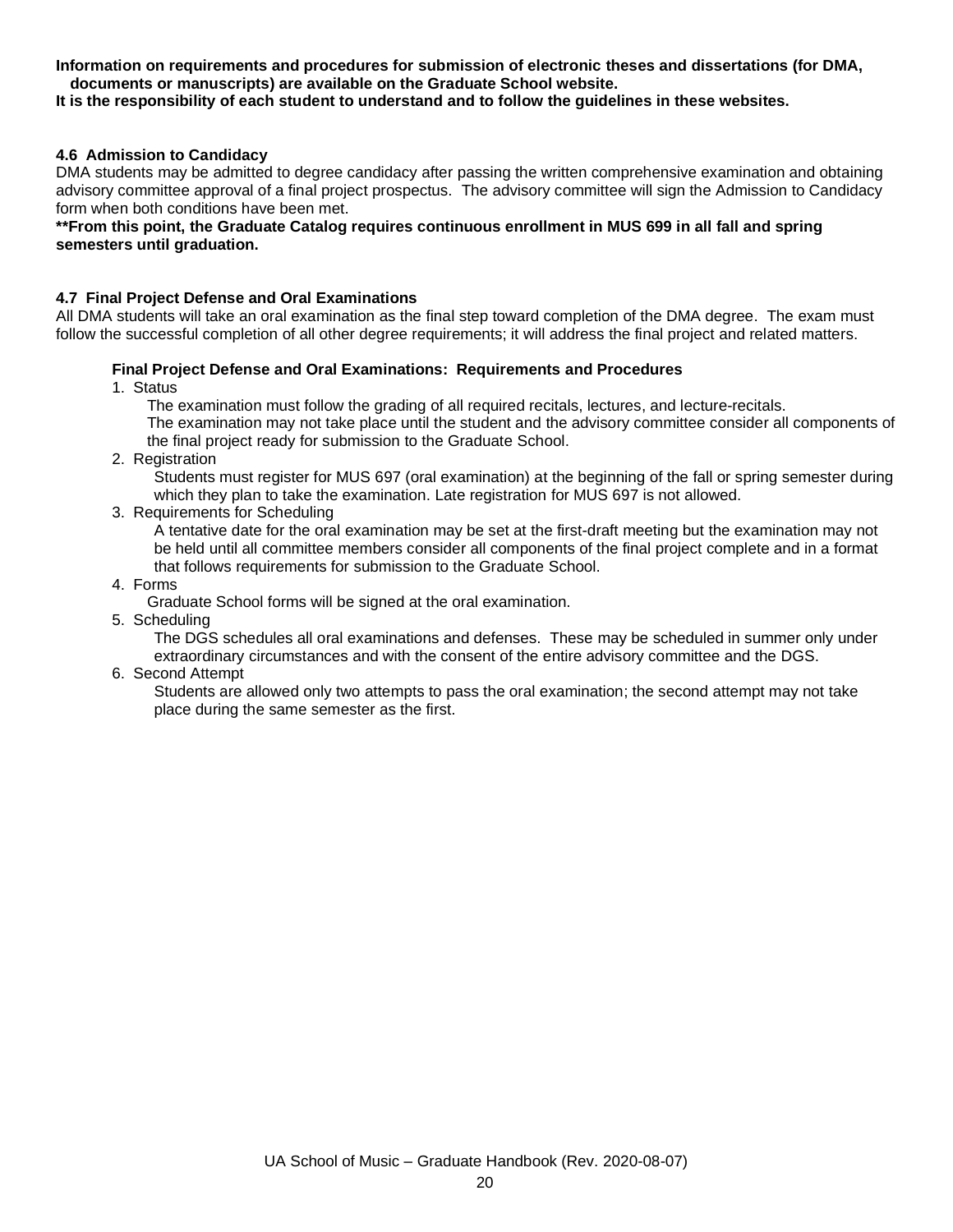### **5. Optional Secondary Concentrations for DMA Students**

Secondary concentrations are available for DMA students. A list with curriculum outlines appears in Section 10.

## **DMA Secondary Concentrations: General Requirements and Procedures**

- 1. Hours and Credit
	- All secondary concentrations require 9 semester hours; of these, 5 hours may be applied to the elective requirement for the major concentration. No other courses may fill requirements in both major and secondary concentrations simultaneously.
- 2. Grade
	- No course with a grade lower than B may count toward a secondary concentration.
- 3. Application to the Major Area
	- Students must make written application to the appropriate area coordinator, copying the DGS. The application must be supported by an audition, a portfolio, or other material required by the area faculty. Students should speak to an area faculty member about supporting material.
- 4. Review by the Area
	- Overall musical and academic qualifications will be reviewed by area faculty before eligibility for a secondary concentration is established.
- 5. Deficiencies
	- The area faculty may require extra coursework or supervised study to remove deficiencies.
- 6. Decision of the Area

The decision to accept or reject a student's application will be forwarded to the DGS, along with any supporting documentation. If the application is accepted, the area will also send the name of the area faculty member who will serve as supervisor for the concentration.

7. Approval of the Advisory Committee

The DGS will solicit final approval from the student's advisory committee and will supply any supporting documentation for review. The application can be approved via email; a meeting of the advisory committee will be called only if problems are identified.

### 8. Appointment of a Secondary Concentration Committee

The DGS will appoint a secondary concentration committee chaired by the supervising area faculty member and including one other area faculty member and one member from the student's advisory committee. This committee will grade any recitals and lectures pass/fail by simple majority.

9. Scheduling of Required Recitals, Lectures, etc.

Recitals and lectures required for the secondary concentration will be scheduled and recorded following procedures in **Section 6** with the supervising area faculty member functioning as major professor (including signing the Music Services forms) and the secondary concentration committee functioning as the advisory committee.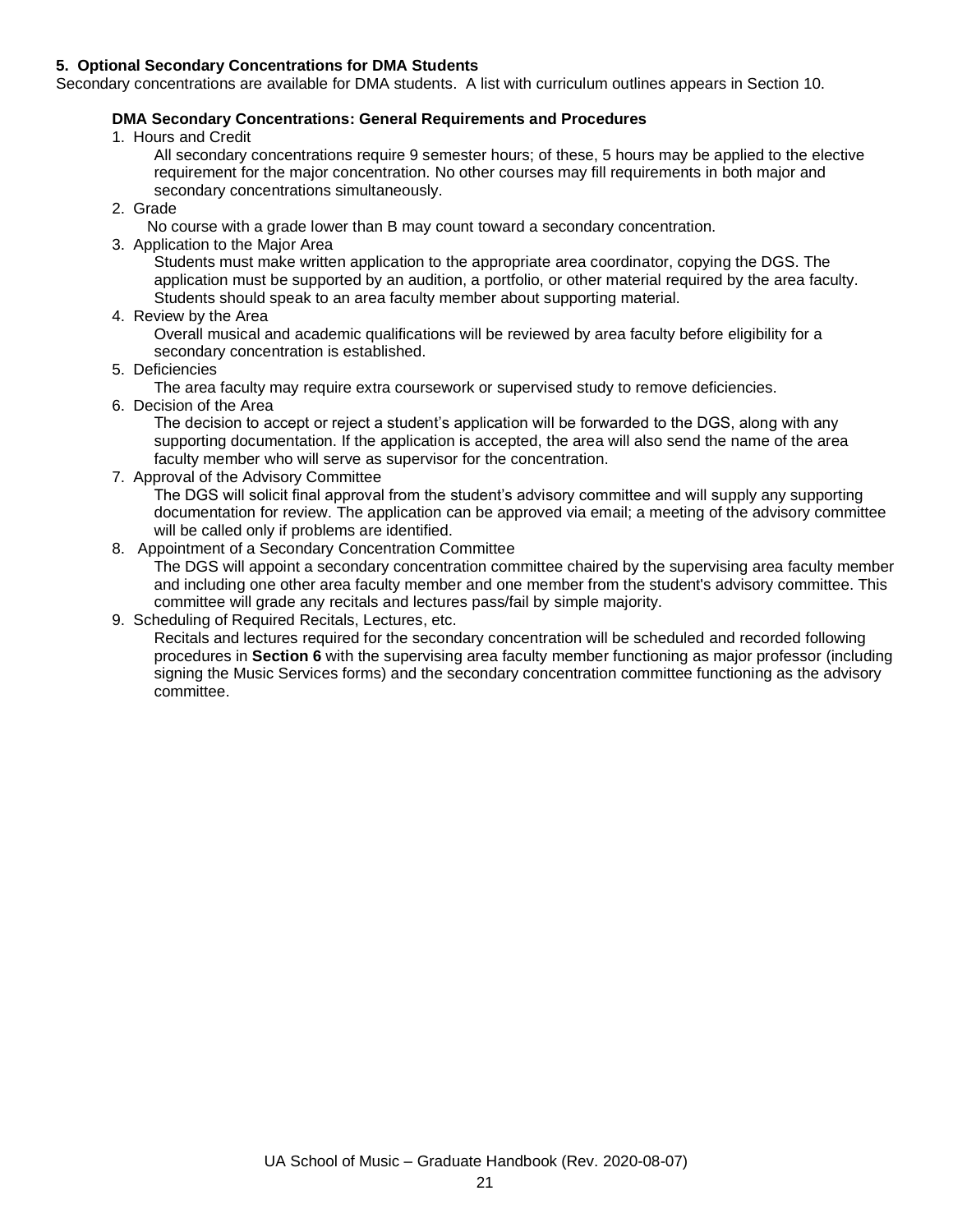## **6. Procedures for Scheduling and Recording Graduate Recitals, Lectures, or Lecture-Recitals**

## 1. Scheduling Timeframe

Recitals, lectures, and lecture-recitals are scheduled during the fall and spring semesters. Scheduling outside fall and spring semesters requires formal approval of the advisory committee through petition of the DGS. Scheduling during dead week or finals week requires permission of the Chair of the School of Music.

2. Scheduling Form

The student must obtain a Recital Intake form from Music Services to initiate scheduling of any recital, lecture, or lecture-recital.

3. Time and Date Selection

Through Music Services, the student will select possible date(s). On the Recital Intake form, the student will supply the names and email addresses of all advisory committee members.

4. Scheduling Form Approval

The major professor must approve the student's requested dates prior to submission of the form to Music Services. The student returns the form, with the required information, to Music Services to secure a date.

6. Scheduling Form

Music Services notifies the committee, keeps a file, and sends reminders to the committee.

7. Cancellation Policy

No recital, lecture, or lecture-recital may be cancelled or rescheduled without written authorization of the major professor, presented Music Services. Music Services will notify the committee.

No recital, lecture, or lecture-recital may be rescheduled more than once in a given semester.

8. Recording

For performances given for graduate credit at the SOM during spring or fall terms, the SOM provides a high-quality audio or video recording that is made available to the advisory committee for evaluation.

For any recital, lecture, or lecture-recital given on campus but outside the SOM, off-campus, or outside fall and spring terms, the student is responsible for providing the recording.

If the composition recital consists of components from more than one performance, regardless of performance venue, the student is responsible for providing one recording containing all components for advisory committee evaluation.

Degree credit for a performance will not be awarded unless a recording is made available to the advisory committee.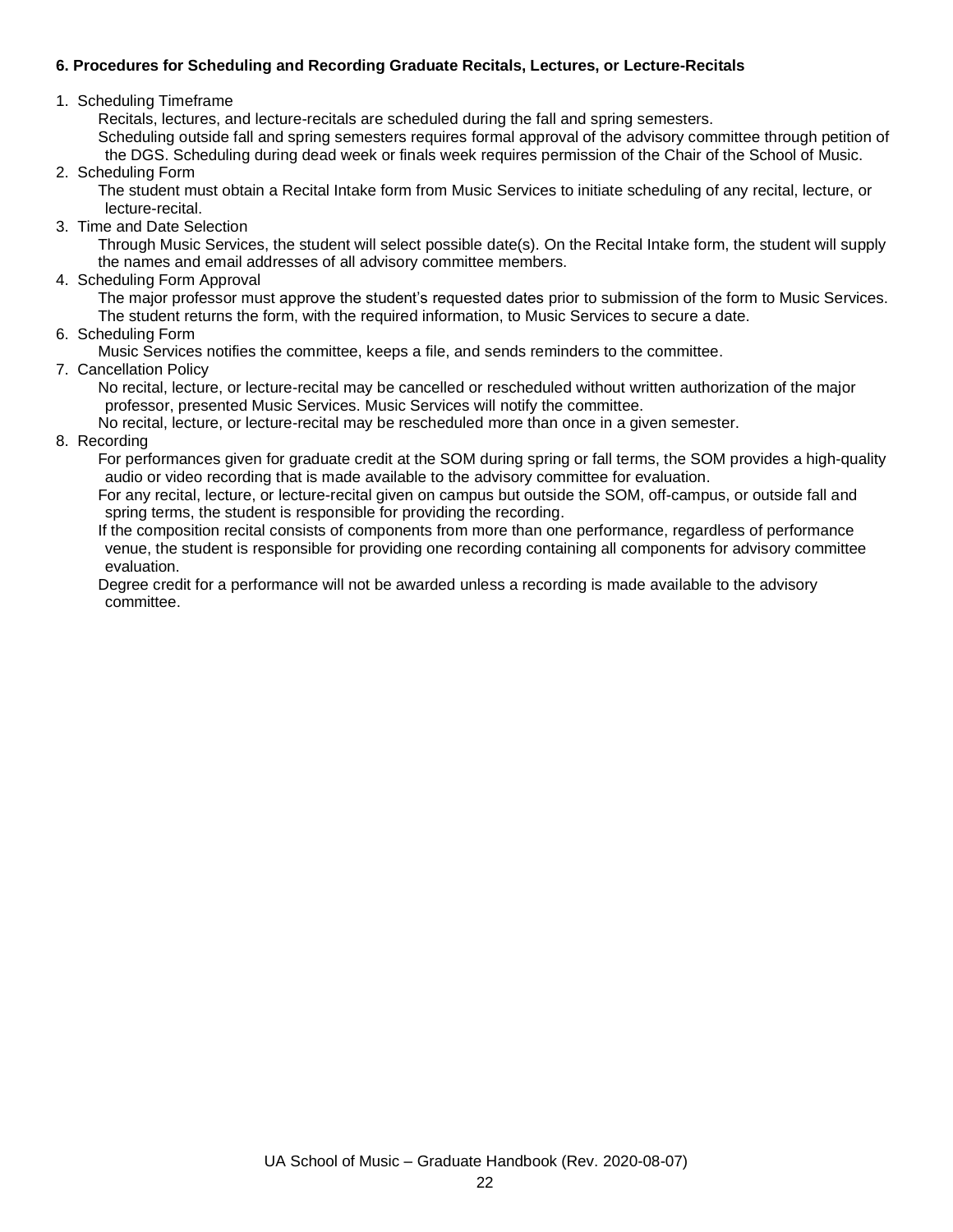## **7. Course Information**

## **7.1 History Courses**

- 1. Graduate music students are required to enroll in graduate music history courses; these must be taught by members of the SOM Musicology faculty.
- 2. Selection of appropriate history courses for a student is guided by diagnostic examinations and area specifications. Under most circumstances, the history area requires one course in the history of music prior to 1750 and one post 1750; for the DMA degree, the third is not prescribed.
- 3. Specific history course numbers may not be repeated for degree credit in any category during a student's tenure at UA, with two exceptions: MUS 527 and 559 (both special topics courses) may be taken twice for history degree credit during a student's tenure at UA, with approval of the DGS and Area Coordinator of Musicology.

## **The SOM offers the following music history courses for graduate music history credit.**

Genre proseminars:

Studies in Special Literature MUS 527 (may be taken twice for history degree credit) Chamber Music MUS 529 Symphonic Literature MUS 533 Opera MUS 536 Ethnomusicology MUS 539 Period proseminars: Medieval MUS 549 Renaissance MUS 534 Baroque MUS 535 Classical MUS 550 Romantic MUS 553 Twentieth Century MUS 558 History seminars: Medieval-Renaissance MUS 622 Baroque MUS 623 Classical MUS 624 Romantic MUS 625 Seminar in 20th Century Music MUS 626 History of Music Theory MUS 617 Special Topics in Musicology MUS 559 (may be taken twice for history degree credit) Special Topics in Musicology and Ethnomusicology MUS 615

#### **Courses that are not counted as graduate history courses:**

History of Wind Band Literature MUS 561 Organ Literature MUS 577 and MUS 578 Choral Literature MUS 571 and MUS 572 Performance Seminar in Piano Literature MUS 671 and MUS 672 Graduate Vocal Literature I and II MUS 574 and MUS 575 Special Topics in Vocal Literature I and II MUS 652 and MUS 653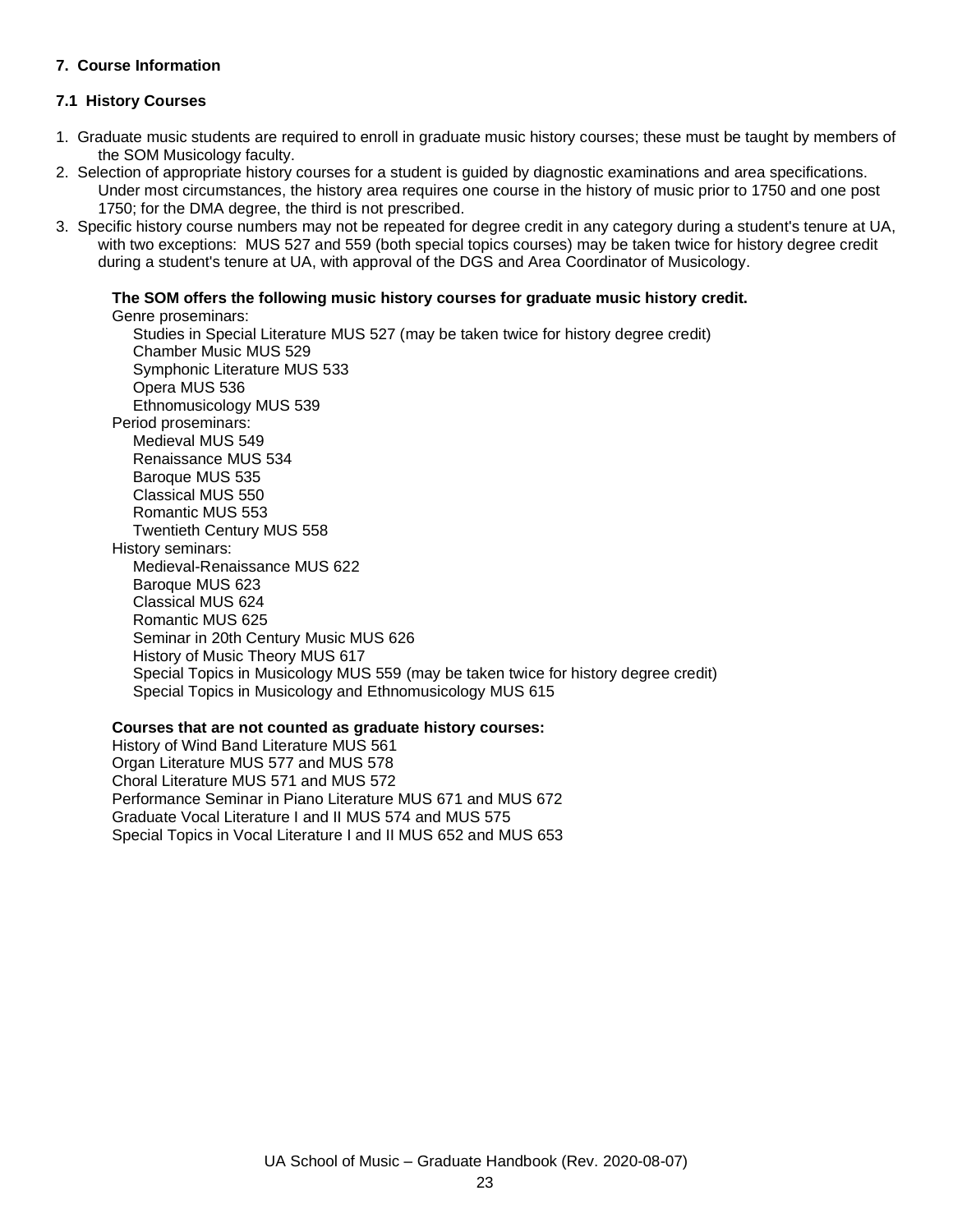## **7.2 Theory Courses**

- 1. Graduate music students are required to enroll in graduate music theory courses taught by members of the UA Composition and Music Theory faculty.
- 2. Selection of appropriate theory courses is guided by diagnostic examinations and area specifications.
- 3. Specific theory course numbers may not be repeated for degree credit in any category during a student's tenure at UA, with one exception: MUS 516 (a special topics course) may be taken twice for theory degree credit during a student's tenure at UA with approval of the DGS and the Area Coordinator of Theory and Composition.

#### **The SOM offers the following courses for graduate music theory credit:**

Advanced Counterpoint MUS 503 Introduction to Structural Analysis MUS 504 Analysis of 20th Century Music MUS 537 Serial Music MUS 538 Atonal Music MUS 609 Schenkerian Analysis MUS 518 Advanced Schenkerian Analysis MUS 608 Problems in Music Theory MUS 516 (may be taken twice for degree credit)

### **Courses that may not count as graduate music theory courses:**

Composition MUS 519, 520, 619, and 620 Advanced Arranging MUS 510 Special Topics in Music Composition MUS 517 History of Music Theory MUS 617

### **7.3 Ensembles**

- 1. Music ensembles numbered MUA 550 through 569 carry graduate ensemble credit.
- 2. All MM and DMA performance majors are required to earn two semester hours of ensemble credit, one hour in each of two different semesters. (See 7.4. Electives.)

## **7.4 Electives**

## **Any 500/600-level course offered at UA may count as elective credit with the following restrictions.**

- 1. Ensemble credits earned beyond the one hour in any given semester or above the total of two hours required for the degree may be applied to the general elective requirement, as stated in the UA Graduate Catalogue: 2 hours credit for the MM and 4 hours for the DMA.
- 2. Elective hours may not be satisfied by repetition of course numbers identified in the course outline or the plan of study, with following exceptions: MUS 527, 559, 516, 517.
- 3. Some transfer credits may also qualify as elective hours but see the Graduate Catalog for forms and procedures for applying for transfer credit.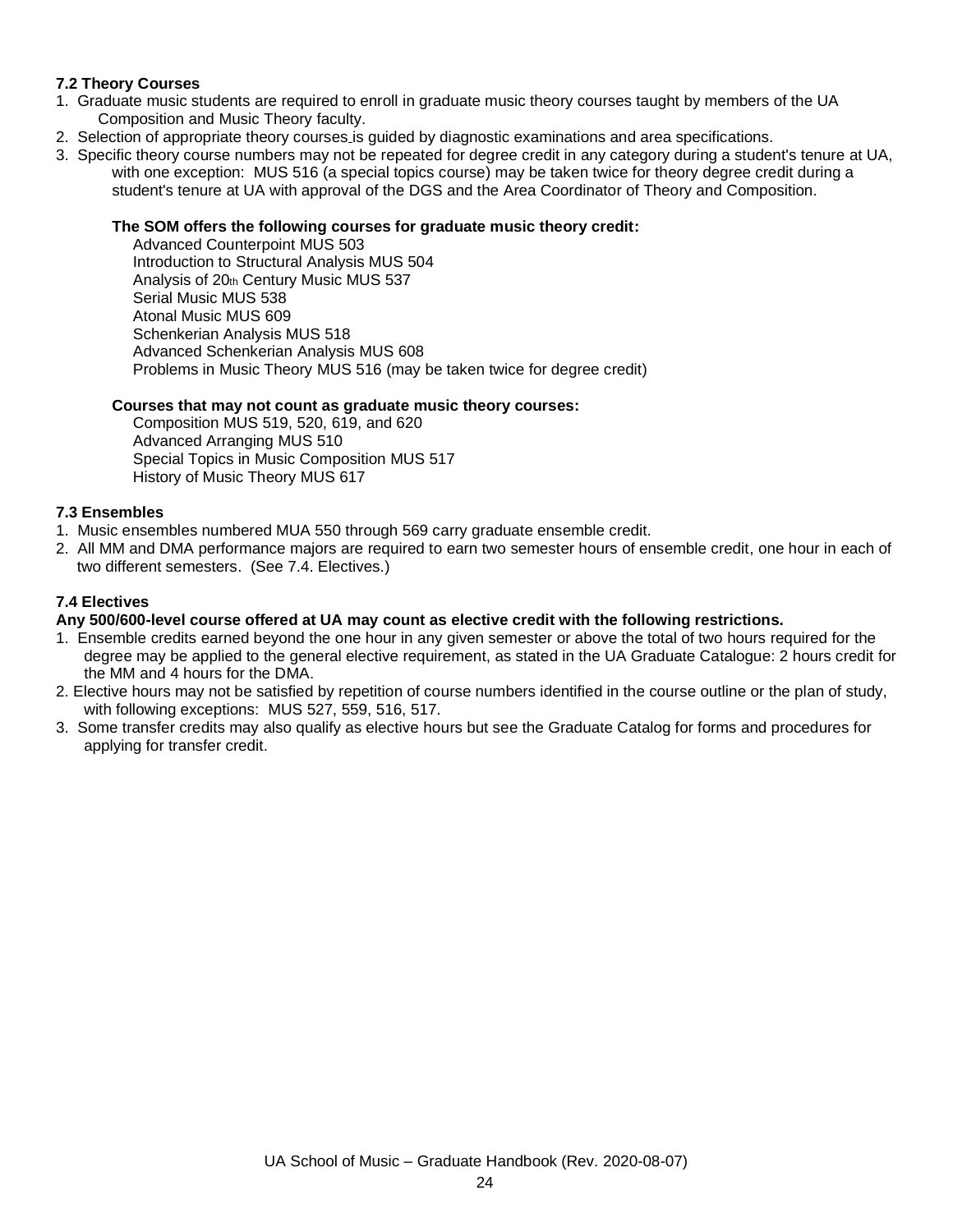## **8. MASTER OF MUSIC CURRICULUM OUTLINES**

Note: Hours shown designate minimum requirements.

### **8.1 Composition**

| MUS 519-520 Composition                                                        | 6  |
|--------------------------------------------------------------------------------|----|
| MUS 501 Introduction to Graduate Studies                                       | 3  |
| 500-level Applied Music                                                        | 3  |
| 500-level History (topics: 1 pre-1750, 1 post-1750)                            | 6  |
| 500-level Theory                                                               | 6  |
| 500-level Electives (Music or non-music)                                       | 6  |
| Only two hours may be ensembles; these are not counted in any other component. |    |
| MUS 596 Comprehensive Examination (written)                                    |    |
| MUS 599 Thesis Research                                                        | 6  |
| MUS 597 Oral Examination (thesis defense)                                      |    |
| Total:                                                                         | 36 |
| Other requirements                                                             |    |
| one recital (see 3.2 above)                                                    |    |

## **8.2 Arranging**

| MUS 510 Advanced Arranging                                                 | 6  |
|----------------------------------------------------------------------------|----|
| MUS 501 Introduction to Graduate Studies                                   | 3  |
| MUS 519 Composition                                                        | 3  |
| MUS 505 Studio Techniques in Arranging and Orchestration                   | 3  |
| MUS 518 Schenkerian Analysis                                               | 3  |
| MUS 537, 538, or 609 Analysis                                              | 3  |
| MUS 502 Film Scoring                                                       | 3  |
| 500-level History (topics: 1 pre-1750, 1 post-1750)                        | 6  |
| 500-level Electives (Music or non-music;)                                  | 3  |
| Only 2 hrs may be ensembles; these are not counted in any other component. |    |
| MUS 554 Proseminar in Jazz History                                         | 3  |
| MUS 559 Jazz Ensemble                                                      | 2  |
| <b>MUS 597 Oral Examination</b>                                            | 0  |
| Total:                                                                     | 38 |
| Other requirements:                                                        |    |
| one recital (see 3.2 above)                                                |    |

## **8.3 Choral Conducting**

| MUS 592 Advanced Choral Conducting                                         | 9  |
|----------------------------------------------------------------------------|----|
| MUS 571-572 Choral Literature                                              |    |
| MUS 501 Introduction to Graduate Studies                                   | 3  |
| 500-level History (topics: 1 pre-1750, 1 post-1750)                        | 6  |
| 500-level Theory                                                           | 6  |
| <b>MUA 563 University Singers</b>                                          | 2  |
| 500-level Electives (Music or non-music;)                                  | 6  |
| Only 2 hrs may be ensembles; these are not counted in any other component. |    |
| MUS 597 Oral Examination                                                   |    |
| Total:                                                                     | 36 |
| Other requirements:                                                        |    |
| one recital (see 3.2 above)                                                |    |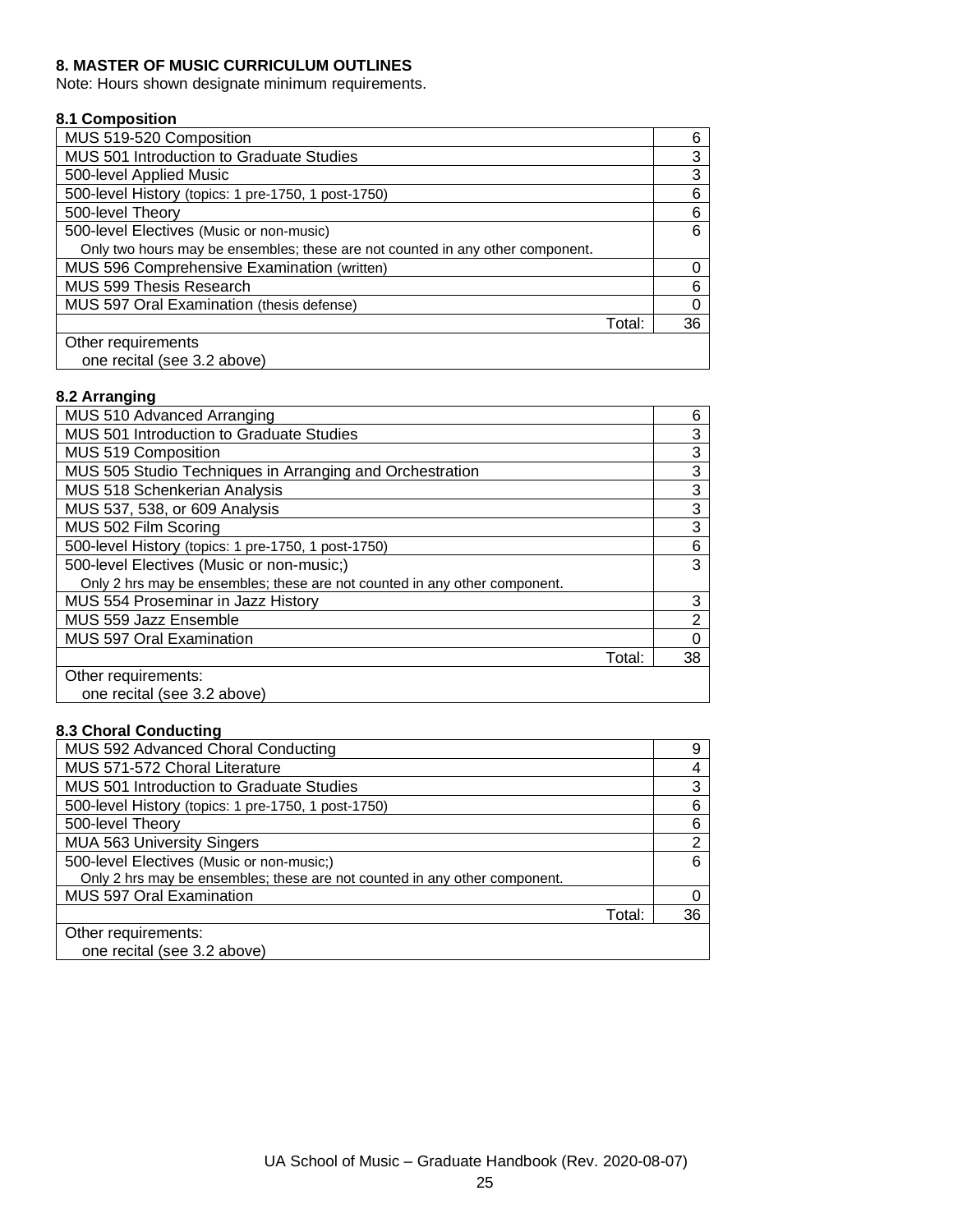### **8.4 Wind Conducting**

| MUS 594 Advanced Instrumental Conducting            |    |
|-----------------------------------------------------|----|
| MUS 564-565 Wind Ensemble Practicum                 |    |
| MUS 561-562 Wind Literature                         | 6  |
| MUS 501 Introduction to Graduate Studies            | 3  |
| 500-level History (topics: 1 pre-1750, 1 post-1750) | 6  |
| 500-level Theory                                    | 6  |
| MUS 597 Oral Examination                            |    |
| Total:                                              | 34 |
| Other requirements                                  |    |
| One recital (see 3.2 above)                         |    |

#### **8.5 Musicology**

| 500/600-level Seminars and Proseminars in Musicology                       | 15 |
|----------------------------------------------------------------------------|----|
| MUS 501 Introduction to Graduate Studies                                   | 3  |
| 500-level Theory                                                           | 6  |
| 500-level Electives (at least 3 hours in music)                            | 6  |
| Only 2 hrs may be ensembles; these are not counted in any other component. |    |
| MUS 596 Comprehensive Examination (written)                                |    |
| MUS 599 Thesis                                                             | ี  |
| MUS 597 Oral Examination (thesis defense)                                  |    |
| Total:                                                                     | 36 |
| Other requirements                                                         |    |
| one public lecture (see 3.3 above)                                         |    |

#### **8.6 Performance**

| 500-level Applied Music in the Major Area                                  | 14 |
|----------------------------------------------------------------------------|----|
| MUS 501 Introduction to Graduate Studies                                   | 3  |
| 500-level History (topics: 1 pre-1750, 1 post-1750)                        | 6  |
| 500-level Theory                                                           | 6  |
| 500-level Ensembles                                                        | 2  |
| 500-IvI Electives (Music or Non-Music)                                     | 5  |
| Only 2 hrs may be ensembles; these are not counted in any other component. |    |
| <b>MUS 597 Oral Examination</b>                                            | 0  |
| Total:                                                                     | 36 |
| Other requirements:                                                        |    |
| one recital (see 3.2 above)                                                |    |

**Note1**: Voice majors must take MUS 545 Graduate Vocal Pedagogy (3 hours) and consequently are required to earn only 2 hrs of elective credit.

**Note2**: Organ majors must take either MUS 577 Organ Lit I or MUS 578 Organ Lit II (each 3 hours) and consequently are required to earn only 2 hours of elective credit.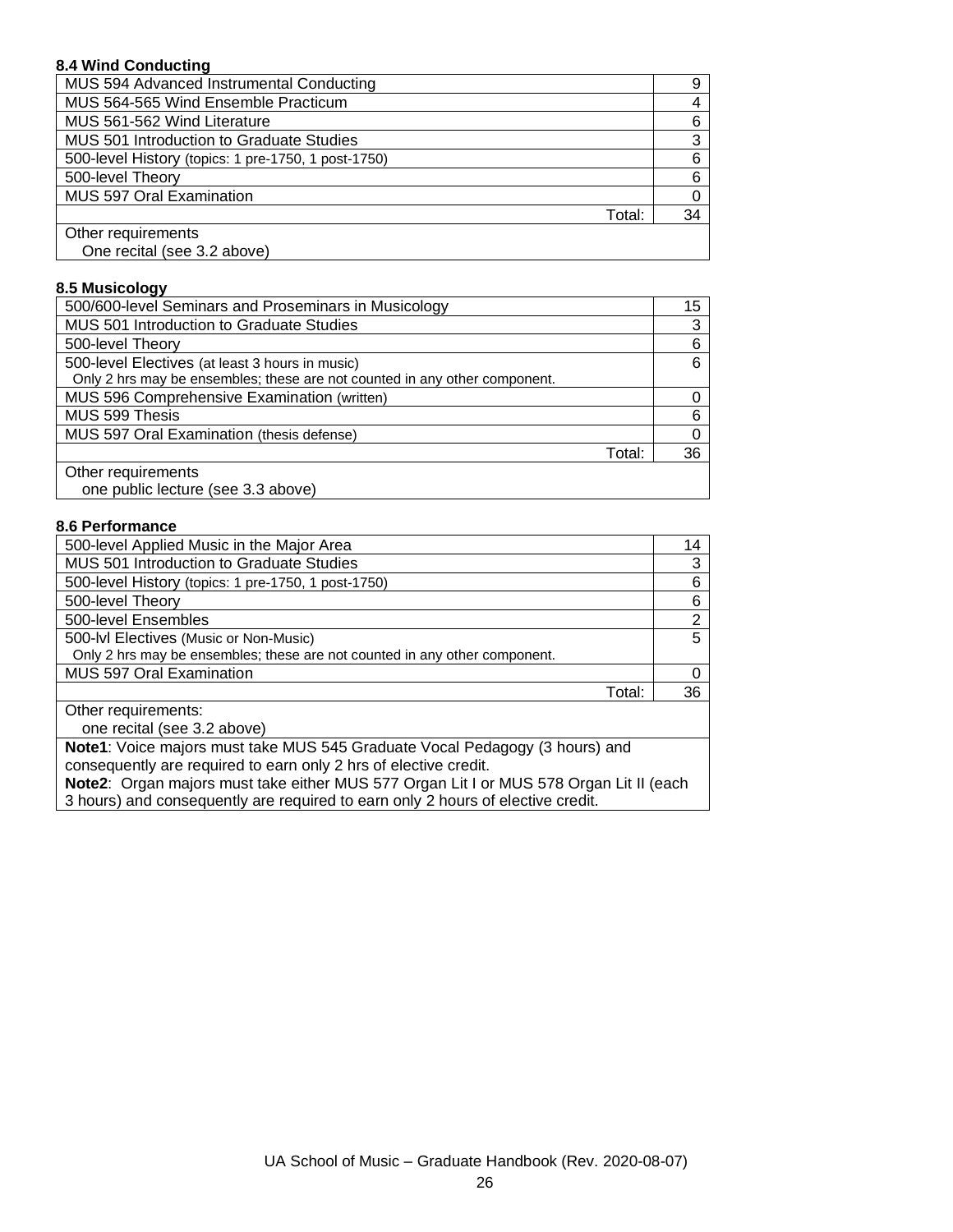# **8.7 Organ Performance, Church Music**

| MUA 572 Applied Organ                                     | 8              |
|-----------------------------------------------------------|----------------|
| MUS 592 Advanced Choral Conducting                        | 3              |
| MUS 571 or 572 Choral Literature                          | $\overline{2}$ |
| MUS 577 or 578 Organ Literature                           | 3              |
| MUS 501 Introduction to Graduate Studies                  | 3              |
| 500-level History (topics: 1 pre-1750, 1 post-1750)       | 6              |
| 500-level Theory                                          | 6              |
| MUS 583 Church Music Practicum                            |                |
| MUS 582 Hymnody                                           | 2              |
| MUS 581 Liturgy and the Arts and Worship Practices        | $\overline{2}$ |
| Graduate Electives (3 hours selected from the list below) | 3              |
| MUS 577 or MUS 578 Organ Literature                       | (3)            |
| MUS 571 or MUS 572 Choral Literature                      | (3)            |
| MUS 545 Graduate Vocal Pedagogy                           | (3)            |
| MUS 592 Choral Conducting (may be repeated for credit)    | (3)            |
| MUS 525 Choral Tech/Materials                             | (3)            |
| <b>Applied Harpsichord</b>                                | (1)            |
| <b>Applied Voice</b>                                      | (1)            |
| <b>Applied Piano</b>                                      | (1)            |
| MUS 597 Oral Examination                                  | 0              |
| Total:                                                    | 39             |
| Other requirements:                                       |                |
| organ and choral conducting concert or hymnfest           |                |
| field work                                                |                |

## **8.8 Performance Woodwinds Option**

| 500-level Applied Music (Major)                     | 12 |
|-----------------------------------------------------|----|
| 500-level Applied Music (Secondary)                 | 8  |
| MUS 501 Introduction to Graduate Studies            | 3  |
| 500-level History (topics: 1 pre-1750, 1 post-1750) | 6  |
| 500-level Theory                                    | 6  |
| 500-level Ensembles                                 | 2  |
| <b>MUS 597 Oral Examination</b>                     | 0  |
| Total:                                              | 37 |
| Other requirements:                                 |    |
| one recital on the major instrument                 |    |

one half-recital (or equivalent) on a secondary instrument (see 3.2 above)

# **8.9 Theory**

| 500- or 600-level Theory                                              | 12 |
|-----------------------------------------------------------------------|----|
| 9 hours must come from any three of the following four courses:       |    |
| MUS 518 Schenkerian Analysis,                                         |    |
| MUS 608 Advanced Schenkerian Analysis,                                |    |
| MUS 538 Serial Music,                                                 |    |
| MUS 609 Atonal Music                                                  |    |
| MUS 501 Introduction to Graduate Studies                              |    |
| 500-level Applied Music                                               | 3  |
| 500-level History 500-level History (topics: 1 pre-1750, 1 post-1750) | 6  |
| MUS 599 Thesis                                                        | 6  |
| MUS 597 Oral Exam (thesis defense)                                    | 0  |
| Total:                                                                | 30 |
| Other requirements: one public lecture (see 3.2 above)                |    |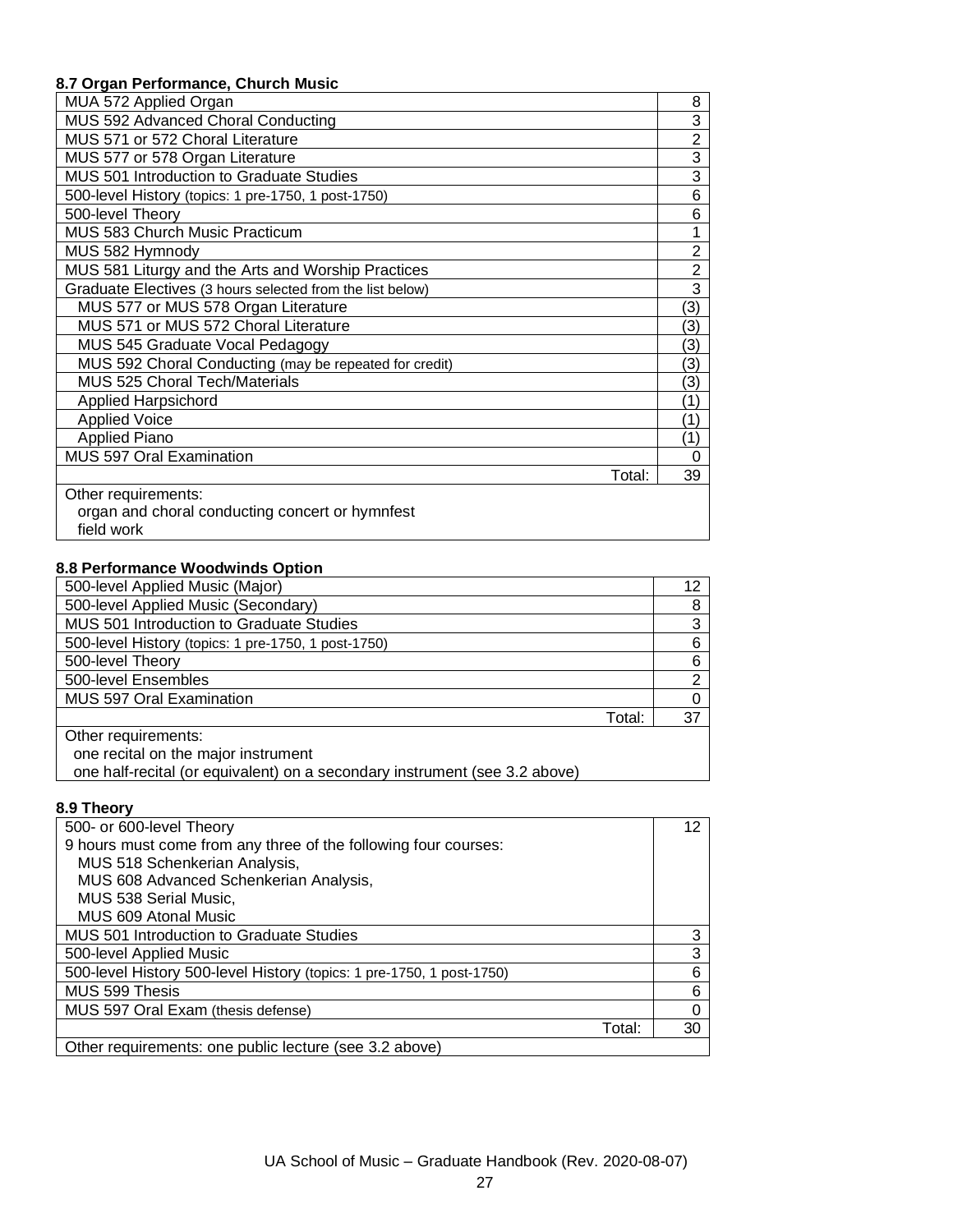## **9. DOCTOR OF MUSICAL ARTS CURRICULUM OUTLINES**

#### **9.1 Composition**

| MUS 619-620 Composition                                                     | 16 |
|-----------------------------------------------------------------------------|----|
| 500-level History (topics: 1 pre-1750, 1 post-1750)                         | 9  |
| 500-level Theory                                                            | 9  |
| 500- and/or 600-level Electives (Music or Non-Music)                        | 10 |
| 3 of the 10 elective hours must be taken from the following course numbers: |    |
| 503, 517, 518, 538, 608, 609                                                |    |
| Only 4 hrs may be ensembles; these are not counted in any other component.  |    |
| MUS 699 Document Research (DMA final project)                               | 6  |
| MUS 696 Comprehensive Examination (written)                                 | 0  |
| MUS 697 Oral Examination (final project defense)                            | 0  |
| Total:                                                                      | 50 |
| Other requirements:                                                         |    |
| one recital (see 4.2 above)                                                 |    |
| one lecture (see 4.3 above)                                                 |    |

## **9.2 Choral Conducting**

| MUS 692 Advanced Choral Conducting                                         | 9  |
|----------------------------------------------------------------------------|----|
| MUS 594 Advanced Instrumental Conducting                                   | 3  |
| <b>MUS 651 Choral Conducting Pedagogy</b>                                  | 3  |
| MUS 674 Topics in Choral Literature                                        | 4  |
| (2 hrs, 2 semesters, same course number repeatable for credit)             |    |
| MUS 642 Advanced Vocal Pedagogy                                            | 3  |
| 500-level History (topics: 1 pre-1750, 1 post-1750)                        | 9  |
| 500-level Theory                                                           | 9  |
| 500- and/or 600-level Electives (Music or Non-Music)                       | 9  |
| Only 4 hrs may be ensembles; these are not counted in any other component. |    |
| MUS 699 Document Research (DMA final project)                              | 4  |
| MUS 696 Comprehensive Examination (written)                                |    |
| MUS 697 Oral Examination (final project defense)                           |    |
| Total:                                                                     | 53 |
| Other requirements:                                                        |    |
| two recitals (see 4.2 above)                                               |    |
| one 60-minute lecture-recital (see 4.3 above)                              |    |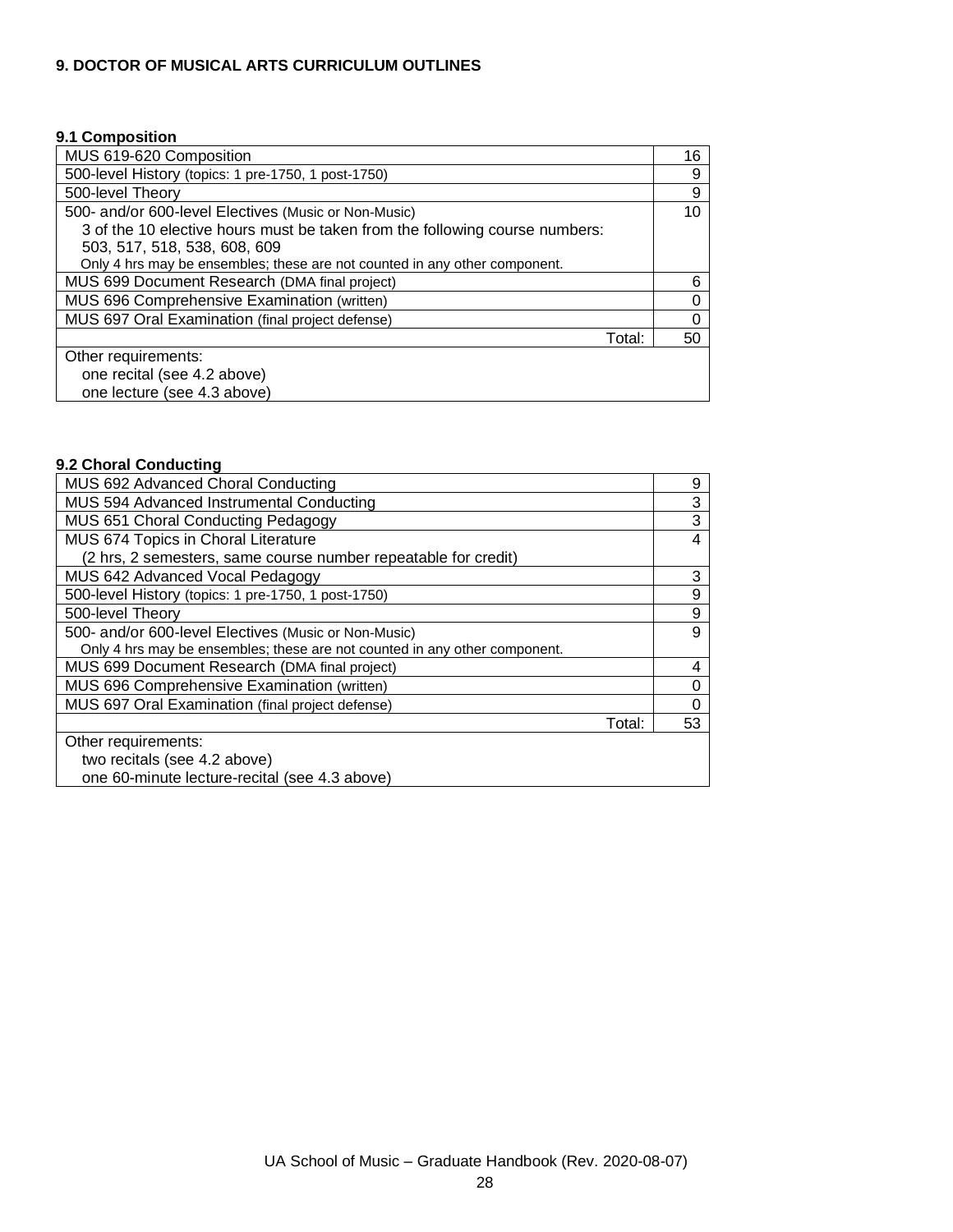## **9.3 Wind Conducting**

| MUS 694 Adv Instrumental Conducting                                        | 9  |
|----------------------------------------------------------------------------|----|
| MUA 552 Wind Ensemble (2 semesters)                                        | 2  |
| MUS 568-569 Seminars in Wind Literature (at least 5 hours)                 | 5  |
| MUS 592 Advanced Choral Conducting                                         | 3  |
| MUS 650 Instrumental Conducting Pedagogy                                   | 3  |
| MUS 675 Topics in Wind Literature                                          | 2  |
| 500-level History (topics: 1 pre-1750, 1 post-1750)                        | 9  |
| 500-level Theory                                                           | 9  |
| 500- and/or 600-level electives (music or non-music)                       | 7  |
| Only 4 hrs may be ensembles; these are not counted in any other component. |    |
| MUS 699 Document Research (DMA final project)                              | 4  |
| MUS 696 Comprehensive Examination (written)                                | 0  |
| MUS 697 Oral Examination (final project defense)                           |    |
| Total:                                                                     | 53 |
| Other requirements:                                                        |    |
| Two recitals (see 4.2 above):                                              |    |
|                                                                            |    |

one full concert with chamber winds; the equivalent of one additional concert through partial programs with the UA Wind Ensemble, the Symphonic Band, the Concert Band, and/or the Contemporary Ensemble

One 60-minute lecture-recital (see 4.3 above)

## **9.4 Performance**

| 600-level Applied Music                                                          | 16             |
|----------------------------------------------------------------------------------|----------------|
| 500 or 600 level Pedagogy Appropriate to Major                                   | 3              |
| 500-level History (topics: 1 pre-1750, 1 post-1750)                              | 9              |
| 500-level Theory                                                                 | 9              |
| 500-level Ensemble                                                               | $\overline{2}$ |
| Note: Voice majors must select from MUA 560 Opera Workshop, 561                  |                |
| Opera Production, or 563 University Singers.                                     |                |
| 500- and/or 600-level Electives (music or non-music)                             | 5.             |
| Only 4 hrs may be ensembles; these are not counted in any other component.       |                |
| <b>Note:</b> Organ majors must take one semester of Organ Literature, either MUS |                |
| 577 or MUS 578, and consequently are required to earn only two hours of          |                |
| elective credit.                                                                 |                |
| Note: Voice majors must take Grad. Song Lit MUS 574/672                          |                |
| MUS 699 Document Research (DMA final project)                                    | 4              |
| MUS 696 Comprehensive Examination (written)                                      |                |
| MUS 697 Oral Examination (final project defense)                                 |                |
| Total:                                                                           | 48             |
| Other requirements:                                                              |                |
| three recitals (see 4.2 above)                                                   |                |
| one lecture (see 4.3 above)                                                      |                |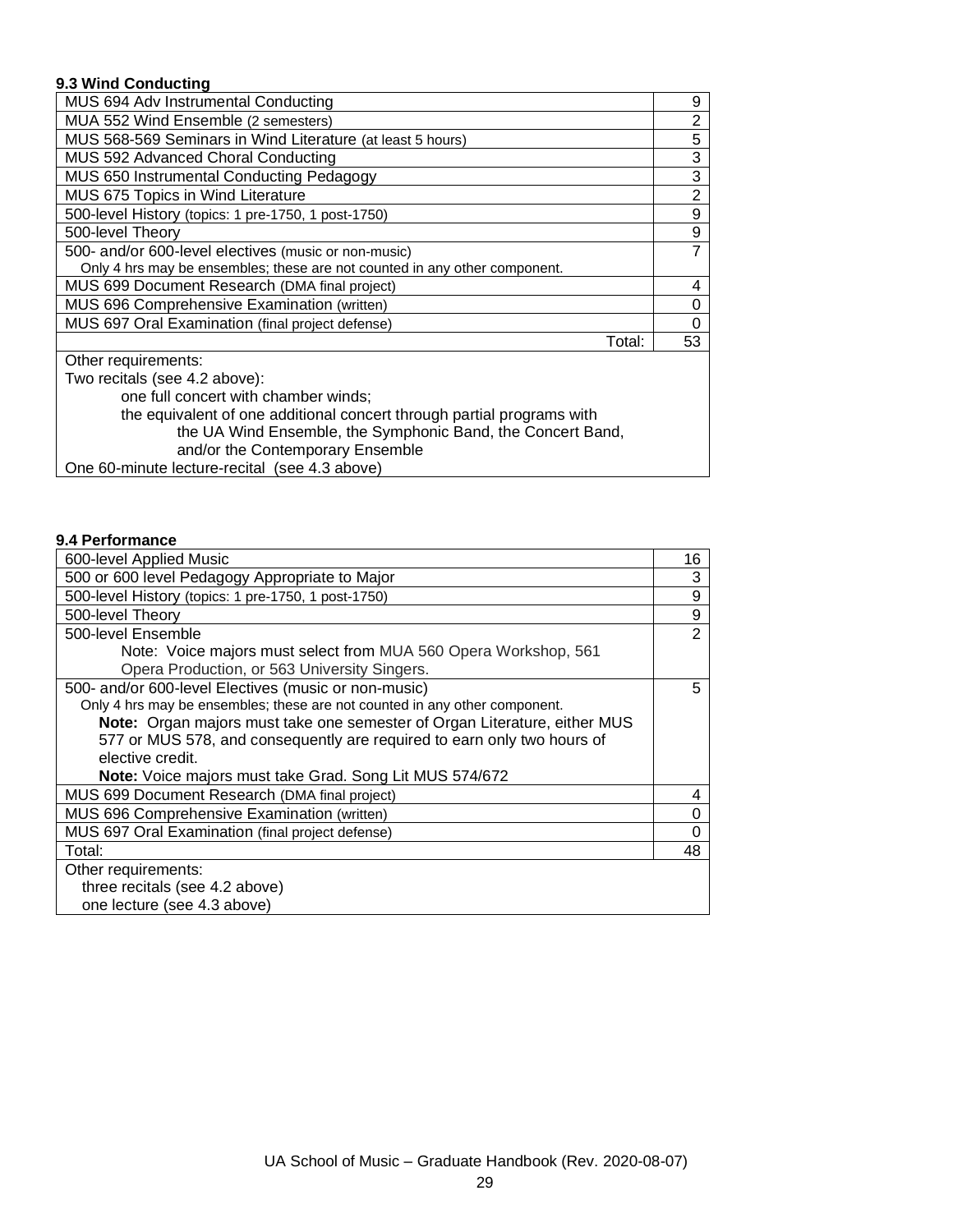## **10. Secondary Concentration Curriculum Outlines**

### **10.1 Composition**

| MUS 519 and MUS 520 Composition                   |  |
|---------------------------------------------------|--|
| MUS 512 Digital Synthesis of Electronic Music     |  |
| Total:                                            |  |
| Public Performance of two different compositions. |  |

## **10.2 Arranging**

| MUS 510 Advanced Arranging                                                     |  |
|--------------------------------------------------------------------------------|--|
| MUS 502 Film Scoring or                                                        |  |
| MUS 505 Studio Techniques in Arranging and Orchestration                       |  |
| MUS 554 Pro-seminar in Jazz                                                    |  |
| Total:                                                                         |  |
| One partial recital of at least two arrangements and/or original compositions. |  |

#### **10.3 Electronic Music**

| MUS 512 Digital Synthesis of Electronic Music          |  |
|--------------------------------------------------------|--|
| MUS 611 Advanced Digital Synthesis of Electronic Music |  |
| Additional graduate level courses in electronic music  |  |
| Total:                                                 |  |
| Public Performance of two different compositions.      |  |

## **10.4 Choral Conducting**

| MUS 592 Advanced Choral Conducting             |  |
|------------------------------------------------|--|
| <b>MUS 572 Choral Literature</b>               |  |
| MUS 501 Voice                                  |  |
| Total:                                         |  |
| One partial recital (approximately 20 minutes) |  |

#### **10.5 Instrumental Conducting**

| MUS 594 Advanced Instrumental Conducting                 |  |
|----------------------------------------------------------|--|
| <b>Graduate Wind Literature Courses</b>                  |  |
| Total:                                                   |  |
| One partial recital by memory (approximately 20 minutes) |  |

#### **10.6 Wind Conducting**

| MUS 594 Advanced Instrumental Conducting                 |        |  |
|----------------------------------------------------------|--------|--|
| <b>Graduate Wind Literature Courses</b>                  |        |  |
|                                                          | Total: |  |
| One partial recital by memory (approximately 20 minutes) |        |  |

#### **10.7 Musicology**

| 500 or 600 level Musicology Courses                                           |  |
|-------------------------------------------------------------------------------|--|
| (in addition to those required for the major)                                 |  |
| Total:                                                                        |  |
| One public lecture, topic approved by the SOM Musicology faculty (20-30 min.) |  |

#### **10.8 Performance**

| MUA 500 level applied study (3 semesters, 2 hours in each) |  |
|------------------------------------------------------------|--|
| Pedagogy appropriate to the secondary concentration        |  |
| Total:                                                     |  |
| One partial recital (approximately 30 minutes)             |  |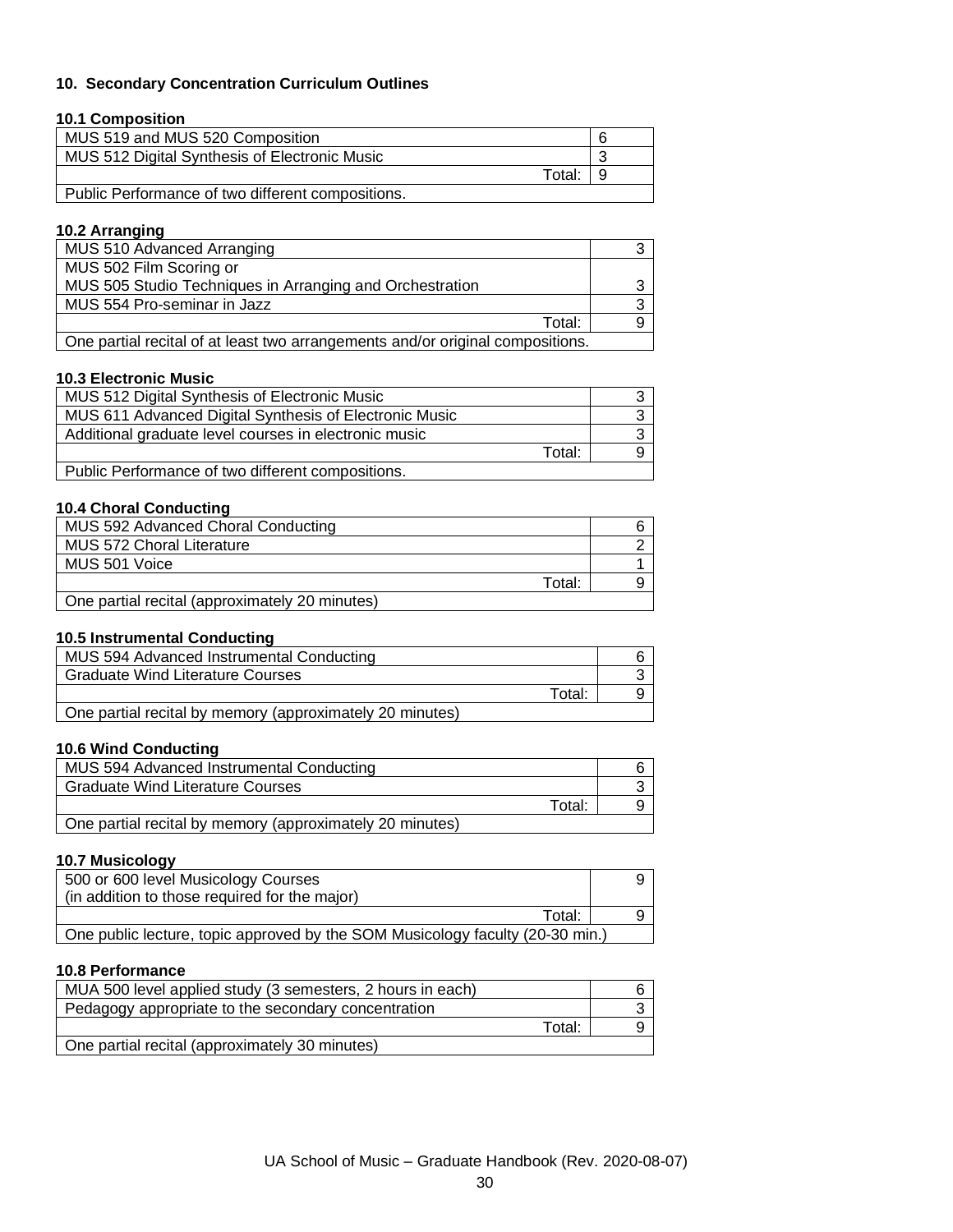## **10.9 Church Music**

| <b>Church Music Option I</b>                                                  |   |
|-------------------------------------------------------------------------------|---|
| MUS 592 Advanced Choral Conducting                                            | 3 |
| MUA 501 Voice (2 semesters, 1 hour each semester)                             |   |
| MUS 581 Liturgy and Arts and Worship Practice                                 |   |
| MUS 582 Hymnody                                                               |   |
| Total:                                                                        |   |
| Conduct one partial recital of sacred choral music (approximately 30 minutes) |   |

#### **10.10 Church Music, Keyboard Option**

| <b>Church Music Option II (Keyboard)</b>                |  |  |
|---------------------------------------------------------|--|--|
| MUA 501 Organ (3 semesters, 1 hour each semester)       |  |  |
| MUS 583 Church Music Practicum                          |  |  |
| MUS 592 Advanced Choral Conducting                      |  |  |
| MUS 582 Hymnody                                         |  |  |
| Total:                                                  |  |  |
| One partial recital on organ (approximately 30 minutes) |  |  |

## **10.11 Collaborative Piano (to be proposed)**

## **10.12 Piano Pedagogy**

| MUS 552 Directed Studies in Piano Pedagogy        |  |
|---------------------------------------------------|--|
| (3 semesters, 2 hours each semester)              |  |
| MUS 571 Piano (3 semesters, 1 hour each semester) |  |
| Total:                                            |  |
| One partial recital (approximately 30 minutes)    |  |

## **10.13 Theory**

| 500 or 600 level theory courses<br>(in addition to those required for the major)             |  |
|----------------------------------------------------------------------------------------------|--|
| Total:                                                                                       |  |
| One public lecture on a topic approved by the theory/composition faculty (20-30)<br>minutes) |  |

### **10.14 Vocal Pedagogy**

| MUS 644-001 Advanced Vocal Pedagogy II (required)                     |  |
|-----------------------------------------------------------------------|--|
| Plus 6 additional hours chosen from the following 3 course options in |  |
| Communicative Disorders: CD 555 Seminar in Voice Disorders, CD 511    |  |
| Speech and Hearing Science, CD 502 Psychology of Language             |  |
| Total:                                                                |  |

## **10:15 Opera Pedagogy and Stage Direction**

| MUA 560 or 561 Three additional credits of Opera Workshop and/or Opera |  |
|------------------------------------------------------------------------|--|
| Production                                                             |  |
| MUS 640 Opera Pedagogy and Stage Direction I                           |  |
| MUS 641 Opera Pedagogy and Stage Direction II                          |  |
| Total:                                                                 |  |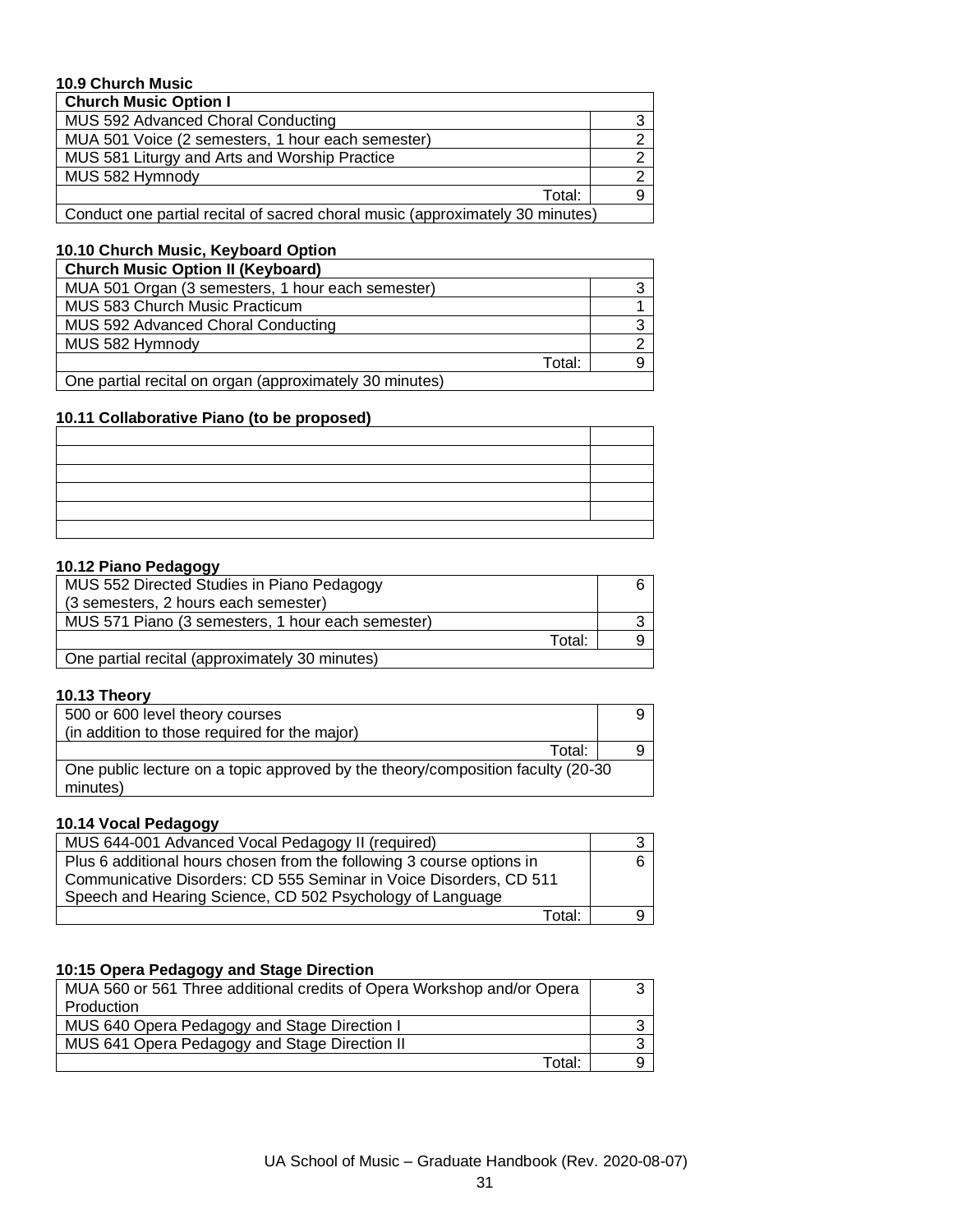## **11. DMA DOCUMENT: GUIDELINES AND REQUIREMENTS**

## **11.1 Introduction: General Definition of the DMA Document**

The DMA document, though of narrower scope than a dissertation, involves the same high level of research and rigorous documentation. It demonstrates the candidate's ability to communicate general and specific information about the area of specialization and results in an original contribution to knowledge. Successful documents will define a clear and focused topic and articulate supportable arguments regarding that topic.

Prior to submitting a DMA Document proposal, you should:

- complete sufficient work on the project to clearly define a topic
- articulate a purpose and a provisional argument
- identify the appropriate scholarly field and research methodology
- be familiar with the relevant sources on the topic

Consult with each of the members of your advisory committee about your topic; they will each need to approve the proposal before you can formally begin your document.

Your completed document must conform to the established guidelines found at <http://services.graduate.ua.edu/etd/> and will be either:

- for Performance and Conducting students Option I, a submitted thesis document of at least 60-70 pages, or
- for Composition students, a large original work (medium unspecified) in addition to and distinct from any work done for other degree credit in the DMA program. Work on the document will be supervised by the major professor and the advisory committee. The project does not require a recording of the composition.

Based on the format that you have selected for your doctoral document, research foci may include, but are not limited to:

- transcription and critical analysis
- a critical edition of a work for which none exists
- a catalog of a composer's works, if none exists, or a substantial update
- a descriptive inventory of an archival collection
- historical musicology
- music pedagogy
- a biography or original contribution to the biography of a significant musical figure
- a history of a musical organization
- music theory and analysis
- quantitative and qualitative methods as they apply to performance (e.g., music and medicine, behavioral studies, etc.)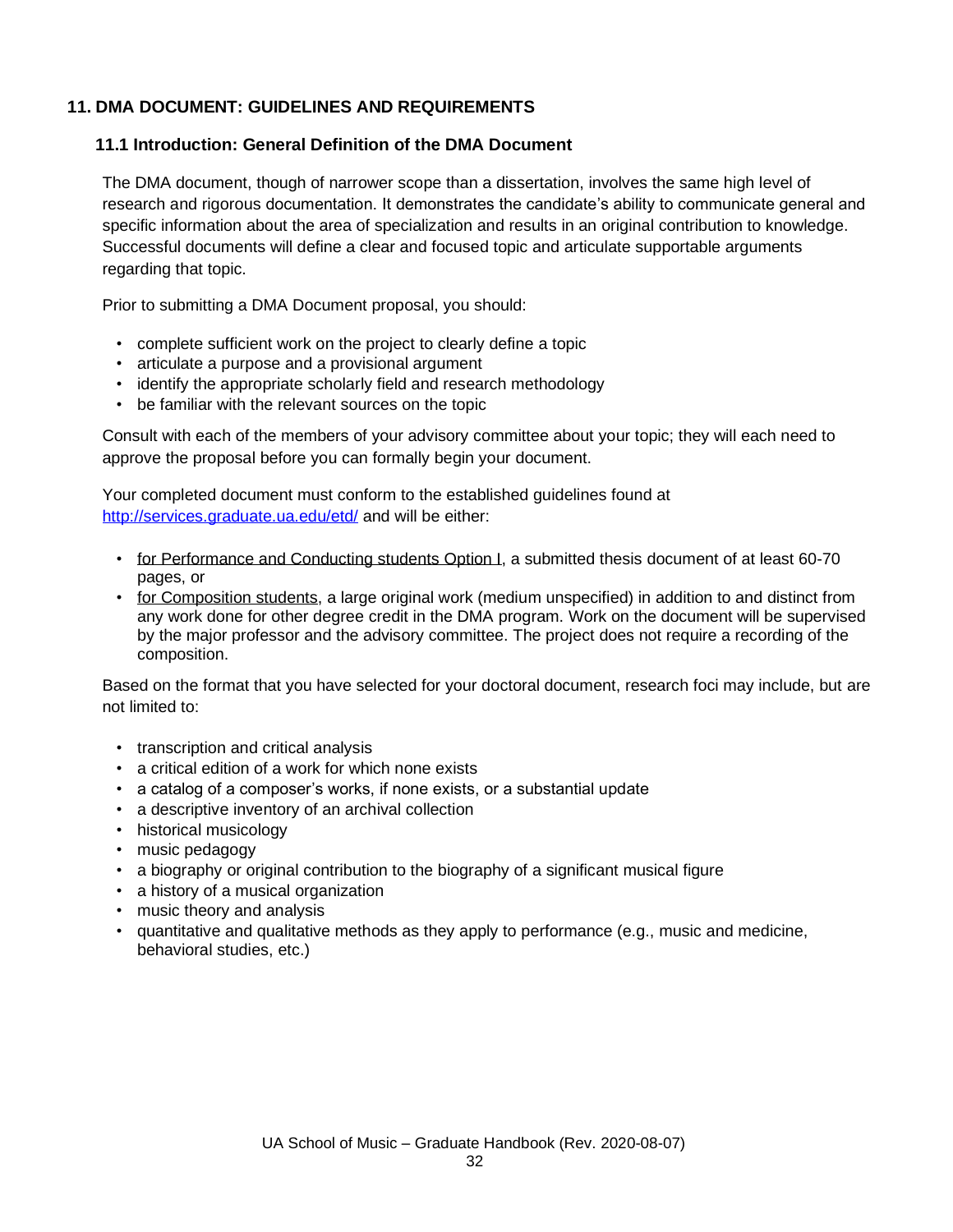# **11.2 The DMA Final Project Proposal or Prospectus**

## 1. General definition

Your Graduate Advisory Committee is charged with ensuring that all doctoral documents reflect high standards of musicianship, scholarly relevance, and academic excellence. To that end, the purpose of the DMA Final Project proposal is to enable the committee to evaluate the feasibility and scholarly significance of the proposed project. A successful proposal will explain the topic with which the project is concerned, present a cogent argument, demonstrate the project's contribution to existing scholarship, identify sources of available evidence and indicate the methods that will be used to support your argument. The document will also display the author's competence with English prose, style, and organization. The sections required in all DMA topic proposals ensure that these goals are met; see below for detailed descriptions of each. In general, it is essential that the topic and the argument be clearly defined and that everything included in any section of the topic proposal be explicitly related to the topic. Any historical or analytical material in the proposal must be supportable by evidence. Students planning to conduct interviews as part of their research must provide evidence of contact with each intended interviewee, as well as a list of sample questions. Before you start your research with human participants, you must submit an application with the [University of Alabama's Institutional Review Board](http://ovpred.ua.edu/research-compliance/) (IRB).

2. Final Project Proposal Format, Length, and Style

The proposal should be submitted in double-spaced 12-point Times New Roman font with standard (1") margins. Citation throughout the proposal should be footnotes or endnotes, according to the guidelines in the *Chicago Manual of Style*, 17th ed., which is [available on-line t](https://www.chicagomanualofstyle.org/home.html)hrough UA Libraries. Any source referenced in the topic proposal must be cited in the body of the proposal itself, as well as in the bibliography. All musical examples or imported images should be reproduced in high quality scans (300 dpi or higher). The topic proposal as a whole should consist of 2-3 pages; do not exceed 5 pages.

The topic proposal should demonstrate your familiarity with and capability of producing scholarly prose in English. Grammar, spelling, and syntax should be free from error, and its overall structure should be clear and easy to follow. It is highly recommended that you read your proposal out loud to yourself or to another person. For detailed accounts of effective prose style, consider Oliver Strunk and E. B. White, *The Elements of Musical Style*; Richard J. Wingell, *Writing About Music: An Introductory Guide*, and Richard J. Wingell and Sylvia Herzog, *Introduction to Research In Music*.

- 3. Required Sections for all DMA Final Project Proposals
	- a. Introduction/description of project

In this section, you will define the purpose of your project. This is usually posed as a problem to be solved, a question to be answered, or an anomaly to be explained. It should culminate in a thesis statement: the argument that you will pursue in your document, even if it is still provisional. The statement of purpose should be justified by the significance of your topic and the current state of research.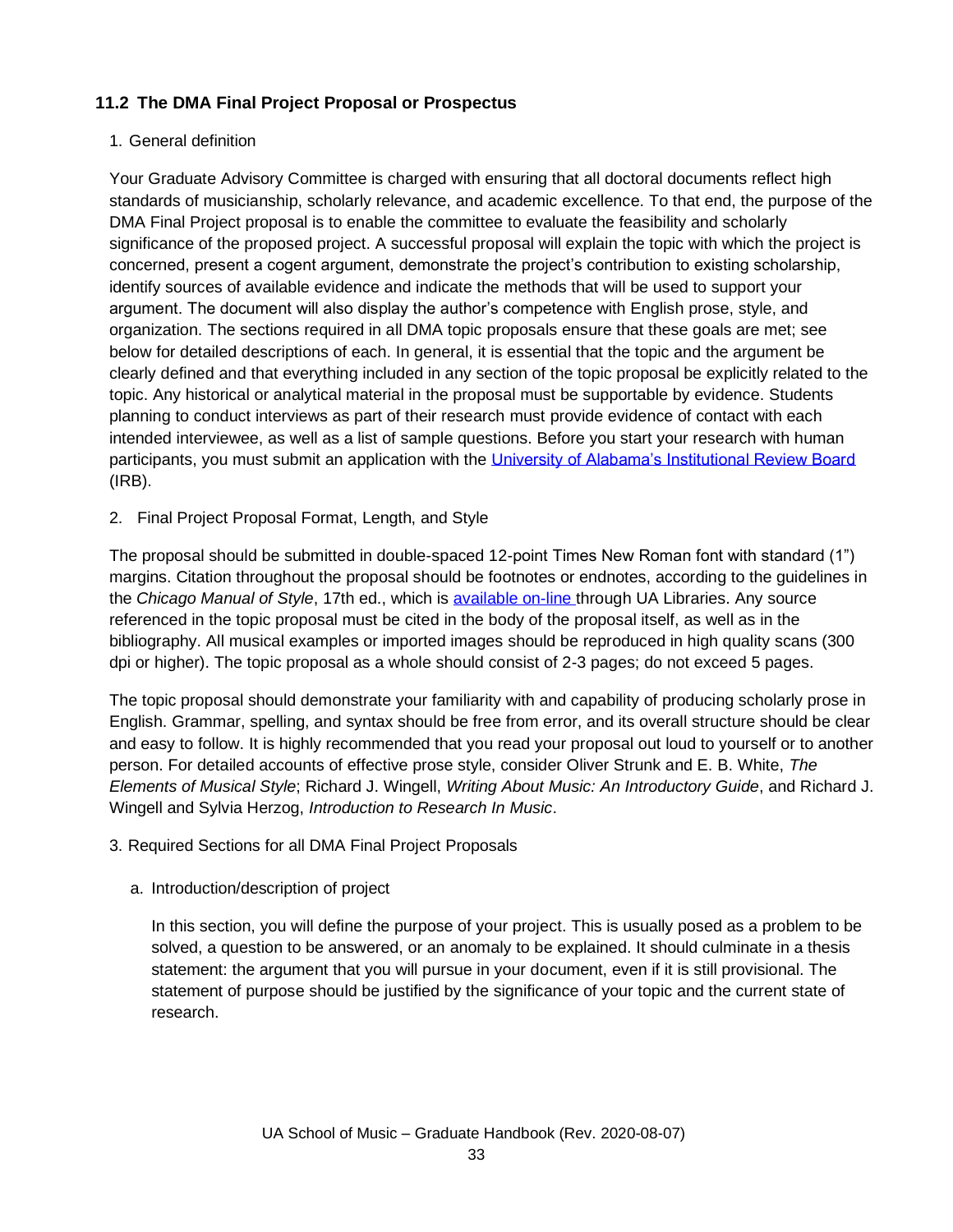## b. Survey of Related Research

In order to convincingly argue that a given topic is significant, a new approach is necessary, or new evidence should be presented, you must include a summary of previous research on your topic. All doctoral documents include a section of this nature, usually as part of the introduction. The purpose of this section, in both the topic proposal and final document, is to identify the relevant available literature on the subject and to evaluate it in order to justify the need for a new study. Research included should represent a variety of formats, including (but not limited to) books, essays, journal articles, scores and recordings, practical and scholarly editions, and articles in detailed scholarly dictionaries such as the *New Grove Dictionary of Music and Musicians* (Grove Music Online). Note: textbooks, general encyclopedias like the *Encyclopedia Britannica*, Wikipedia articles, and the like are NOT acceptable sources for a doctoral document. Do not claim that nothing has been written about a given topic. Even if a particular musical work or problem has largely escaped scholarly attention, describe the sources that do exist: biographies, scores and drafts, recordings, etc.

Also include in this section how your document will complement existing research on the subject.

c. Procedures and Methodologies

In this section, explain in detail how you will undertake your research. The methods described must support the statement of purpose; that is, they must demonstrate the potential for solving the problem, resolving the issue, answering the question, or explaining the anomaly that is the focus of the topic proposal. The methodology chosen must reflect the concerns of the scholarly field(s) appropriate to the project. Some projects may require a combination of research methods.

- $\blacksquare$ Critical editions or transcriptions require descriptions of the source materials used and an account of the methods used in critical decision making.
- Historical musicological research requires an account of the primary and secondary  $\blacksquare$ documents that will be used, and an explanation of the interpretive methods that will be applied to that evidence.
- Music pedagogy or other research involving experimental methods requires a comprehensive account of the proposed experiments or solutions
- Theoretical or analytic projects should identify the pieces to be analyzed and identify  $\blacksquare$ appropriate analytical methods for that music; in addition, the analytical methods used must be demonstrated by means of specific examples, including musical excerpts.
- Performance guides must identify the technical or musical challenges posed by the chosen repertoire and present pedagogical or practical methods to solve these problems.
	- i. Outline the procedures you will follow in your research. Include score or recording analysis, archival study, research trips, interviews, etc.
	- ii. State any specific skills you will need in order to accomplish your research, e.g., knowledge of another language, theoretical techniques, analytical methods, etc.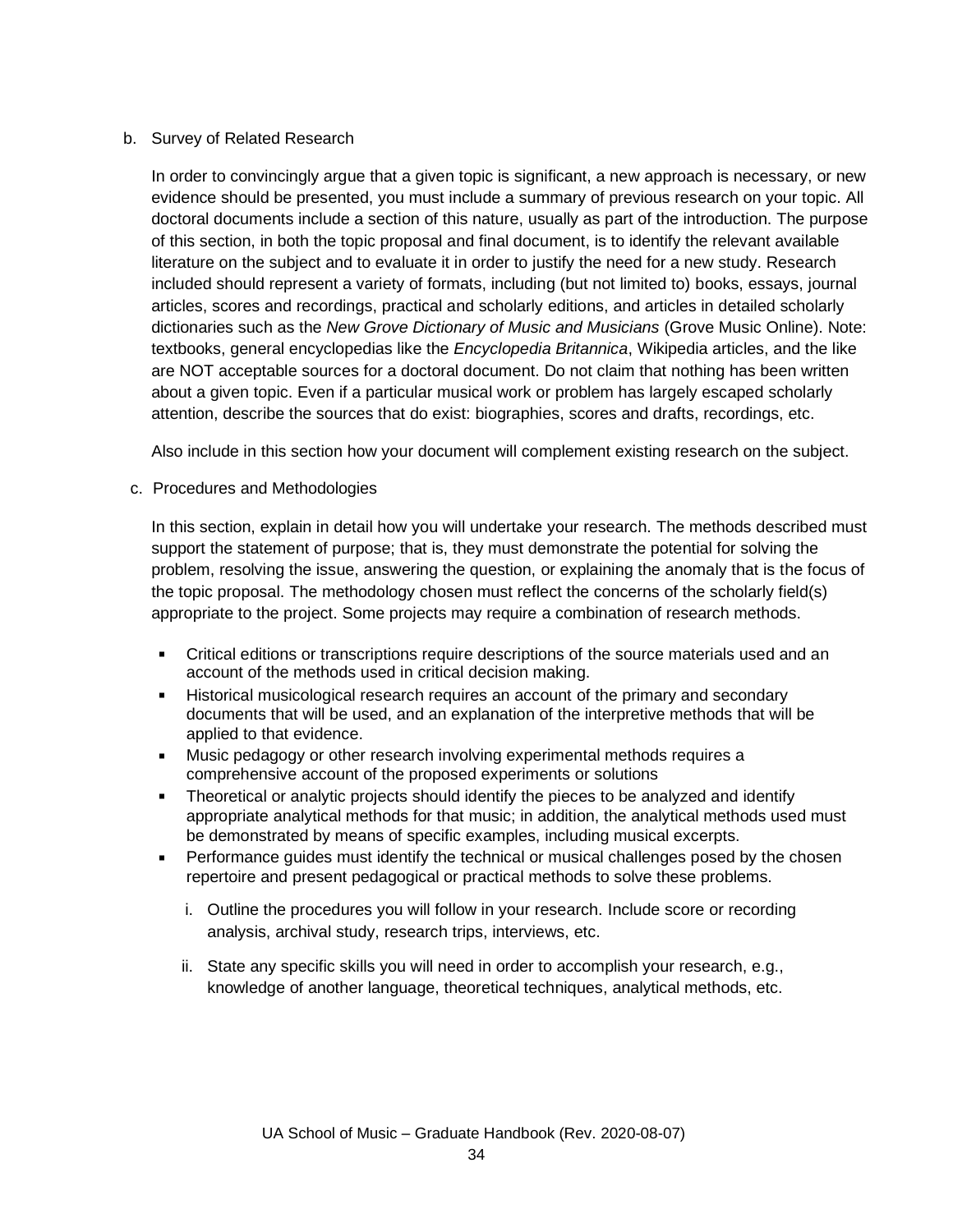- iii. Explain how you will synthesize the material into a coherent thesis.
- iv. Students planning to conduct interviews as part of their research must provide a list of interviewees you have contacted, as well as sample questions.
- d. Outline

You must also include a provisional outline of your document. This should be as detailed as possible, particularly if theoretical analysis is included ("Analysis of Movement Four" is not sufficiently specific). It is highly recommended that the topic proposal also include a brief prose description of the content of each chapter.

e. Bibliography

In your bibliography, include all literature relevant and significant to your topic. Citations to scholarly literature, relevant editions, and/or primary source materials are required, even if you do not intend to quote them directly in your paper. Tertiary sources, such as textbooks, general encyclopedias like the *Encyclopedia Britannica* or *Grove Music Online*, Wikipedia articles, and the like are NOT acceptable sources.

You should be in regular contact with the chair and other members of your Graduate Advisory Committee while writing both your proposal and your document. You don't need to do this alone!

## **11.3 DMA Document Formatting, First Draft and Final Draft Submissions**

Issues with spelling, usage, and grammar should be addressed **before** submitting a first draft of the completed document to the advisory committee. It is the responsibility of both the student and the document advisor (usually the major professor) to assure this is the case. The committee is not responsible for copy-editing students' documents. Please consult the UA Writing Center (*<https://writingcenter.ua.edu/>*) or a professional editor if necessary. The committee reserves the right to return documents to students if basic grammatical, organizational, or methodological problems need to be corrected.

Information for proper formatting for your document and final submission to ProQuest is found on the Graduate School website:<http://services.graduate.ua.edu/etd/>

## EXAMPLES of DMA DOCUMENTS

## **Exemplary DMA documents**:

*The World Within [the World: The Fusion](http://kuscholarworks.ku.edu/handle/1808/12348) of Western Formal Structures with Turkmen Dutar Form in [Turkmen](http://kuscholarworks.ku.edu/handle/1808/12348) Piano Music*

Tuylieva, Maya (University of Kansas, 2013)

*A Portrayal of Art Music [in Colombia through Four](http://kuscholarworks.ku.edu/handle/1808/12347) Works for Bassoon* Southern, Lia (University of Kansas, 2013)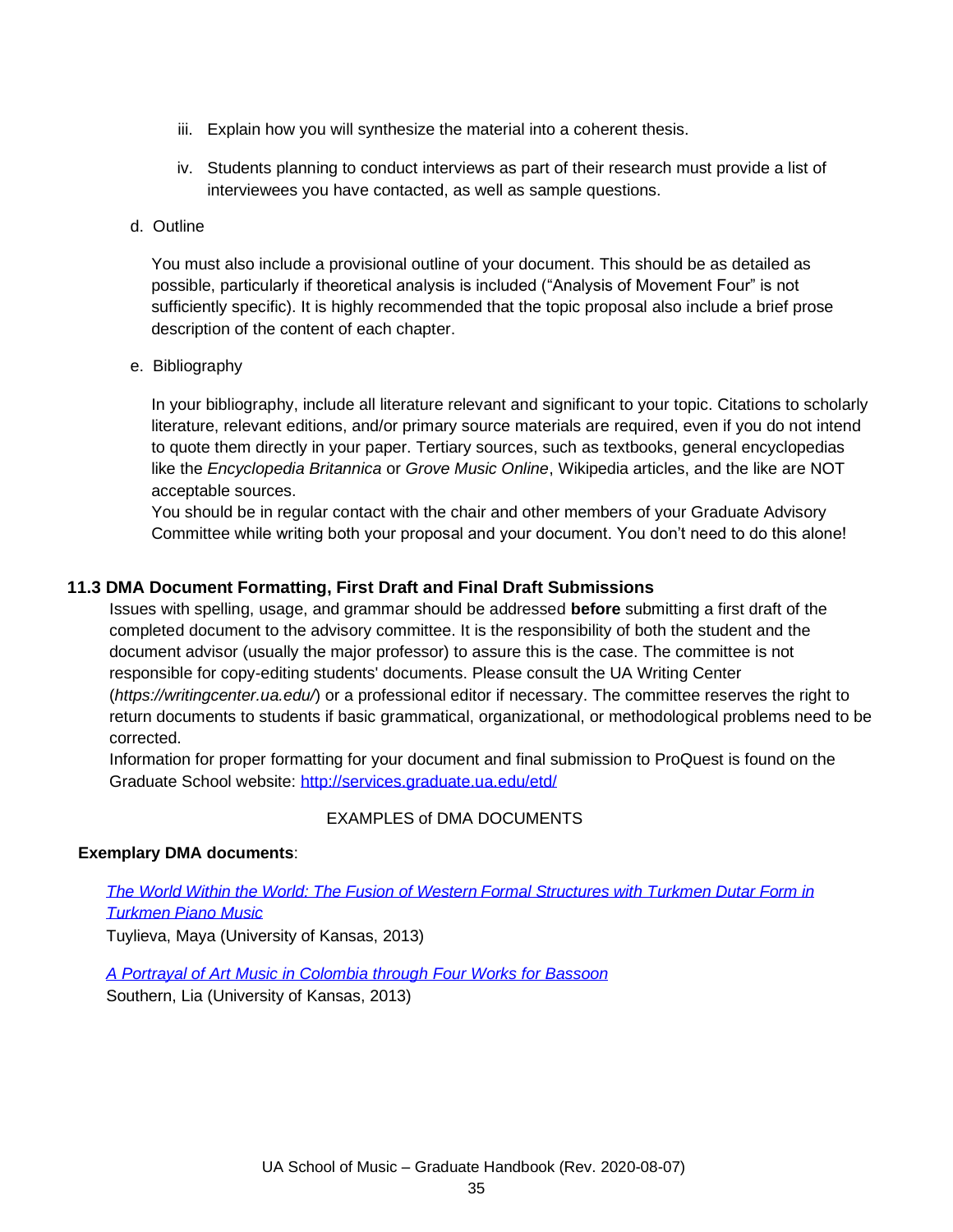## **11.4 Timelines and Deadlines**

There are established deadlines for completion of all DMA final project options; DMA Documents, DMA manuscripts, and DMA Recording Projects. The table below indicates these deadlines and provides space for planning the time frame of your final document and defense. The timeline ensures that your major professor, committee chair, and other committee members will have sufficient time to carefully assess your work and provide the necessary guidance and critical reading for a successful paper.

## **Carefully note the steps and established deadlines [indicated by an asterisk(\*)] for completion of the Final Project below. If you fail to meet any of these deadlines, you will be unable to graduate according to your timeline.**

| <b>Current School of Music Policy and Procedure</b> |                                                                                                                                                                                                                                                                   |                                                                                                                                                                                                                                                                                                                                                                        |
|-----------------------------------------------------|-------------------------------------------------------------------------------------------------------------------------------------------------------------------------------------------------------------------------------------------------------------------|------------------------------------------------------------------------------------------------------------------------------------------------------------------------------------------------------------------------------------------------------------------------------------------------------------------------------------------------------------------------|
| Student or                                          | <b>Final Project status (Document, Manuscript,</b>                                                                                                                                                                                                                | Deadline relative to desired graduation date.                                                                                                                                                                                                                                                                                                                          |
| <b>Faculty</b><br><b>Action</b>                     | and/or Recording Project)                                                                                                                                                                                                                                         |                                                                                                                                                                                                                                                                                                                                                                        |
| Student                                             | After earning a minimum of 12 DMA credit hours<br>(excluding remediation). With the approval of the Major<br>Professor, the <b>Final Project proposal</b> is submitted to<br>the Director of Graduate Studies (DGS) for distribution to<br>the Advisory Committee | *October 1 - for following May or August Graduation<br>*February 15 - for following December Graduation                                                                                                                                                                                                                                                                |
| Committee                                           | <b>Committee Approval of the Proposal</b><br>If the Advisory Committee deems the proposal ready, a<br>proposal defense meeting is scheduled.                                                                                                                      | TBA. However, Advisory Committee approval of the<br>proposal must be obtained prior to submission of the First<br>Draft.                                                                                                                                                                                                                                               |
| Student                                             | The student will meet with their Advisory Committee to<br>defend their Final Project Proposal.                                                                                                                                                                    | Indeterminant time after the submission of the proposal<br>(see above).                                                                                                                                                                                                                                                                                                |
| Student                                             | With the approval of the Major Professor, the First Draft<br>of the document, manuscript, and/or recording project is<br>submitted to DGS for distribution to the Advisory<br>Committee                                                                           | *Submit online Application for Degree by January 13<br>*January 15 - for following May or August Graduation<br>*Submit online Application for Degree by August 26<br>*September 1 - for following December Graduation                                                                                                                                                  |
| Student and<br>Committee                            | First Draft Meeting: If the Advisory Committee deems<br>the First Draft ready, a meeting is convened with the<br>Student to discuss editorial changes.                                                                                                            | TBA after submission of the first draft. However, the first<br>draft meeting must precede scheduling the Final Draft<br>submission and the Defense.                                                                                                                                                                                                                    |
| Student                                             | Final Draft: With the approval of the Major Professor,<br>the edited draft ready for defense is submitted to the<br>DGS for distribution to the Advisory Committee                                                                                                | Date of submission is determined at the first draft meeting.                                                                                                                                                                                                                                                                                                           |
| Committee                                           | The Advisory Committee reviews the final draft and is<br>polled as to its readiness for defense.                                                                                                                                                                  | TBA after submission of the final draft.                                                                                                                                                                                                                                                                                                                               |
| Student and<br>Committee                            | Defense and Oral Examination If the Advisory<br>Committee deems the Final Draft ready, the defense and<br>oral examination is convened.                                                                                                                           | Date of the Defense and Oral Examination is set at the first<br>draft meeting. Must respect the following Graduate School<br>deadlines by a minimum of three days.<br>*October 27 - For December Graduation, the final recital,<br>lecture, defense, and final project submission to Graduate<br>School<br>*March 12 - For May Graduation, the final recital, lecture, |
|                                                     |                                                                                                                                                                                                                                                                   | defense, and final project submission to Graduate School                                                                                                                                                                                                                                                                                                               |

 **These dates are subject to change depending on the academic calendar. These dates are published online accessible through the School of Music website and the Graduate School website. Each student is responsible for knowing the [Graduate School deadlines](https://graduate.ua.edu/current-students/student-deadlines/) and the [School of Music Graduate deadlines](https://music.ua.edu/graduate-students/)**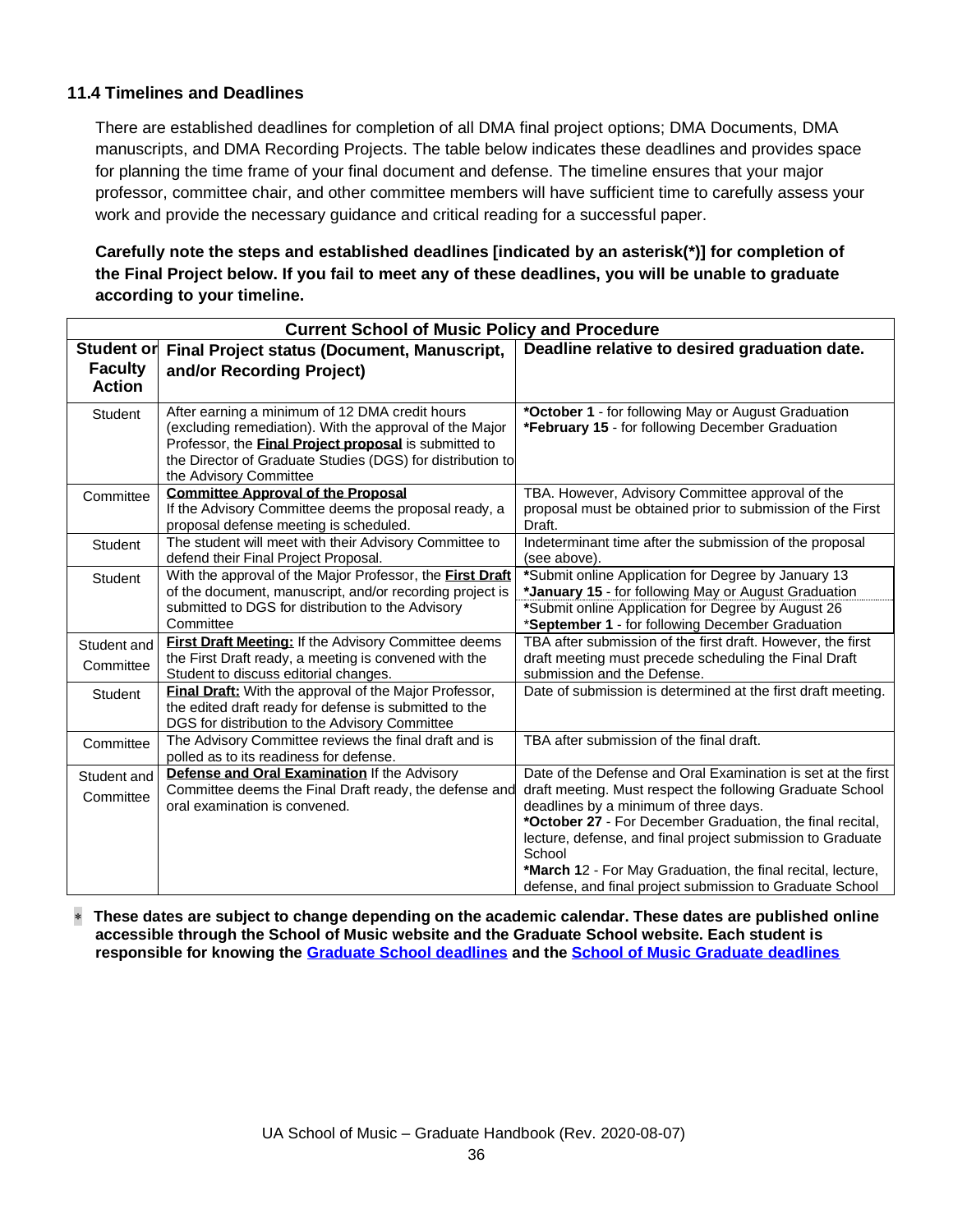## **12. DMA MANUSCRIPT: GUIDELINES AND REQUIREMENTS**

## **12.1 Definition and Scope**

A DMA manuscript is required for either Option II (recording) or III (fifth recital). The manuscript is a 25– 30-page writing project that serves as a companion to the recording/recital. It offers intellectual context for the program as well as professional-quality descriptions of repertory and performers.

As stated in the Graduate Handbook, a program of unrelated, non-cohesive works is unacceptable. The student, in consultation with their major professor, should choose a program that has some kind of thematic cohesion, be it:

- A composer's works in a particular genre or for a particular instrument
- Tracing a single musical genre across several centuries
- Presenting representative works in a national or cultural tradition
- Exploring meaningful connections between diverse composers or genres (e.g., innovative works for the instrument)
- Some other connecting concept

However, for conductors in particular, a single large work may substitute for a series of smaller works.

The text of the manuscript should display the student's ability to communicate their thinking about music as a future professional performer, educator, and researcher: a scholarly understanding of their chosen repertory and an artistic understanding of the program's cohesiveness. Typically, the manuscript includes:

- A detailed discussion of the artistic rationale for the program
- An historical/cultural and analytical consideration of the works performed
- In the case of recordings, biographical notes about the performers

## **12.2 Guidelines for the Written Manuscript**

Manuscripts may take any approach(es) to the music that the student can demonstrate is/are appropriate, but should reflect an awareness of several factors relating to the chosen repertory:

- Scholarly literature relevant to each piece and/or to the approaches (methodology or methodologies) used in the manuscript (historical, cultural, analytical, pedagogical, etc.)
- An understanding of important stylistic elements of the repertoire
- A familiarity with important contextual issues for each piece (e.g., how the pieces fit into the composer's overall career, the music's original performance context, issues relating to the music's later reception history, its pedagogy, or other issues as appropriate to the repertoire and the methodologies chosen).

The depth of discussion required for each factor and each piece will depend on their relative importance to the repertory concerned and to the point(s) being made. For example, manuscripts involving newly composed works or improvisations should contextualize the music in terms of the works' influences, background, and aesthetic intent.

## **12.3 Organization**

The manuscript should be rooted in a clearly defined thesis (main point to be demonstrated) about the project's significance. In most cases this will be a statement of the unifying factor related to the style and/or context of the chosen works, but may be another topic of the student's choosing, as outlined above. This thesis should then be supported by arguments using examples and evidence from authoritative sources and the music itself. The thesis should be grounded in an introductory literature review of relevant research, where recent and authoritative sources on the works in question (encompassing historical, cultural, pedagogical, analytical, and/or other approaches) are addressed, as appropriate to the thesis.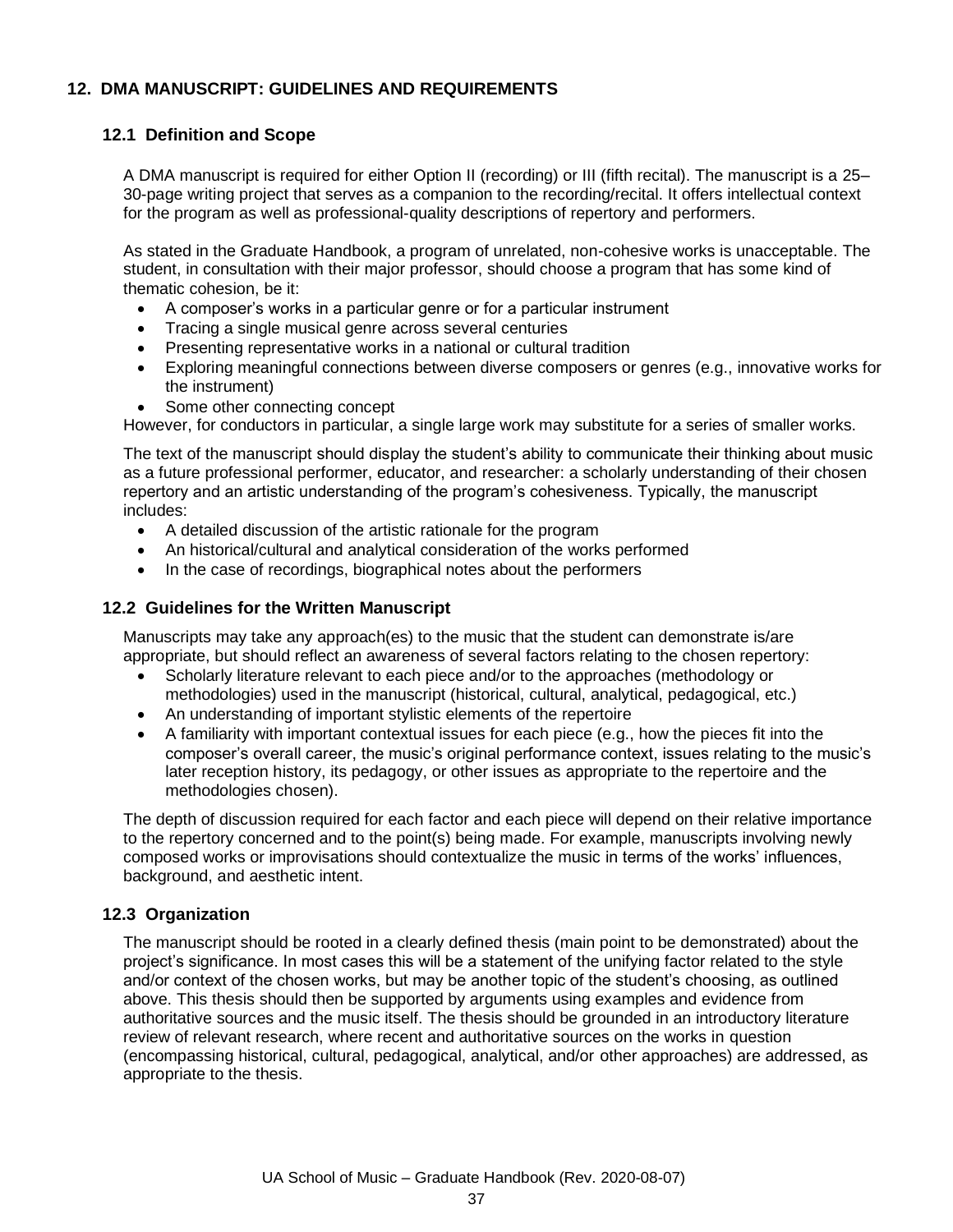## **12.4 Appropriate Sources and Citation**

Ideas from these sources should be appropriately cited using Chicago style, and the sources should be included in a full bibliography. Citations of textbooks or shorthand reference works (such as Grout/Palisca/Burkholder's *A History of Western Music* or *Baker's Biographical Dictionary of Musicians*) are not appropriate, but citations to scholarly literature, relevant editions, and/or primary source material are required, as appropriate. Evidence that can be considered 'common knowledge' (well known facts, such as composers' dates) does not need to be cited.

The bibliography for the project should be complete: that is, it should reflect exhaustive bibliographic searches in reference sources and databases that are appropriate to the topic(s). Depending upon the nature and scope of the project, a discography or videography may also be relevant. The student should be aware of the current state of knowledge on the particular pieces, issues, and areas about which they will be writing BEFORE they begin the writing process. Students who are not sure how to execute such a search should refer to Kate L. Turabian, *A Manual for Writers of Research Papers*, *Theses, and Dissertations*, ed. Wayne C. Booth, Gregory G. Colomb, et. al., 8th or 9th ed. (Chicago: Univ. of Chicago, 2007/2018). They may also consult their advisor and appropriate members of their committee.

## **12.5 Discussion of the Music**

Discussion/Analysis of musical details should be specifically related to the thesis. Effective analyses are constructed around important issues rather than a simple "blow-by-blow" description of musical details. Suggestions for successful performance or pedagogy may certainly be part of this discussion, in which case the suggestions should be carefully linked to the score/recording and to the scholarly literature on the topic. Musical examples should employ clear labels and captions indicating the example number, composer, title, and measure numbers (for scores) or track timings (for recordings or video). Permission must be obtained from copyright holders for use of their work. On writing about music specifically, see Jonathan Bellman, *A Short Guide to Writing About Music* (New York: Longman, 2000), which can be found at the Gorgas Library Circulation Desk under the call number ML3797 .B4 2000.

## **12.6 State of the Manuscript at Submission**

Issues with spelling, usage, and grammar should be addressed **before** submitting a manuscript to the advisory committee. It is the responsibility of both the student and the primary advisor to assure this is the case. The committee is not responsible for copy-editing students' manuscripts. Please consult the UA Writing Center (*<https://writingcenter.ua.edu/>*) or a professional editor if necessary. The committee reserves the right to return manuscripts to students if basic grammatical, organizational, or methodological problems need to be corrected.

Example of a successful DMA manuscript: Teodora Pejasinovic Proud <https://search.proquest.com/docview/2241714621?accountid=14472>

## **12.7 The Manuscript Proposal**

The main purpose of the proposal is to demonstrate that the student is prepared to fulfill these requirements. Therefore, the proposal should contain clear statements of the following (see above for specific descriptions of the requirements):

- A list of the repertoire and a short discussion of the unifying principle of the program
- A statement concerning the work previously done by others on the repertoire and the issues concerned, with citations
- A statement of the thesis (main point to be demonstrated), and a brief discussion outlining the reasoning for the choice of methodology (approach to the repertoire)
- An outline of the argument and the evidence that will be used to establish the thesis
- A well-researched and complete bibliography in correct (Chicago style) format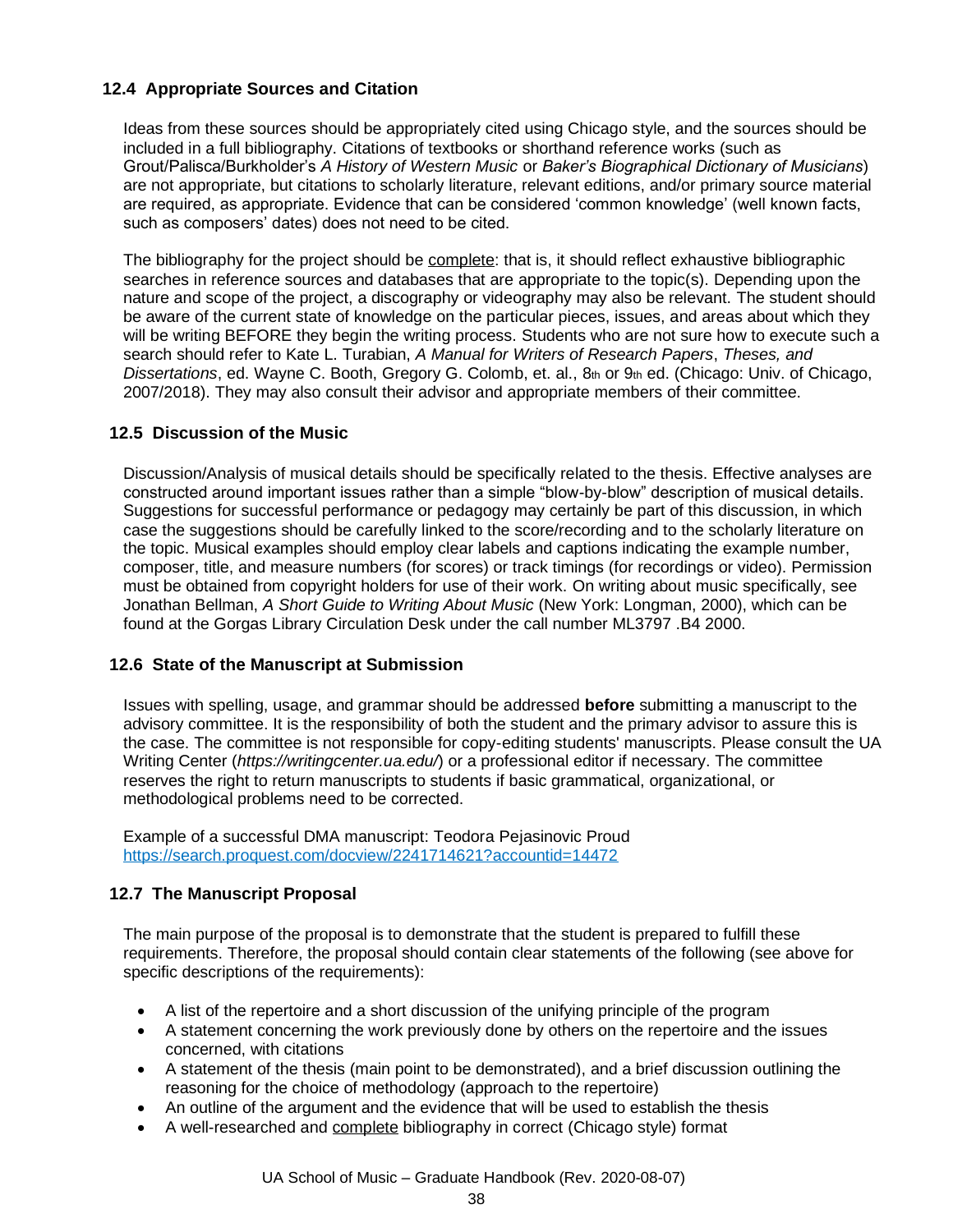For help in fulfilling any of these requirements, the student should consult the following reference works, and may also consult the members of their committee:

Kate L. Turabian, *A Manual for Writers of Research Papers*, Theses, and Dissertations, ed. Wayne C. Booth, Gregory G. Colomb, et. al. 8th or 9th ed. (Chicago: Univ. of Chicago, 2007/2018)

On style, spelling, and usage: *The Chicago Manual of Style*, on-line: [https://www.chicagomanualofstyle.org/home.html,](https://www.chicagomanualofstyle.org/home.html) and through the UA library website under "databases."

On writing about music specifically, see Jonathan Bellman, *A Short Guide to Writing About Music* (New York: Longman, 2000), which can be found on reserve at the Gorgas library Circulation Desk, under the call number ML3797 .B4 2000.